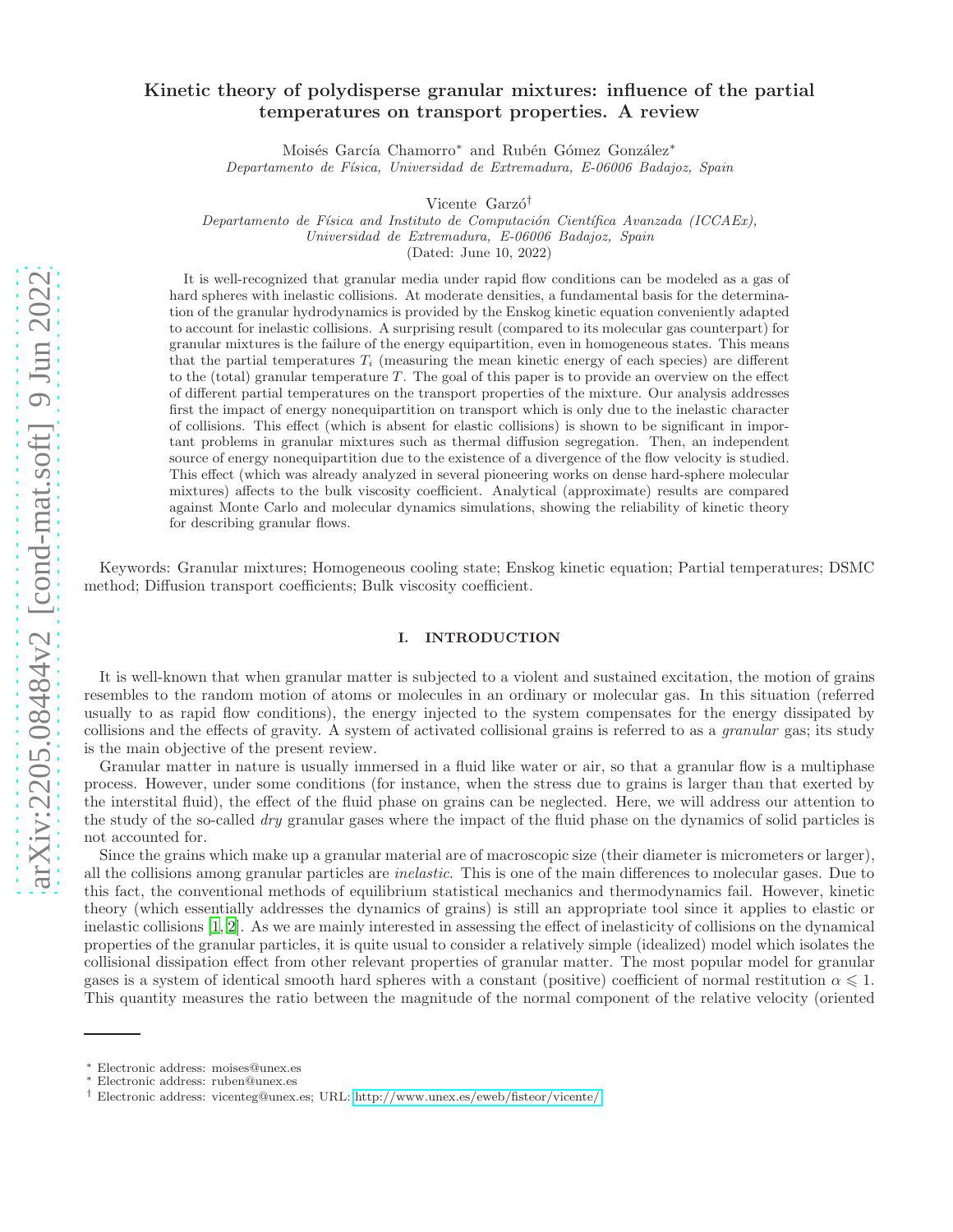along the line separating the centers of the two spheres at contact) before and after a collision. The case  $\alpha = 1$ corresponds to perfectly elastic collisions while when  $\alpha < 1$  part of the kinetic energy of the relative motion is lost.

Within the context of the inelastic hard sphere model, the Boltzmann and Enskog kinetic equations have been conveniently extended to account for the dissipative character of collisions [\[1](#page-29-0)[–10\]](#page-30-0). While the Boltzmann equation applies to low-density gases, the Enskog equation holds for moderately dense gases. These kinetic equations have been employed in the last few years as the starting point to derive the corresponding *granular* hydrodynamic equations. In particular, in the case of monocomponent granular gases and assuming the existence of a *normal* (or hydrodynamic) solution for sufficiently long space and time scales, the Chapman–Enskog [\[11\]](#page-30-1) and Grad's moment [\[12\]](#page-30-2) methods have been applied to solve the Boltzmann and Enskog kinetic equations to the Navier–Stokes order and obtain explicit expressions for the transport coefficients [\[13](#page-30-3)[–20\]](#page-30-4).

On the other hand, since a real granular system is usually characterized by some degree of polydispersity in density and size, flows of granular mixtures are prevalent in both nature and industry. For instance, natural systems that are highly polidisperse and propagate as rapid granular flows are pyroplastic density currents [\[21\]](#page-30-5), landslides and debris flows [\[22\]](#page-30-6), and rock avalanches [\[23\]](#page-30-7). Examples of industrial systems include mixing of pharmaceutical powders and poultry feedstock.

Needless to say, in the context of kinetic theory, the determination of the Navier–Stokes transport coefficients of a granular mixture is more intricate than that of a monocomponent granular gas since not only is the number of transport coefficients larger than for a single gas but also they depend on many parameters (masses and diameters, concentrations, and coefficients of restitution). Thus, due to this type of technical difficulties, many of the early attempts [\[24–](#page-30-8)[27\]](#page-30-9) to obtain the transport coefficients of a granular mixture were carried out by assuming equipartition of energy: the partial temperatures  $T_i$  of each species are equal to the (total) granular temperature T. A consequence of this assumption is that the Chapman–Enskog expansion was performed around Maxwellian distributions at the same temperature  $T$  for each species. The use of this Maxwellian distribution as the reference state in the Chapman– Enskog method can be only considered as reliable for nearly elastic spheres where the energy equipartition still holds. Moreover, within this level of approximation, the expressions of the transport coefficients are the same as those obtained for molecular (elastic) mixtures [\[11](#page-30-1), [28](#page-30-10)]; the inelasticity in collisions is only taken into account by the presence of a sink term in the energy balance equation.

However, many different works based on kinetic theory [\[29,](#page-30-11) [30](#page-30-12)], computer simulations [\[31](#page-30-13)[–44\]](#page-30-14) and real experiments [\[45,](#page-30-15) [46](#page-30-16)] have clearly shown the failure of the energy equipartition in granular mixtures. This failure occurs even in homogeneous situations (in the so-called homogeneous cooling state) and is a consequence of both the inelasticity in collisions and the mechanical differences of the particles (e.g., masses, diameters). In fact, nonequipartition disappears when collisions between the different species of the mixture are elastic or when they are mechanically equivalent. Although the possibility of energy nonequipartition in granular mixtures was already noted by Jenkins and Mancini [\[47\]](#page-31-0), to the best of our knowledge the impact of nonequipartition on transport properties in granular mixtures was computed for the first time by Huilin *et al.* [\[48](#page-31-1), [49](#page-31-2)]. However, these authors do not attempt to solve the kinetic equation and they assume local Maxwellian distribution functions for each species even in inhomogeneous states. Although this procedure can be employed to get the collisional transfer contributions to the fluxes, it predicts vanishing Navier– Stokes transport coefficients for dilute granular mixtures which is of course a wrong result. A more rigorous way of incorporating energy nonequipartition in the Chapman–Enskog solution has been published in the past few years [\[50](#page-31-3)[–54\]](#page-31-4). The results have clearly shown that in general the effect of temperatures differences on the Navier–Stokes transport coefficients are important, specially for disparate masses or sizes and/or strong inelasticity.

As the Chapman–Enskog procedure states [\[11](#page-30-1)], since the partial temperatures are kinetic quantities, they must be also expanded in terms of gradients of the hydrodynamic fields. The partial temperatures are scalars so that, their first-order contributions  $T_i^{(1)}$  must be proportional to the divergence of the flow velocity U. Thus, a different way of inducing a breakdown of the energy equipartition in granular mixtures is by the presence of the gradient ∇ · U. This effect is not generic of granular mixtures since it was already found in the pioneering works of dense hard-sphere mixtures with elastic collisions [\[55](#page-31-5)[–57](#page-31-6)]. The non-vanishing divergence of the mean flow velocity  $\nabla \cdot \mathbf{U}$  causes that  $T_i^{(1)}$  is involved in the evaluation of the bulk viscosity (proportionality coefficient between the collisional part of the pressure tensor and  $\nabla \cdot \mathbf{U}$ ) as well as in the first-order contribution to the cooling rate  $\zeta$  (which accounts for the rate of kinetic energy dissipated by collisions).

The aim of this paper is to offer a short review on the influence of the energy nonequipartition on transport properties in granular mixtures. Since we will consider moderate densities, the one-particle velocity distribution functions of each species will obey the set of coupled Enskog kinetic equations. The review is structured as follows. The set of Enskog coupled kinetic equations for a multicomponent granular mixture and its associated macroscopic balance equations are introduced in section [II.](#page-2-0) In particular, explicit forms for the collisional transfer contributions to the fluxes are given in terms of the one-particle velocity distribution function  $f_i$  of each species. Section [III](#page-6-0) deals with the solution to the Enskog equation in the homogeneous cooling state; a homogeneous state where the granular temperature decreases in time due to inelastic cooling. As for monocomponent granular gases, a scaling solution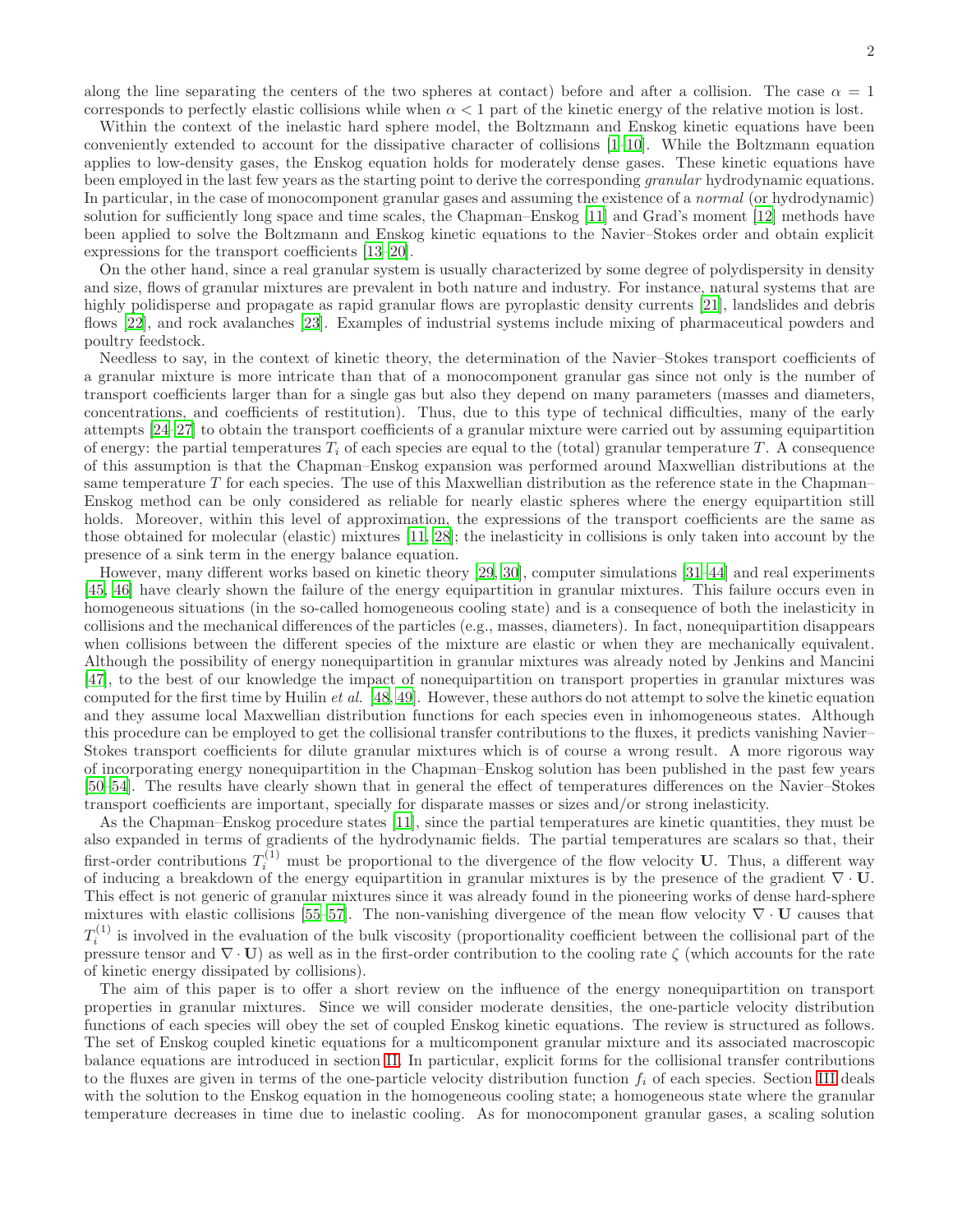is proposed in which the time dependence of the distributions  $f_i$  occurs entirely through the temperature of the mixture T. The temperature ratios  $T_i^{(0)}/T$  are determined by the condition of equal cooling rates  $\zeta_i$ . An approximate solution is obtained by truncating the expansion of the distributions  $f_i$  in Sonine (or Laguerre) polynomials; the results show that  $T_i^{(0)}$  $\sum_{i=1}^{\infty}$  (energy nonequipartition). In section [III,](#page-6-0) the (approximate) theoretical results are compared against the results obtained from both the Direct Simulation Monte Carlo (DSMC) method and molecular dynamics (MD) simulations for conditions of practical interest. Comparison shows in general a good agreement between theory and simulations. The forms of the Navier–Stokes transport coefficients of the mixture in terms of the first-order distributions derived from the application of the Chapman–Enskog method around the local version of the homogeneous distributions obtained in section [II](#page-2-0) are displayed in section [IV.](#page-11-0) Section [V](#page-17-0) addresses one of the main targets of the present paper: the study of the influence of the temperature ratios  $T_i^{(0)}/T$  on the transport coefficients. To show more clearly the impact of nonequipartition on transport, we focus here on our attention to the diffusion transport coefficients of a dilute granular binary mixture. As expected, we find that the effect of energy nonequipartition on transport is in general quite significant. This means that, beyond nearly elastic systems, any reliable theory devoted to granular mixtures must include this nonequipartition effect. The influence of the first-order contributions  $T_i^{(1)}$  to the partial temperatures on the bulk viscosity  $\eta_b$  and the cooling rate  $\zeta$  is widely analyzed in section [VI.](#page-19-0) The contributions to  $\eta_b$  coming from the coefficients  $T_i^{(1)}$  were implicitly neglected in several previous works [\[53](#page-31-7), [54,](#page-31-4) [58\]](#page-31-8) on dense granular mixtures. Our present results indicate that the impact of  $T_i^{(1)}$  on  $\eta_{\rm b}$  cannot be neglected for disparate masses and/or strong inelasticity. The paper is ended in section [VIII](#page-28-0) with a brief discussion of the results reported here.

Before ending this section, we want to remark that the present account is based on the authors' taste and perspective. In this sense, no attempt is made to include the extensive related work of many others in this field. The references given are selective and apologies are offered at the outset to the many other important contributions not recognized explicitly.

## <span id="page-2-0"></span>II. ENSKOG KINETIC EQUATION FOR POLYDISPERSE DENSE GRANULAR MIXTURES

### A. Enskog kinetic equation for inelastic hard spheres

We consider a granular mixture of inelastic hard disks  $(d = 2)$  or spheres  $(d = 3)$  of masses  $m_i$  and diameters  $\sigma_i$  (i = 1, 2, ..., s). The subscript i labels one of the s mechanically different species or components and d is the dimension of the system. For the sake of simplicity, we assume that the spheres are completely smooth; this means that inelasticity of collisions between particles of species  $i$  and  $j$  is only characterized by the constant (positive) coefficients of restitution  $\alpha_{ij} \leq 1$ . The coefficient  $\alpha_{ij}$  measures the ratio between the magnitude of the normal component (along the line separating the centers of the two spheres at contact) of the relative velocity after and before the collision  $i-j$ .

For moderate densities, the one-particle velocity distribution function  $f_i(\mathbf{r}, \mathbf{v}, t)$  of species i verifies the set of scoupled nonlinear integro-differential Enskog equations. In the absence of any external force, the Enskog kinetic equations are given by [\[10\]](#page-30-0)

<span id="page-2-3"></span>
$$
\frac{\partial f_i}{\partial t} + \mathbf{v} \cdot \nabla f_i = \sum_{j=1}^s J_{ij}[\mathbf{r}, \mathbf{v} | f_i, f_j], \quad i = 1, 2, \dots, s,
$$
\n(1)

where the Enskog collision operator  $J_{ij}[\mathbf{r}, \mathbf{v}|f_i, f_j]$  is

<span id="page-2-1"></span>
$$
J_{ij}[\mathbf{r}_1, \mathbf{v}_1 | f_i, f_j] = \sigma_{ij}^{d-1} \int d\mathbf{v}_2 \int d\hat{\boldsymbol{\sigma}} \Theta (\hat{\boldsymbol{\sigma}} \cdot \mathbf{g}_{12}) (\hat{\boldsymbol{\sigma}} \cdot \mathbf{g}_{12}) \left[ \alpha_{ij}^{-2} \chi_{ij}(\mathbf{r}_1, \mathbf{r}_1 - \boldsymbol{\sigma}_{ij}) f_i(\mathbf{r}_1, \mathbf{v}_1'', t) \right. \\
\times f_j(\mathbf{r}_1 - \boldsymbol{\sigma}_{ij}, \mathbf{v}_2'', t) - \chi_{ij}(\mathbf{r}_1, \mathbf{r}_1 + \boldsymbol{\sigma}_{ij}) f_i(\mathbf{r}_1, \mathbf{v}_1, t) f_j(\mathbf{r}_1 + \boldsymbol{\sigma}_{ij}, \mathbf{v}_2, t) \right].
$$
\n(2)

In Eq. [\(2\)](#page-2-1),  $\sigma_{ij} = \sigma_{ij} \hat{\sigma}$ ,  $\sigma_{ij} = (\sigma_i + \sigma_j)/2$ ,  $\hat{\sigma}$  is a unit vector directed along the line of centers from the sphere of species i to that of species j at contact,  $\Theta$  is the Heaviside step function, and  $\mathbf{g}_{12} = \mathbf{v}_1 - \mathbf{v}_2$  is the relative velocity of the colliding pair. Moreover,  $\chi_{ij}(\mathbf{r}_1, \mathbf{r}_1 + \sigma_{ij})$  is the equilibrium pair correlation function of two hard spheres, one of species i and the other of species j at contact, i.e., when the distance between their centers is  $\sigma_{ij}$ .

As in the case of elastic hard spheres, the interactions between inelastic hard spheres are modeled by instantaneous collisions where momentum is transferred along the line joining the centers of the two colliding spheres. The relationship between the pre-collisional velocities  $(v''_1, v''_2)$  and the post-collisional velocities  $(v_1, v_2)$  is

<span id="page-2-2"></span>
$$
\mathbf{v}_{1}^{"} = \mathbf{v}_{1} - \mu_{ji} \left( 1 + \alpha_{ij}^{-1} \right) \left( \hat{\boldsymbol{\sigma}} \cdot \mathbf{g}_{12} \right) \hat{\boldsymbol{\sigma}}, \quad \mathbf{v}_{2}^{"} = \mathbf{v}_{2} + \mu_{ij} \left( 1 + \alpha_{ij}^{-1} \right) \left( \hat{\boldsymbol{\sigma}} \cdot \mathbf{g}_{12} \right) \hat{\boldsymbol{\sigma}}, \tag{3}
$$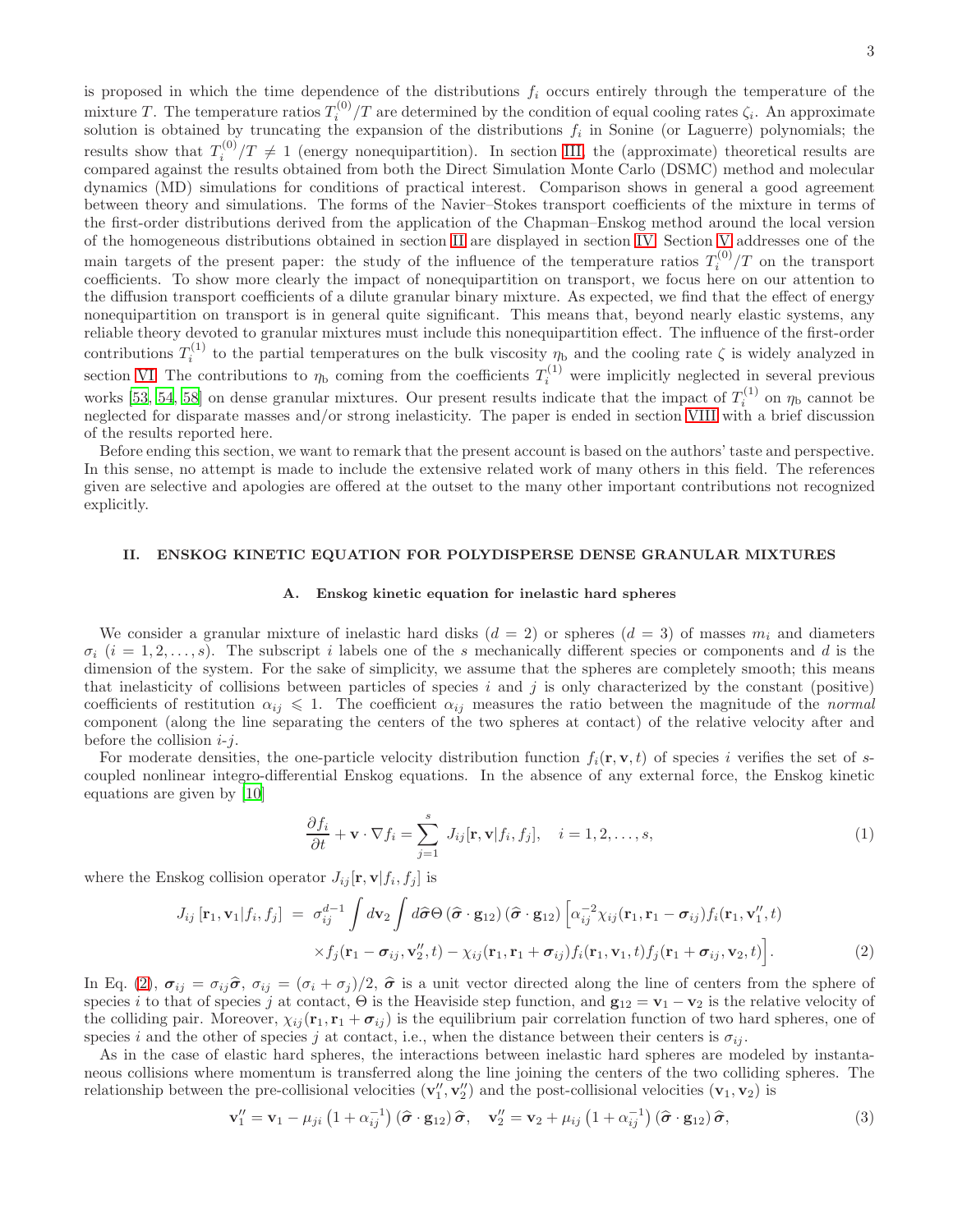where  $\mu_{ij} = m_i/(m_i + m_j)$ . Equations [\(3\)](#page-2-2) give the so-called inverse or *restituting* collisions. Inversion of these collision rules provides the form of the so-called *direct* collisions, namely, collisions where the pre-collisional velocities  $(v_1, v_2)$ lead to the post-collisional velocities  $(\mathbf{v}'_1, \mathbf{v}'_2)$  [\[8\]](#page-29-2):

<span id="page-3-0"></span>
$$
\mathbf{v}'_1 = \mathbf{v}_1 - \mu_{ji} \left( 1 + \alpha_{ij} \right) \left( \hat{\boldsymbol{\sigma}} \cdot \mathbf{g}_{12} \right) \hat{\boldsymbol{\sigma}}, \quad \mathbf{v}'_2 = \mathbf{v}_2 + \mu_{ij} \left( 1 + \alpha_{ij} \right) \left( \hat{\boldsymbol{\sigma}} \cdot \mathbf{g}_{12} \right) \hat{\boldsymbol{\sigma}}.
$$
 (4)

From Eqs. [\(3\)](#page-2-2) and [\(4\)](#page-3-0), one gets the relations

<span id="page-3-1"></span>
$$
\left(\widehat{\boldsymbol{\sigma}}\cdot\mathbf{g}_{12}''\right)=-\alpha_{ij}^{-1}\left(\widehat{\boldsymbol{\sigma}}\cdot\mathbf{g}_{12}\right),\quad\left(\widehat{\boldsymbol{\sigma}}\cdot\mathbf{g}_{12}'\right)=-\alpha_{ij}\left(\widehat{\boldsymbol{\sigma}}\cdot\mathbf{g}_{12}\right),\tag{5}
$$

where  $\mathbf{g}_{12}'' = \mathbf{v}_1'' - \mathbf{v}_2''$  and  $\mathbf{g}_{12}' = \mathbf{v}_1' - \mathbf{v}_2'$ . For inelastic collisions, it is quite apparent from Eq. [\(5\)](#page-3-1) that the magnitude of the normal component of the pre-collisional relative velocity is larger than its post-collisional counterpart. In addition, comparison between Eqs. [\(3\)](#page-2-2) and [\(4\)](#page-3-0) shows that, except for molecular mixtures (elastic collisions), the direct and inverse collisions are not equivalent. This is essentially due to the lack of time reversal symmetry for inelastic collisions.

The change in kinetic energy of the colliding pair in a binary collision can be easily obtained from Eq. [\(4\)](#page-3-0):

<span id="page-3-2"></span>
$$
\Delta E_{ij} \equiv E'_{ij} - E_{ij} = \frac{m_i}{2} v_1^{'2} + \frac{m_j}{2} v_2^{'2} - \left(\frac{m_i}{2} v_1^2 + \frac{m_j}{2} v_2^2\right)
$$
  
= 
$$
-\frac{m_{ij}}{2} \left(\hat{\boldsymbol{\sigma}} \cdot \mathbf{g}_{12}\right)^2 \left(1 - \alpha_{ij}^2\right), \tag{6}
$$

where  $m_{ij} = m_i m_j/(m_i + m_j)$  is the reduced mass. When  $\alpha_{ij} = 1$  (elastic collisions), Eq. [\(6\)](#page-3-2) leads to  $\Delta E_{ij} = 0$ , as expected for molecular mixtures. When  $\alpha_{ij} < 1$ ,  $\Delta E_{ij} < 0$  so that, part of the kinetic energy is lost in a binary collision between a particle of species  $i$  and a particle of species  $j$ .

### B. Macroscopic balance equations

The knowledge of the velocity distribution functions  $f_i$  allows us to obtain the hydrodynamic fields of the multicomponent mixture. The quantities of interest in a macroscopic description of the granular mixture are the local number density  $n_i$  of species i, the local mean flow velocity of the mixture U, and the granular temperature T. In terms of the distributions  $f_i$ , they are defined, respectively, as

<span id="page-3-3"></span>
$$
n_i(\mathbf{r};t) = \int d\mathbf{v} \ f_i(\mathbf{r}, \mathbf{v};t), \tag{7}
$$

$$
\mathbf{U}(\mathbf{r};t) = \frac{1}{\rho(\mathbf{r};t)} \sum_{i=1}^{s} \int d\mathbf{v} \; m_i \mathbf{v} f_i(\mathbf{r}, \mathbf{v};t), \tag{8}
$$

<span id="page-3-4"></span>
$$
T(\mathbf{r};t) = \frac{1}{n(\mathbf{r};t)} \sum_{i=1}^{s} \int d\mathbf{v} \frac{m_i}{d} V^2 f_i(\mathbf{r}, \mathbf{v}; t).
$$
\n(9)

In Eqs. [\(7\)](#page-3-3)–[\(9\)](#page-3-4),  $\rho = \sum_i m_i n_i$  is the total mass density,  $\rho_i = m_i n_i$  is the mass density of the species  $i, n = \sum_i n_i$  is the total number density, and  $V = v - U$  is the peculiar velocity. For the subsequent discussion, at a kinetic level, it is convenient to introduce the partial kinetic temperatures  $T_i$  for each species. The temperature  $T_i$  provides a measure of the mean kinetic energy of the species  $i$ . The partial temperatures are defined as

<span id="page-3-5"></span>
$$
T_i(\mathbf{r};t) = \frac{m_i}{dn_i(\mathbf{r};t)} \int d\mathbf{v} \ V^2 f_i(\mathbf{r}, \mathbf{v};t).
$$
 (10)

From Eqs. [\(9\)](#page-3-4) and [\(10\)](#page-3-5), the granular temperature T of the mixture can be also written in terms of the partial temperatures  $T_i$  as

<span id="page-3-6"></span>
$$
T(\mathbf{r};t) = \sum_{i=1}^{s} x_i(\mathbf{r};t) T_i(\mathbf{r};t),
$$
\n(11)

where  $x_i = n_i/n$  is the concentration or mole fraction of species i. Thus, due to the constraint [\(11\)](#page-3-6), there are  $s - 1$ independent partial temperatures in a mixture constituted by s components.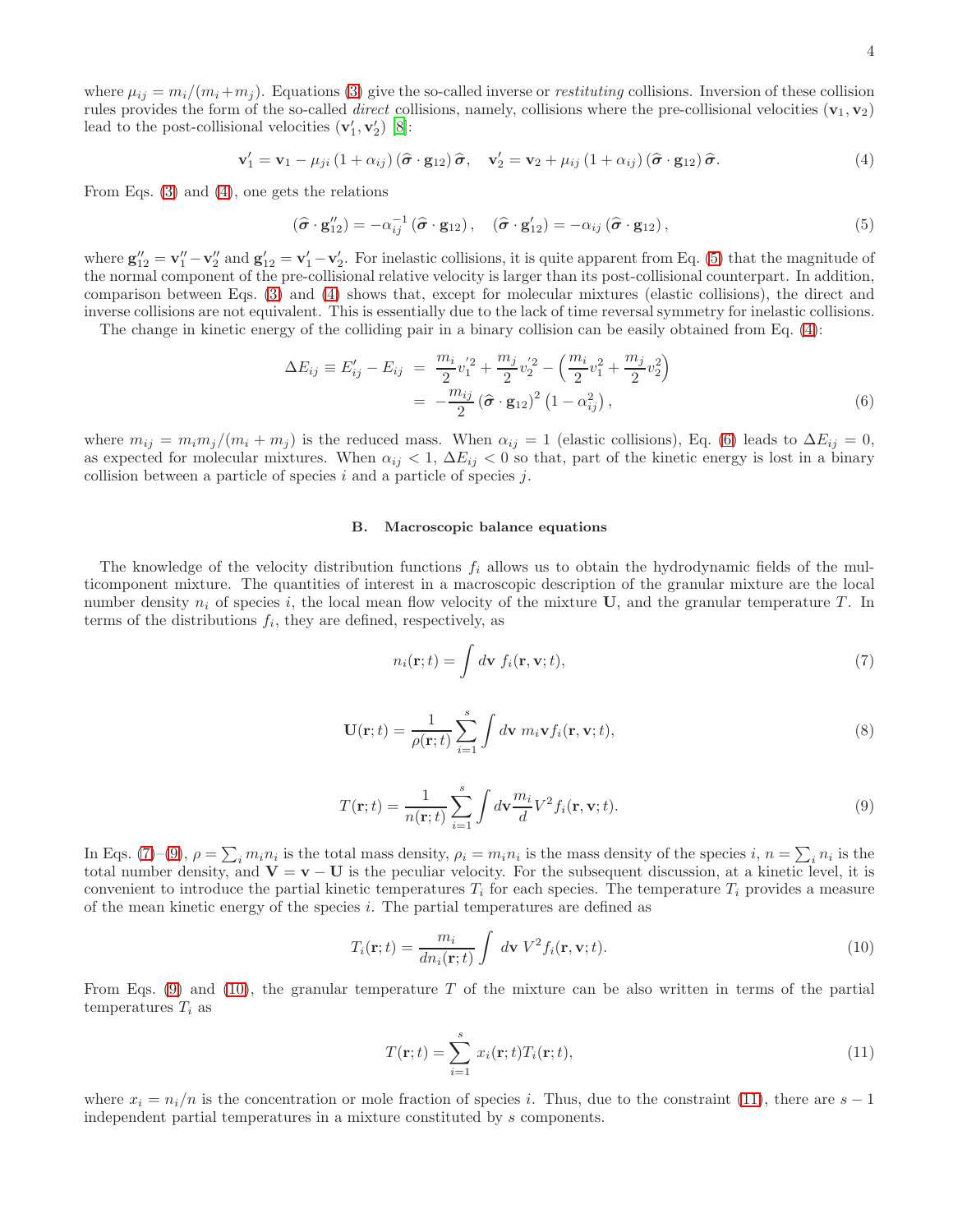As occurs for molecular mixtures [\[28\]](#page-30-10), the fields  $n_i$ , U, and T are expected to be the *slow* variables that dominate the dynamics of the mixture for sufficiently long times through the set of hydrodynamic equations. For elastic collisions, the above fields are the densities of global conserved quantities and so, they persist at long times (in comparison with the mean free time) where the complex microscopic dynamics becomes negligible [\[59,](#page-31-9) [60](#page-31-10)]. In the case of granular fluids, the energy is not conserved in collisions and the rate of energy dissipated by collisions is characterized (as we will see below) by a cooling rate. However, as confirmed by MD simulations (see, for instance, Ref. [\[33\]](#page-30-17)), the cooling rate may be slow compared to the transient dynamics so that, the kinetic energy (or granular temperature) can be still considered as a slow variable.

The balance equations for  $n_i$ , U, and T can be obtained by multiplying the set of Enskog equations [\(1\)](#page-2-3) by 1,  $m_i$ **v**, and  $\frac{m_i}{2}V^2$  and summing over all the species in the momentum and energy equations. The result is

<span id="page-4-4"></span>
$$
D_t n_i + n_i \nabla \cdot \mathbf{U} + \frac{\nabla \cdot \mathbf{j}_i}{m_i} = 0,
$$
\n(12)

<span id="page-4-1"></span>
$$
\rho D_t \mathbf{U} + \nabla \cdot \mathbf{P}^{\mathbf{k}} = \sum_{i=1}^{s} \sum_{j=1}^{s} \int d\mathbf{v} \; m_i \mathbf{v} J_{ij}[\mathbf{r}|f_i, f_j], \tag{13}
$$

<span id="page-4-2"></span>
$$
D_t T - \frac{T}{n} \sum_{i=1}^s \frac{\nabla \cdot \mathbf{j}_i}{m_i} + \frac{2}{dn} \left( \nabla \cdot \mathbf{q}^k + \mathbf{P}^k : \nabla \mathbf{U} \right) = \sum_{i=1}^s \sum_{j=1}^s \int d\mathbf{v} \frac{m_i}{2} V^2 J_{ij}[\mathbf{r}|f_i, f_j], \tag{14}
$$

where  $D_t=\partial_t+\mathbf{U}\cdot\nabla$  is the material derivative. In the above equations,

<span id="page-4-0"></span>
$$
\mathbf{j}_i = m_i \int d\mathbf{v} \, \mathbf{V} f_i(\mathbf{v}) \tag{15}
$$

is the mass flux for species i relative to the local flow U and the kinetic contributions  $\mathsf{P}^k$  and  $\mathsf{q}^k$  to the pressure tensor and heat flux are given, respectively, by

$$
\mathsf{P}^{\mathsf{k}} = \sum_{i=1}^{s} \int d\mathbf{v} \; m_i \mathbf{V} \mathbf{V} f_i(\mathbf{v}), \tag{16}
$$

$$
\mathbf{q}^k = \sum_{i=1}^s \int d\mathbf{v} \, \frac{m_i}{2} V^2 \mathbf{V} f_i(\mathbf{v}). \tag{17}
$$

A consequence of the definition [\(15\)](#page-4-0) of the fluxes  $\mathbf{j}_i$  is that only  $s-1$  mass fluxes are independent since they have the constraint

$$
\sum_{i=1}^{s} \mathbf{j}_i = \mathbf{0}.\tag{18}
$$

Needless to say, to end the derivation of the balance hydrodynamic equations one has to compute the right-hand side of Eqs. [\(13\)](#page-4-1) and [\(14\)](#page-4-2). These terms can be obtained by employing an important property of the integrals involving the Enskog collision operator  $J_{ij}[\mathbf{r}, \mathbf{v}|f_i, f_j]$  [\[10,](#page-30-0) [53](#page-31-7)]:

<span id="page-4-3"></span>
$$
I_{\psi_i} \equiv \sum_{i=1}^{s} \sum_{j=1}^{s} \int d\mathbf{v}_1 \, \psi_i(\mathbf{v}_1) J_{ij}[\mathbf{r}_1, \mathbf{v}_1 | f_i, f_j]
$$
  
\n
$$
= \frac{1}{2} \sum_{i=1}^{s} \sum_{j=1}^{s} \sigma_{ij}^{d-1} \int d\mathbf{v}_1 \int d\mathbf{v}_2 \int d\hat{\sigma} \, \Theta(\hat{\sigma} \cdot \mathbf{g}_{12}) (\hat{\sigma} \cdot \mathbf{g}_{12})
$$
  
\n
$$
\times \left\{ \left[ \psi_i(\mathbf{v}'_1) + \psi_j(\mathbf{v}'_2) - \psi_i(\mathbf{v}_1) - \psi_j(\mathbf{v}_2) \right] f_{ij}(\mathbf{r}_1, \mathbf{v}_1, \mathbf{r}_1 + \sigma_{ij}, \mathbf{v}_2; t) + \frac{\partial}{\partial \mathbf{r}_1} \cdot \sigma_{ij} \right\}
$$
  
\n
$$
\times \left[ \psi_i(\mathbf{v}'_1) - \psi_i(\mathbf{v}_1) \right] \int_0^1 dx \, f_{ij}(\mathbf{r}_1 - x\sigma_{ij}, \mathbf{v}_1, \mathbf{r}_1 + (1-x)\sigma_{ij}, \mathbf{v}_2; t) \right\},
$$
\n(19)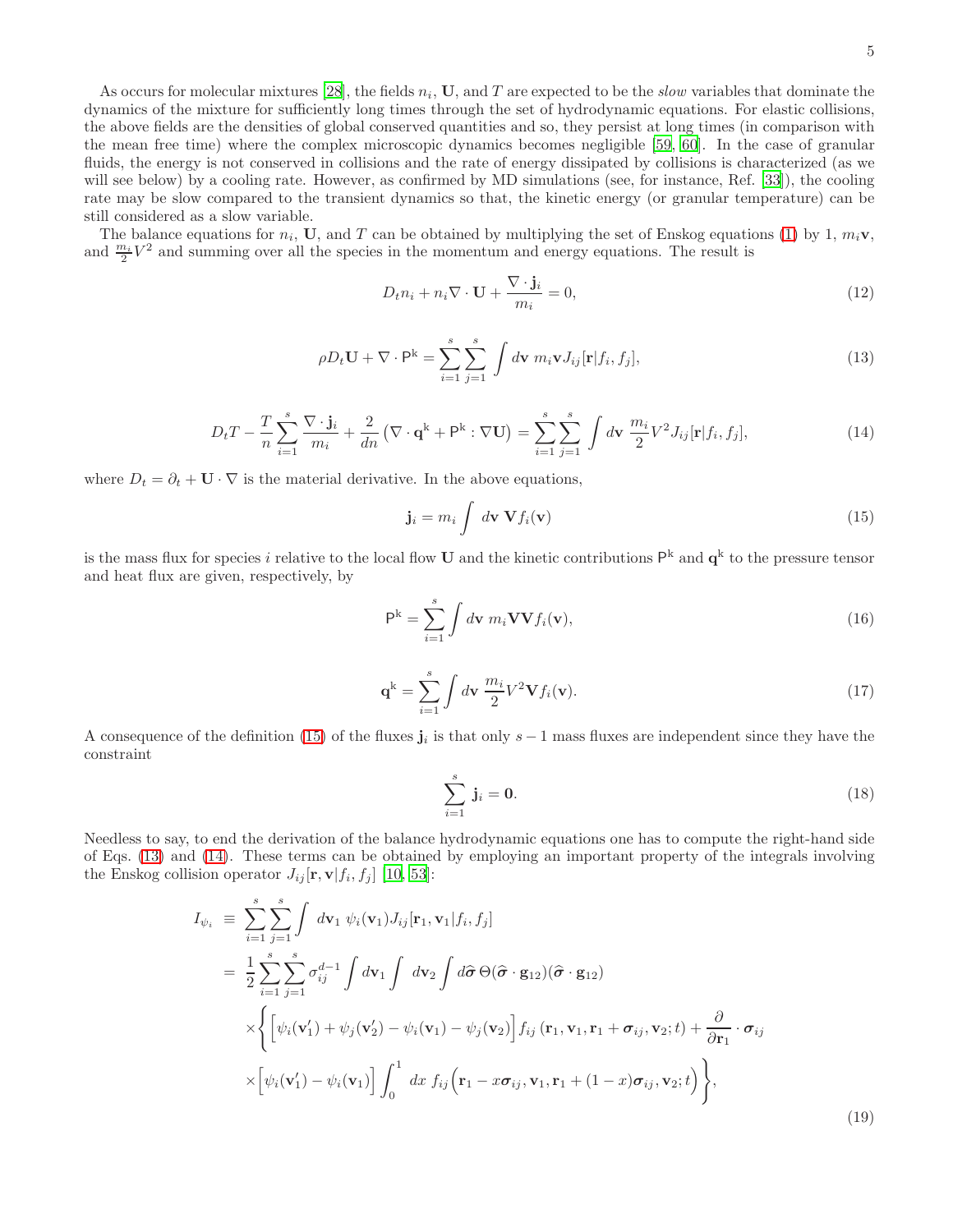where  $\psi_i(\mathbf{v}_1)$  is an arbitrary function of  $\mathbf{v}_1$ ,  $\mathbf{v}'_1$  is defined by Eq. [\(4\)](#page-3-0) and

$$
f_{ij}(\mathbf{r}_1, \mathbf{v}_1, \mathbf{r}_2, \mathbf{v}_2; t) \equiv \chi_{ij}(\mathbf{r}_1, \mathbf{r}_2) f_i(\mathbf{r}_1, \mathbf{v}_1, t) f_j(\mathbf{r}_2, \mathbf{v}_2, t).
$$
 (20)

The first term on the right hand side of Eq. [\(19\)](#page-4-3) represents a collisional effect due to scattering with a change in velocities. This term vanishes for elastic collisions. The second term on the right hand side of Eq. [\(19\)](#page-4-3) provides a pure collisional effect due to the spatial difference of the colliding pair. This term vanishes for low-density mixtures.

In the case  $\psi = m_i \mathbf{v}$ , the first term in the integrand [\(19\)](#page-4-3) disappears since the momentum is conserved in all pair collisions, i.e.,  $m_i \mathbf{v}_1 + m_j \mathbf{v}_2 = m_i \mathbf{v}'_1 + m_j \mathbf{v}'_2$ . The second term in the integrand yields the result

<span id="page-5-0"></span>
$$
I_p \equiv \sum_{i=1}^{s} \sum_{j=1}^{s} \int d\mathbf{v}_1 \, m_i \mathbf{v}_1 J_{ij}[\mathbf{r}_1, \mathbf{v}_1 | f_i, f_j] = -\nabla \cdot \mathbf{P}^c,\tag{21}
$$

where the collision transfer contribution to the pressure tensor  $P<sup>c</sup>$  is [\[53\]](#page-31-7)

<span id="page-5-4"></span>
$$
P^{c} = \sum_{i=1}^{s} \sum_{j=1}^{s} \sigma_{ij}^{d} m_{ij} \frac{1 + \alpha_{ij}}{2} \int d\mathbf{v}_{1} \int d\mathbf{v}_{2} \int d\hat{\sigma} \Theta (\hat{\sigma} \cdot \mathbf{g}_{12}) (\hat{\sigma} \cdot \mathbf{g}_{12})^{2} \hat{\sigma} \hat{\sigma}
$$
  
 
$$
\times \int_{0}^{1} dx f_{ij} (\mathbf{r} - x \sigma_{ij}, \mathbf{r} + (1 - x) \sigma_{ij}, \mathbf{v}_{1}, \mathbf{v}_{2}, t).
$$
 (22)

In the case  $\psi = \frac{1}{2}m_iV^2$ , the first term on the right hand side of Eq. [\(19\)](#page-4-3) does not vanish since the kinetic energy is not conserved in collisions. As before, the second term in the integrand gives the collisional transfer contribution to the heat flux  $q^c$ . The result is [\[53](#page-31-7)]

$$
I_e \equiv \sum_{i=1}^{s} \sum_{j=1}^{s} \int d\mathbf{v}_1 \frac{1}{2} m_i V_1^2 J_{ij}[\mathbf{r}_1, \mathbf{v}_1 | f_i, f_j] = -\nabla \cdot \mathbf{q}^c - \mathbf{P}^c : \nabla \mathbf{U} - \frac{d}{2} n T \zeta,
$$
\n(23)

where

<span id="page-5-5"></span>
$$
\mathbf{q}^{c} = \sum_{i=1}^{s} \sum_{j=1}^{s} \sigma_{ij}^{d} m_{ij} \frac{1 + \alpha_{ij}}{8} \int d\mathbf{v}_{1} \int d\mathbf{v}_{2} \int d\hat{\boldsymbol{\sigma}} \Theta (\hat{\boldsymbol{\sigma}} \cdot \mathbf{g}_{12}) (\hat{\boldsymbol{\sigma}} \cdot \mathbf{g}_{12})^{2} \hat{\boldsymbol{\sigma}} \Big[ 4 (\hat{\boldsymbol{\sigma}} \cdot \mathbf{G}_{ij}) + (\mu_{ji} - \mu_{ij}) (1 - \alpha_{ij}) (\hat{\boldsymbol{\sigma}} \cdot \mathbf{g}_{12}) \Big] \int_{0}^{1} dx f_{ij} (\mathbf{r} - x \boldsymbol{\sigma}_{ij}, \mathbf{r} + (1 - x) \boldsymbol{\sigma}_{ij}, \mathbf{v}_{1}, \mathbf{v}_{2}; t),
$$
\n(24)

and the (total) cooling rate  $\zeta$  due to inelastic collisions among all species is given by

<span id="page-5-1"></span>
$$
\zeta = \frac{1}{2dnT} \sum_{i=1}^{s} \sum_{j=1}^{s} \sigma_{ij}^{d-1} m_{ij} \left( 1 - \alpha_{ij}^{2} \right) \int d\mathbf{v}_{1} \int d\mathbf{v}_{2} \int d\hat{\boldsymbol{\sigma}} \Theta \left( \hat{\boldsymbol{\sigma}} \cdot \mathbf{g}_{12} \right) \left( \hat{\boldsymbol{\sigma}} \cdot \mathbf{g}_{12} \right)^{3} \times f_{ij} \left( \mathbf{r}, \mathbf{r} + \boldsymbol{\sigma}_{ij}, \mathbf{v}_{1}, \mathbf{v}_{2}; t \right).
$$
\n(25)

The balance hydrodynamic equations for the densities of momentum and energy can be finally written when Eqs.  $(21)$ – $(25)$  are substituted into the right hand sides of Eqs. [\(13\)](#page-4-1) and [\(14\)](#page-4-2). These balance equations can be written as

<span id="page-5-2"></span>
$$
D_t \mathbf{U} + \rho^{-1} \nabla \cdot \mathbf{P} = \mathbf{0},\tag{26}
$$

<span id="page-5-3"></span>
$$
D_t T - \frac{T}{n} \sum_{i=1}^s \frac{\nabla \cdot \mathbf{j}_i}{m_i} + \frac{2}{dn} \left( \nabla \cdot \mathbf{q} + \mathbf{P} : \nabla \mathbf{U} \right) = -\zeta T,\tag{27}
$$

where the pressure tensor  $P(\mathbf{r}, t)$  and the heat flux  $\mathbf{q}(\mathbf{r}, t)$  have both kinetic and collisional transfer contributions, i.e.,

$$
P = P^k + P^c, \quad \mathbf{q} = \mathbf{q}^k + \mathbf{q}^c. \tag{28}
$$

Equations [\(12\)](#page-4-4), [\(26\)](#page-5-2) and [\(27\)](#page-5-3) are the balance equations for the hydrodynamic fields  $n_i$ , U, and T, respectively, of a polydisperse granular mixture at moderate densities. This set of equations do not constitute a closed set of equations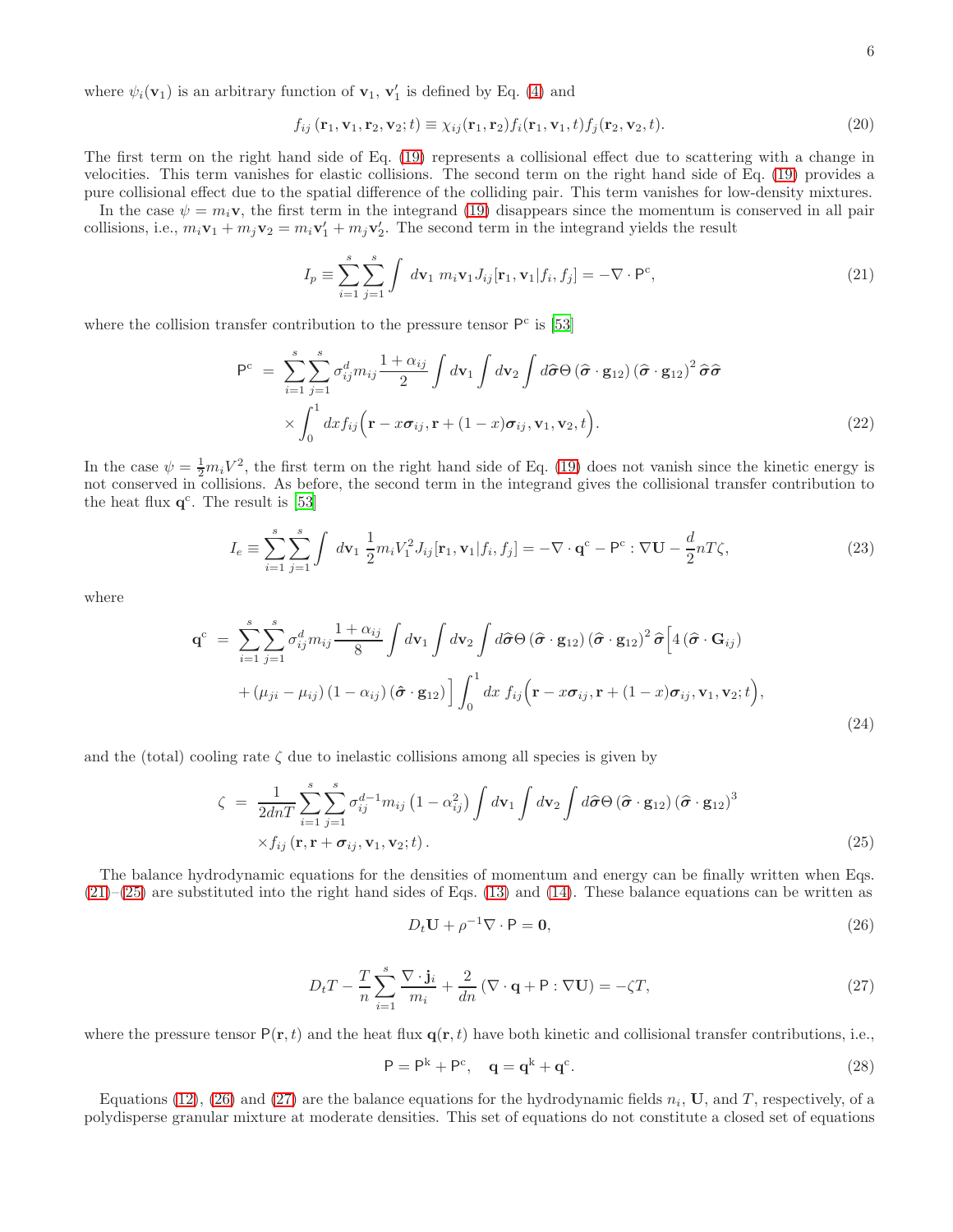unless one expresses the fluxes and the cooling rate in terms of the above hydrodynamic fields and their spatial gradients. For small gradients, the corresponding constitutive equations for the fluxes and the cooling rate can be obtained by solving the set of Enskog kinetic equations [\(1\)](#page-2-3) with the extension of the conventional Chapman–Enskog method [\[11\]](#page-30-1) to dissipative dynamics.

Before closing this section, it is instructive to consider the case of dilute polydisperse granular mixtures. The corresponding balance equations can be obtained from Eqs. [\(12\)](#page-4-4), [\(26\)](#page-5-2) and [\(27\)](#page-5-3) by taking  $\chi_{ij} \to 1$  and neglecting the different centers  $[(\mathbf{r}, \mathbf{r} \pm \sigma_{ij})]$  of the colliding pair since the effective diameter  $\sigma_{ij}$  is much smaller than that of the mean free path of this collision. This implies that the collision transfer contributions to the fluxes are much smaller than their corresponding kinetic counterparts  $(P \to P^k$  and  $q \to q^k)$  and the cooling rate  $\zeta$  is simply given by

$$
\zeta(\mathbf{r};t) = \frac{1}{2dnT} \sum_{i=1}^{s} \sum_{j=1}^{s} \sigma_{ij}^{d-1} m_{ij} \left(1 - \alpha_{ij}^{2}\right) \int d\mathbf{v}_{1} \int d\mathbf{v}_{2} \int d\hat{\boldsymbol{\sigma}} \Theta \left(\hat{\boldsymbol{\sigma}} \cdot \mathbf{g}_{12}\right) \left(\hat{\boldsymbol{\sigma}} \cdot \mathbf{g}_{12}\right)^{3} \times f_{i}(\mathbf{r}, \mathbf{v}_{1}; t) f_{j}(\mathbf{r}, \mathbf{v}_{2}; t).
$$
\n(29)

### <span id="page-6-0"></span>III. HOMOGENEOUS COOLING STATE. PARTIAL TEMPERATURES

We consider a spatially homogeneous state of an isolated polydisperse granular mixture. In contrast to molecular mixtures, there is no longer an evolution toward the local Maxwellian distributions since those distributions are not a solution to the set of homogeneous (inelastic) Enskog equations. Instead, as we will show below, there is an special solution which is achieved after a few collision times by considering homogeneous initial conditions: the so-called homogeneous cooling state (HCS).

For spatially homogeneous isotropic states, the set of Enskog equations for the distributions  $f_i(v;t)$  reads

<span id="page-6-1"></span>
$$
\frac{\partial}{\partial t}f_i(v;t) = \sum_{j=1}^s \chi_{ij} J_{ij}^{\text{B}}[\mathbf{v}|f_i, f_j],\tag{30}
$$

where the Boltzmann collision operator  $J_{ij}^{\text{B}}$  is

<span id="page-6-2"></span>
$$
J_{ij}^{\rm B}[\mathbf{v}|f_i, f_j] = \sigma_{ij}^{d-1} \int d\mathbf{v}_2 \int d\hat{\boldsymbol{\sigma}} \Theta \left(\hat{\boldsymbol{\sigma}} \cdot \mathbf{g}_{12}\right) \left(\hat{\boldsymbol{\sigma}} \cdot \mathbf{g}_{12}\right) \left[\alpha_{ij}^{-2} f_i(v_1';t) f_j(v_2';t) - f_i(v_1;t) f_j(v_2;t)\right].
$$
 (31)

Upon writing Eqs. [\(30\)](#page-6-1) and [\(31\)](#page-6-2) we have taken into account that the dependence of the distributions  $f_i$  on velocity **v** is only through its magnitude v. In Eq. [\(30\)](#page-6-1), note that  $\chi_{ij}$  refers to the pair correlation function for particles of species i and j when they are separated a distance  $\sigma_{ii}$ .

For homogeneous states, the balance equations [\(12\)](#page-4-4) and [\(26\)](#page-5-2) trivially hold. On the other hand, the balance equation of the granular temperature [\(27\)](#page-5-3) yields

<span id="page-6-3"></span>
$$
\frac{\partial T}{\partial t} = -T\zeta,\tag{32}
$$

where the cooling rate  $\zeta$  is defined in Eq. [\(25\)](#page-5-1) by making the replacement  $f_{ij}(\mathbf{r}_1, \mathbf{v}_1, \mathbf{r}_2, \mathbf{v}_2; t) \rightarrow \chi_{ij} f_i(v_1; t) f_j(v_2; t)$ . On the other hand, for homogeneous states, the integration in  $\hat{\sigma}$  can be easily performed and  $\zeta$  can be more explicitly written as

$$
\zeta(t) = \frac{\pi^{(d-1)/2}}{2d\Gamma\left(\frac{d+3}{2}\right)} \frac{1}{nT} \sum_{i=1}^{s} \sum_{j=1}^{s} \sigma_{ij}^{d-1} \chi_{ij} m_{ij} \left(1 - \alpha_{ij}^2\right) \int d\mathbf{v}_1 \int d\mathbf{v}_2 g_{12}^3 f_i(v_1; t) f_j(v_2; t).
$$
\n(33)

Moreover, for symmetry reasons, the mass and heat fluxes vanish and the pressure tensor  $P_{k\ell} = p\delta_{k\ell}$ , where the hydrostatic pressure  $p$  is [\[53](#page-31-7)]

<span id="page-6-4"></span>
$$
p = nT \Big[ 1 + \frac{\pi^{d/2}}{d\Gamma(\frac{d}{2})} \sum_{i=1}^{s} \sum_{j=1}^{s} \mu_{ji} \ n \ \sigma_{ij}^{d} \chi_{ij} x_i x_j (1 + \alpha_{ij}) \gamma_i \Big], \tag{34}
$$

where  $\gamma_i = T_i^{(0)}/T$ . Here,  $T_i^{(0)}$  denotes the partial temperature of species i in the homogeneous state (absence of spatial gradients).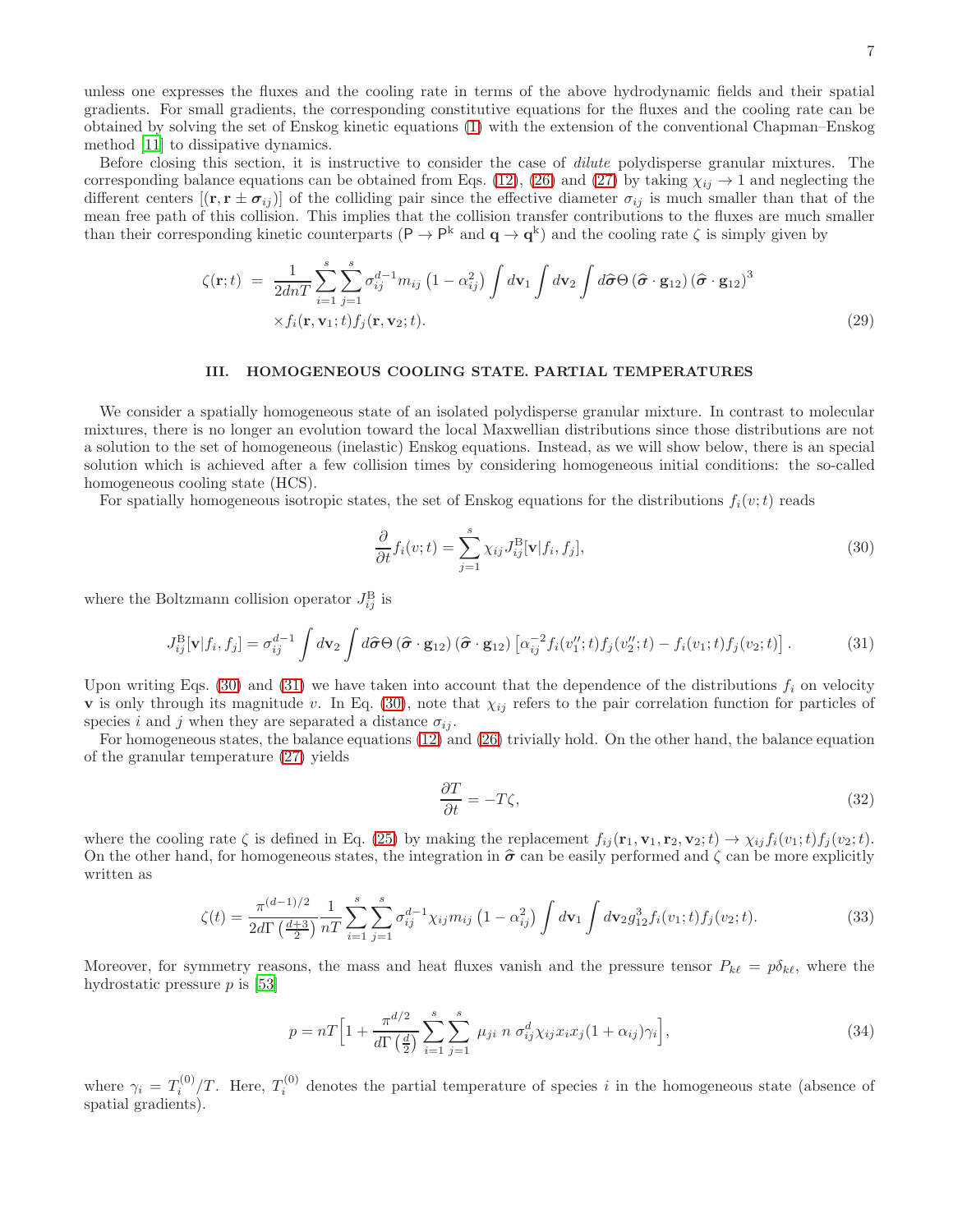To analyze the rate of change of the partial temperatures  $T_i^{(0)}$ , it is convenient to introduce the "partial cooling" rates"  $\zeta_i$ . The definition of these quantities can be obtained by multiplying both sides of the Enskog equation [\(30\)](#page-6-1) by  $\frac{m_i}{2}v^2$  and integrating over velocity. The result is

<span id="page-7-0"></span>
$$
\frac{\partial T_i^{(0)}}{\partial t} = -\zeta_i T_i^{(0)},\tag{35}
$$

where

<span id="page-7-4"></span>
$$
\zeta_i(t) = \sum_{j=1}^s \zeta_{ij}, \quad \zeta_{ij} = -\frac{\chi_{ij}}{dn_i T_i^{(0)}} \int d\mathbf{v} m_i v^2 J_{ij}^{\text{B}}[f_i, f_j]. \tag{36}
$$

From Eqs. [\(11\)](#page-3-6), [\(32\)](#page-6-3), and [\(35\)](#page-7-0), one can express the total cooling rate  $\zeta$  in terms of the partial cooling rates  $\zeta_i$  as

$$
\zeta(t) = \sum_{i=1}^{s} x_i \gamma_i(t) \zeta_i(t). \tag{37}
$$

The time evolution of the temperature ratios  $\gamma_i(t)$  can be easily derived from Eqs. [\(32\)](#page-6-3) and [\(35\)](#page-7-0) as

<span id="page-7-2"></span>
$$
\frac{\partial \gamma_i}{\partial t} = \gamma_i \left( \zeta - \zeta_i \right). \tag{38}
$$

The term  $\zeta_{ii}$  gives the contribution to the partial cooling rate  $\zeta_i$  coming from the rate of energy loss from collisions between particles of the same species i. This term vanishes for elastic collisions but is different from zero when  $\alpha_{ii} < 1$ . The remaining contributions  $\zeta_{ij}$   $(i \neq j)$  to  $\zeta$  represent the transfer of energy between a particle of species i and particles of species j. In general, the term  $\zeta_{ij} \neq 0$   $(i \neq j)$  for both elastic and inelastic collisions. However, in the special state where the distribution functions  $f_i$  are Maxwellian distributions at the same temperature  $(T_i^{(0)} = T)$ for any species i), then  $\zeta_{ij} = 0$   $(i \neq j)$  for elastic collisions. This is a consequence of the detailed balance for which the energy transfer between different species is balanced by the energy conservation for this state [\[29](#page-30-11)].

The corresponding detailed balance state for inelastic collisions is the HCS. In this state, since the partial  $\zeta_i$  and total  $\zeta$  cooling rates never vanish, the partial  $T_i^{(0)}$  $i^{(0)}$  and total T temperatures are always time dependent. As for monocomponent granular gases [\[8](#page-29-2), [61\]](#page-31-11), whatever the initial uniform state considered is, we expect that the Enskog equation [\(30\)](#page-6-1) tends toward the HCS solution where all the time dependence of the distributions  $f_i(v;t)$  only occurs through the (total) temperature  $T(t)$ . In this sense, the HCS solution qualifies as a *normal* or hydrodynamic solution since the granular temperature  $T(t)$  is in fact the relevant temperature at a hydrodynamic level. Thus, it follows from dimensional analysis that the distributions  $f_i(v;t)$  have the form [\[29](#page-30-11)]

<span id="page-7-1"></span>
$$
f_i(v;t) = n_i v_{\text{th}}^{-d}(t) \varphi_i\left(\frac{v}{v_{\text{th}}(t)}\right),\tag{39}
$$

where  $v_{\text{th}}(t) = \sqrt{2T(t)/m}$  is a thermal velocity defined in terms of the global temperature  $T(t)$  of the mixture,  $\overline{m} = (\sum_i m_i)/s$ , and  $\varphi_i$  is a reduced distribution function whose dependence on the (global) granular temperature  $T(t)$  is through the dimensionless velocity  $v/v_{\text{th}}(t)$ .

Since the time dependence of the HCS solution [\(39\)](#page-7-1) for  $f_i$  only occurs through the (global) temperature  $T(t)$ , then the temperature ratios  $\gamma_i$  must be *independent* of time. This means that all partial temperatures  $T_i^{(0)}(t)$  are proportional to the (global) granular temperature  $T(t)$   $[T_i^{(0)}(t) = \gamma_i T(t)]$  and so, the temperatures of the species do not provide any new dynamical degree of freedom at the hydrodynamic stage. However, they still characterize the shape of the velocity distribution functions of each species and affect the quantitative averages (mass, momentum, and heat fluxes) calculated with these distributions.

As the temperature ratios do not depend on time, one possibility would be that  $T_1^{(0)} = \ldots = T_s^{(0)} = T$ , as happens in the case of molecular mixtures (elastic collisions). However, the ratios  $T_i^{(0)}$  $i^{(0)}/T$   $(i = 1, \ldots, s)$  must be determined by solving the set of Enskog equations [\(30\)](#page-6-1). As we will show latter, the above ratios are in general different from 1 and exhibit a complex dependence on the parameter space of the mixture.

Since  $\gamma_i \equiv \text{const}$ , according to Eq. [\(38\)](#page-7-2), the partial cooling rates  $\zeta_i$  must be equal in the HCS:

<span id="page-7-3"></span>
$$
\zeta_1(t) = \zeta_2(t) = \dots = \zeta_s(t) = \zeta(t). \tag{40}
$$

In addition, the right hand side of Eq.  $(1)$  can be more explicitly written when one takes into account Eq.  $(39)$ :

$$
\frac{\partial f_i}{\partial t} = \frac{\partial f_i}{\partial T} \frac{\partial T}{\partial t} = \frac{1}{2} \zeta \frac{\partial}{\partial \mathbf{v}} \cdot (\mathbf{v} f_i),\tag{41}
$$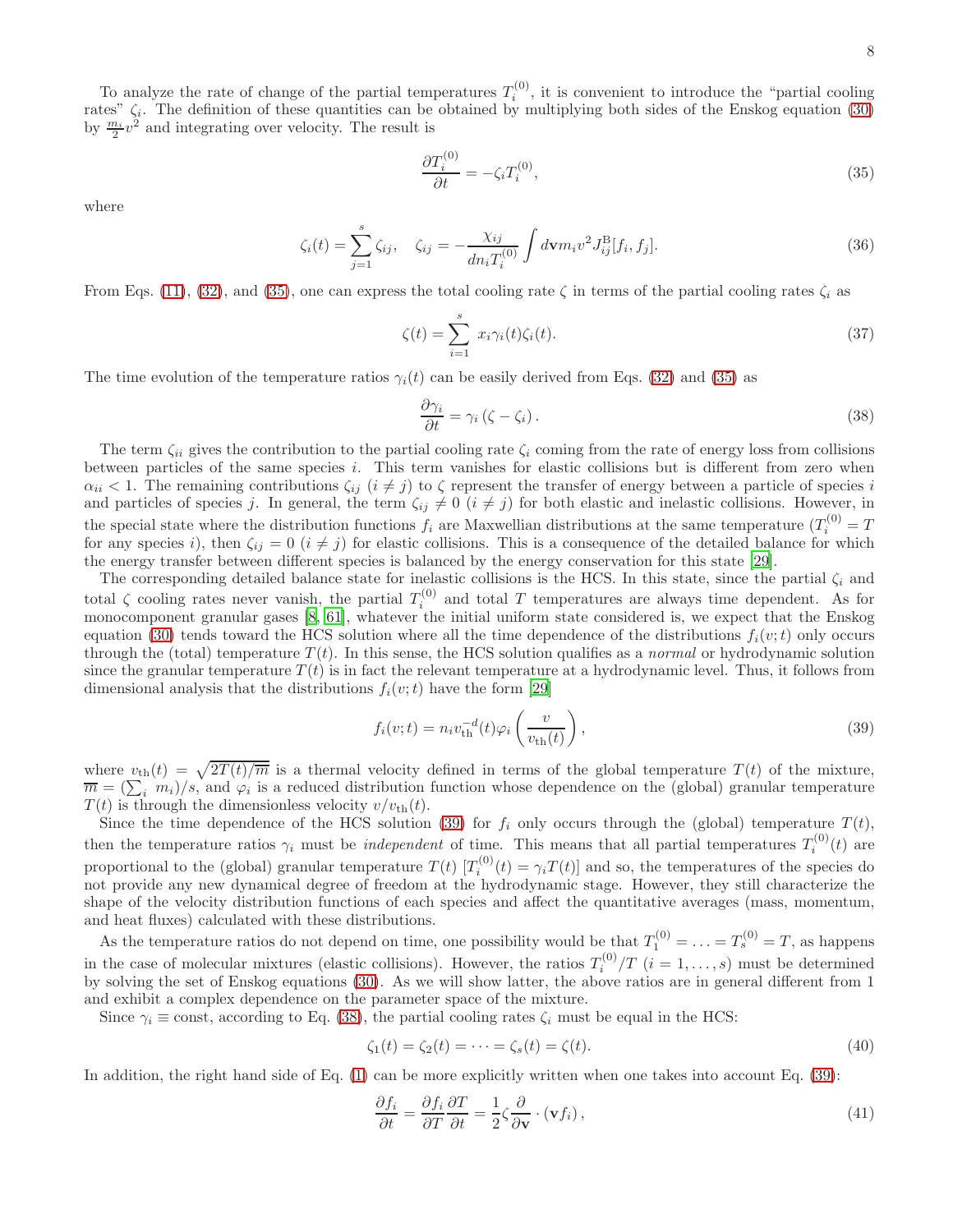where use has been made of the identity

$$
\frac{\partial f_i}{\partial T} = -\frac{1}{2T} \frac{\partial}{\partial \mathbf{v}} \cdot (\mathbf{v} f_i). \tag{42}
$$

Therefore, in dimensionless form, the Enskog equation [\(30\)](#page-6-1) reads

<span id="page-8-0"></span>
$$
\frac{1}{2}\zeta_i^* \frac{\partial}{\partial \mathbf{c}} \cdot (\mathbf{c}\varphi_i) = \sum_{j=1}^s \chi_{ij} J_{ij}^* [\mathbf{c}|\varphi_i, \varphi_j], \tag{43}
$$

where  $\zeta_i^* = \zeta_i/\nu$ ,  $\mathbf{c} = \mathbf{v}/v_{\text{th}}$ , and  $J_{ij}^* = (v_{\text{th}}^d/n_i\nu)J_{ij}^B$ . Here,  $\nu(t) = n\overline{\sigma}^{d-1}v_{\text{th}}(t)$  is an effective collision frequency of the mixture and  $\overline{\sigma} = (\sum_i \sigma_i)/s$ . The use of  $\zeta_i^*$  instead of  $\zeta_i^* = \zeta/\nu$  on the left hand side of Eq. [\(43\)](#page-8-0) is allowed by the equality [\(40\)](#page-7-3); this choice is more convenient since the first few velocity moments of Eq. [\(43\)](#page-8-0) are verified without any specification of the distributions  $\varphi_i$ .

We are in front of a well-possed mathematical problem since we have to solve the set of  $s$  Enskog equations [\(30\)](#page-6-1) for the velocity distribution functions  $f_i(v;t)$  of the form [\(39\)](#page-7-1) and subject to the s – 1 constraints [\(40\)](#page-7-3). These  $2s - 1$ equations must be solved to determine the s distributions  $f_i$  and the s − 1 temperature ratios  $\gamma_i$ . As in the case of monocomponent granular gases [\[61](#page-31-11)], approximate expressions for the above quantities are obtained by considering the first few terms of the expansion of the distributions  $f_i$  in a series of Sonine (or Laguerre) polynomials.

Before obtaining approximate expressions for the temperature ratios, it is important to remark that the failure of energy equipartition in granular fluids has been confirmed in computer simulation works [\[31](#page-30-13)[–44](#page-30-14)] and even observed in real experiments of agitated mixtures [\[45](#page-30-15), [46\]](#page-30-16). All the studies conclude that the departure from energy equipartition depends on the mechanical differences between the particles of the mixture as well as the coefficients of restitution.

## A. Approximate solution

As usual, we expand the distributions  $\varphi_i(c)$  in a complete set of orthogonal polynomials with a Gaussian measure. In practice, generalized Laguerre or Sonine polynomials  $S_p^{(i)}(c^2)$  are employed. The coefficients  $a_p^{(i)}$  of the above expansions are the moments of the distributions  $\varphi_i(c)$ . These coefficients are obtained by multiplying both sides of the Enskog equation [\(30\)](#page-6-1) by the polynomials  $S_p^{(i)}(c^2)$  and integrating over velocity. It gives an infinite hierarchy for the coefficients  $a_p^{(i)}$ , which can be approximately solved by retaining only the first few terms of the Sonine polynomial expansion.

The leading Sonine approximation to the distribution  $\varphi_i$  is [\[10\]](#page-30-0)

<span id="page-8-1"></span>
$$
\varphi_i(c) = \pi^{-d/2} \theta_i^{d/2} e^{-\theta_i c^2} \left\{ 1 + \frac{a_2^{(i)}}{2} \left[ \theta_i^2 c^4 - (d+2)\theta_i c^2 + \frac{d(d+2)}{4} \right] \right\},\tag{44}
$$

where

<span id="page-8-3"></span>
$$
\theta_i = \frac{m_i T}{\overline{m} T_i^{(0)}}.\tag{45}
$$

Note that the parameters of the Gaussian prefactor in [\(44\)](#page-8-1) are chosen such that  $\varphi_i$  is normalized to 1 and its second moment  $(\frac{d}{2}\theta_i^{-1})$  is consistent with the exact moment [\(10\)](#page-3-5). An advantage of this choice is that the leading Sonine polynomial is of degree 4. The coefficients  $a_2^{(i)}$  measure the departure of  $\varphi_i$  from its Maxwellian form  $\varphi_{i,M}$  $\pi^{-d/2}\theta_i^{d/2}e^{-\theta_i c^2}$ . They are defined as

<span id="page-8-2"></span>
$$
a_2^{(i)} = \frac{4\theta_i^2}{d(d+2)} \int d\mathbf{c} \ c^4 \varphi_i(c) - 1.
$$
 (46)

When  $\varphi_i = \varphi_{i,M}$ , Eq. [\(46\)](#page-8-2) yields  $a_2^{(i)} = 0$  as expected. The evaluation of the second Sonine coefficients  $a_2^{(i)}$  by considering the contribution to  $\varphi_i$  coming from the third Sonine coefficients  $a_3^{(i)}$  has been carried out for monocomponent granular gases [\[62](#page-31-12), [63\]](#page-31-13). The results show that the influence of the coefficient  $a_3^{(i)}$  on  $a_2^{(i)}$  is practically indistinguishable if the (common) coefficient of normal restitution  $\alpha \gtrsim 0.5$ . Here, for the sake of simplicity, we will neglect the coefficients  $a_3^{(i)}$ .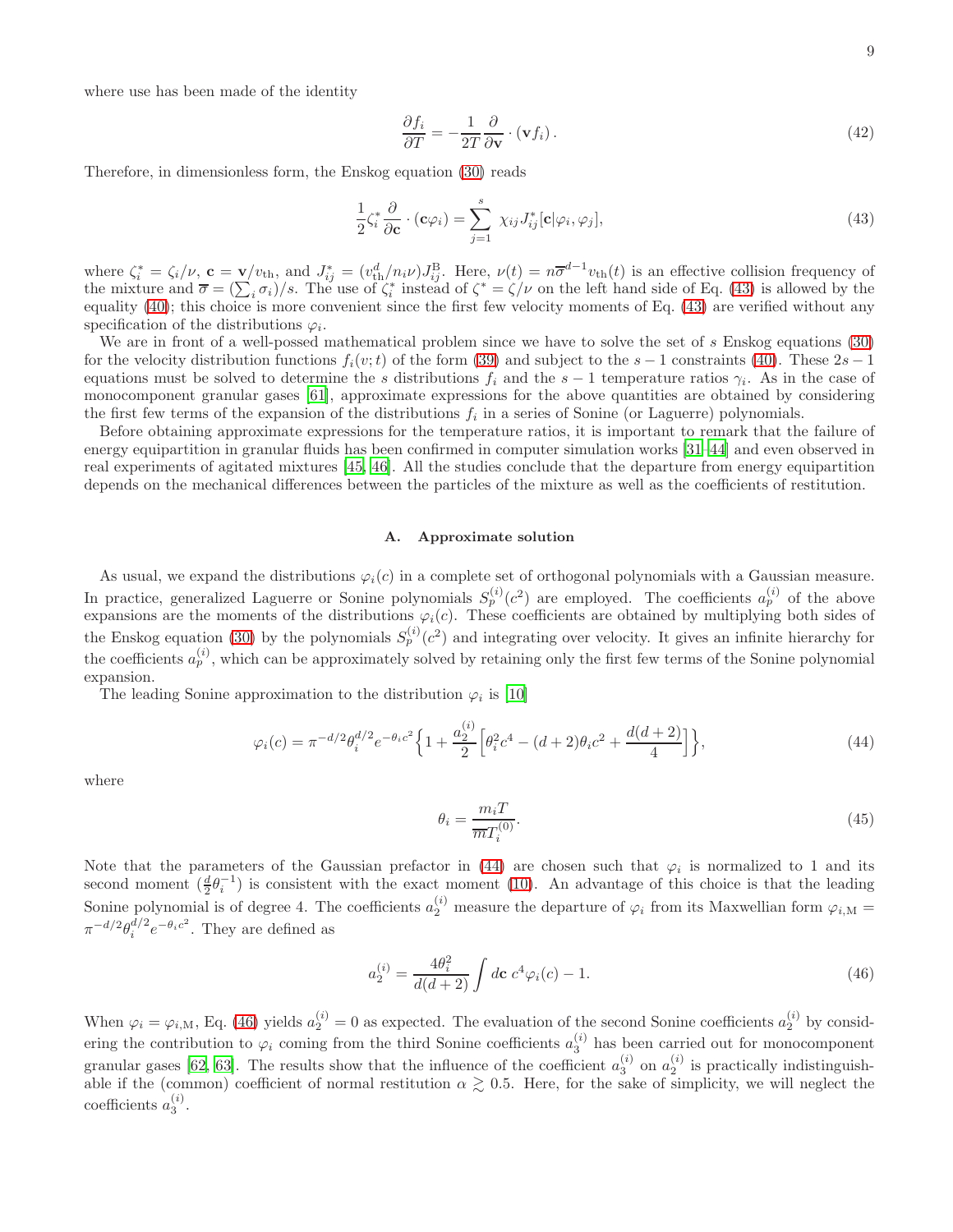The use of the leading Sonine approximation [\(44\)](#page-8-1) to  $\varphi_i$  permits to estimate the partial cooling rates through their definition [\(36\)](#page-7-4). This involves the evaluation of some intricate collision integrals where nonlinear terms in  $a_2^{(i)}$  are usually neglected. Such approximation is based on the fact that the coefficients  $a_2^{(i)}$  are expected to be very small. In this case,  $\zeta_i^*$  can be written as

<span id="page-9-2"></span>
$$
\zeta_i^* = \zeta_i^{(0)} + \sum_{j=1}^s \zeta_{ij}^{(1)} a_2^{(j)},\tag{47}
$$

where

<span id="page-9-0"></span>
$$
\zeta_i^{(0)} = \frac{4\pi^{(d-1)/2}}{d\Gamma(\frac{d}{2})} \sum_{j=1}^s x_j \chi_{ij} \left(\frac{\sigma_{ij}}{\overline{\sigma}}\right)^{d-1} \mu_{ji} (1 + \alpha_{ij}) \left(\frac{\theta_i + \theta_j}{\theta_i \theta_j}\right)^{1/2} \left[1 - \frac{1}{2} \mu_{ji} (1 + \alpha_{ij}) \frac{\theta_i + \theta_j}{\theta_j}\right],\tag{48}
$$

and the expressions of the quantities  $\zeta_{ij}^{(1)}$  are very large to be displayed here. They can be found for instance in Refs. [\[64](#page-31-14)] and [\[65\]](#page-31-15). The temperature ratios  $\gamma_i$  can be already determined in the Maxwellian approximation (i.e., when  $a_2^{(i)} = 0$ ) by using Eq. [\(48\)](#page-9-0) in the equality of the cooling rates [\(40\)](#page-7-3). As will see later, the Maxwellian approximation to  $\gamma_i$  leads to a quite accurate predictions.

On the other hand, beyond the Maxwellian approximation, it still remains to estimate the second Sonine coefficients (or kurtosis)  $a_2^{(i)}$ . To obtain them, we multiply both sides of Eq. [\(43\)](#page-8-0) by  $c^4$  and integrate over **c**. The result is

<span id="page-9-1"></span>
$$
-\frac{d(d+2)}{2\theta_i^2}\zeta_i^*\left(1+a_2^{(i)}\right) = \sum_{j=1}^s \chi_{ij} \int d\mathbf{c} \; c^4 \; J_{ij}^*[\varphi_i, \varphi_j] \equiv \Lambda_i. \tag{49}
$$

Equation [\(49\)](#page-9-1) is still exact. However, as in the case of the evaluation of  $\zeta_i^*$ , the computation of the collision integrals defining  $\Lambda_i$  requires the use of the leading Sonine approximation [\(44\)](#page-8-1) to achieve explicit results. Neglecting nonlinear terms in  $a_2^{(i)}$ ,  $\Lambda_i$  can be written as

<span id="page-9-3"></span>
$$
\Lambda_i = \Lambda_i^{(0)} + \sum_{j=1}^s \Lambda_{ij}^{(1)} a_2^{(j)}.
$$
\n(50)

The forms of  $\Lambda_i^{(0)}$  and  $\Lambda_{ij}^{(1)}$  can be found in Refs. [\[64](#page-31-14)] and [\[65\]](#page-31-15). When Eqs. [\(47\)](#page-9-2) and [\(50\)](#page-9-3) are substituted into Eq. [\(49\)](#page-9-1) and only linear terms in  $a_2^{(i)}$  are retained, one gets a system of linear algebraic equations for the coefficients  $a_2^{(i)}$ :

<span id="page-9-4"></span>
$$
-\frac{d(d+2)}{2\theta_i^2}\zeta_i^{(0)} - \Lambda_i^{(0)} = \left[\Lambda_{ii}^{(1)} + \frac{d(d+2)}{2\theta_i^2}\left(\zeta_i^{(0)} + \zeta_{ii}^{(1)}\right)\right]a_2^{(i)} + \sum_{j \neq i} \left[\Lambda_{ij}^{(1)} + \frac{d(d+2)}{2\theta_i^2}\zeta_{ij}^{(1)}\right]a_2^{(j)}.
$$
(51)

On the other hand, as noted in several papers on monocomponent granular gases [\[66](#page-31-16)[–68](#page-31-17)], there is some ambiguity in considering the identity [\(49\)](#page-9-1) to first order in the coefficients  $a_2^{(i)}$ . Thus, for instance, if one rewrites Eq. (49) as

$$
-\frac{d(d+2)}{2\theta_i^2}\zeta_i^* = \frac{\Lambda_i}{1 + a_2^{(i)}},\tag{52}
$$

and expands the right hand side as

$$
\frac{\Lambda_i}{1 + a_2^{(i)}} \simeq \Lambda_i (1 - a_2^{(i)}) \simeq \Lambda_i^{(0)} - \Lambda_i^{(0)} a_2^{(i)} + \Lambda_{ii}^{(1)} a_2^{(i)} + \sum_{j \neq i} \Lambda_{ij}^{(1)} a_2^{(j)},\tag{53}
$$

one gets the following system of linear algebraic equations:

<span id="page-9-5"></span>
$$
-\frac{d(d+2)}{2\theta_i^2}\zeta_i^{(0)} - \Lambda_i^{(0)} = \left[\Lambda_{ii}^{(1)} + \frac{d(d+2)}{2\theta_i^2}\zeta_{ii}^{(1)} - \Lambda_i^{(0)}\right]a_2^{(i)} + \sum_{j \neq i} \left[\Lambda_{ij}^{(1)} + \frac{d(d+2)}{2\theta_i^2}\zeta_{ij}^{(1)}\right]a_2^{(j)}.
$$
(54)

The solutions to the set of Eqs. [\(51\)](#page-9-4) and [\(54\)](#page-9-5) give the second Sonine coefficients  $a_2^{(i)}$  as functions of the temperature ratios  $\gamma_i$  and the parameters of the mixture (masses and diameters, concentrations, coefficients of restitution, and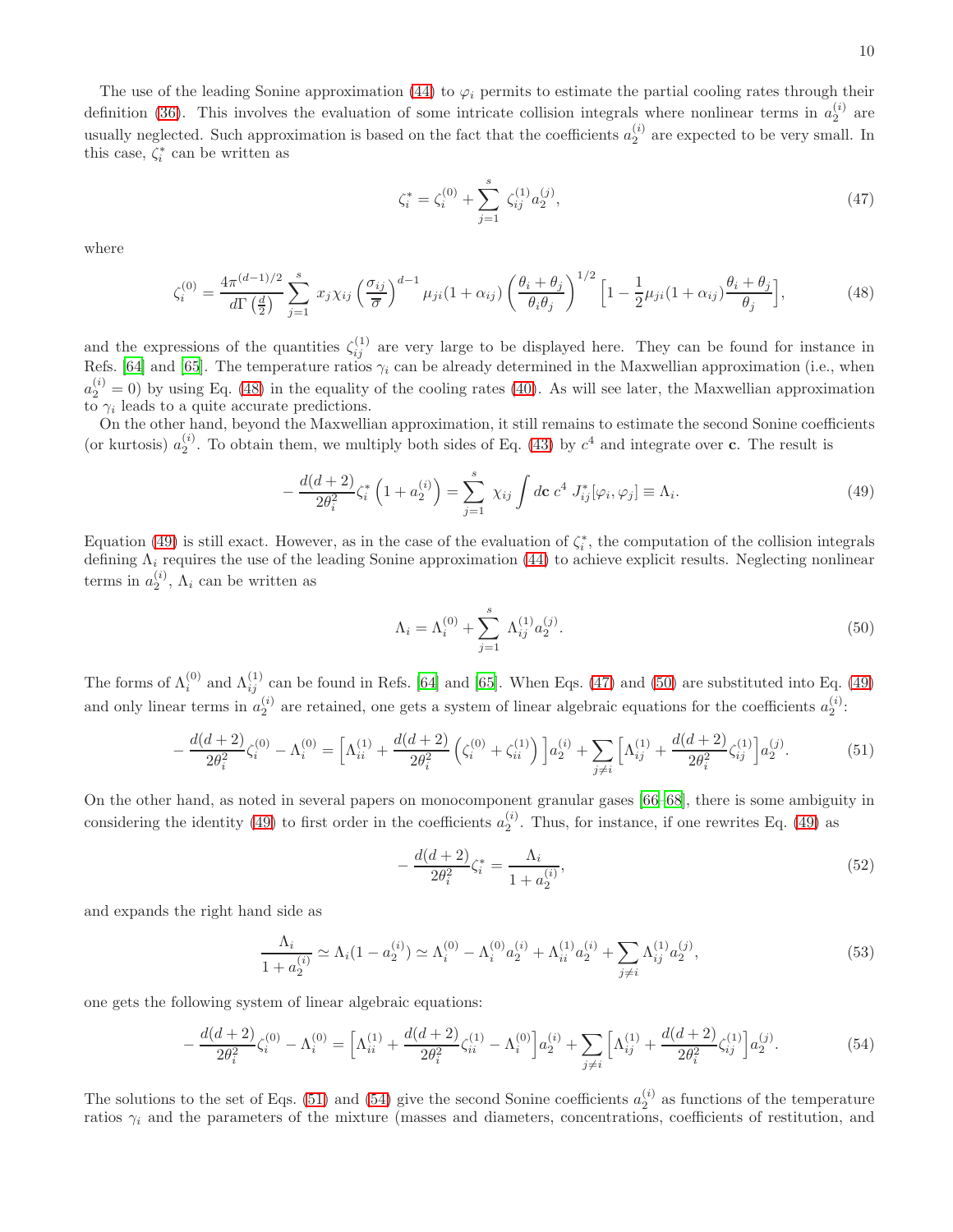volume fractions). The accuracy of these solutions will be assessed in Section [IV](#page-11-0) against Monte Carlo simulations in the case of binary mixtures  $(s = 2)$ .

When the expressions of the second Sonine coefficients  $a_2^{(i)}$  are substituted into the s−1 conditions [\(40\)](#page-7-3) one achieves the s − 1 temperature ratios  $\gamma_i$ . The knowledge of  $a_2^{(i)}$  and  $\gamma_i$  in terms of the parameter space of the system allows us to obtain the scaled distributions  $\varphi_i(c)$  in the leading Sonine approximation [\(44\)](#page-8-1). This approximate distribution is expected to describe fairly well the behavior of the true distribution in the region of thermal velocities ( $v \sim v_{\text{th}}$ , say). In the high velocity region (velocities much larger than that of the thermal one), the distributions  $\varphi_i$  have an overpopulation  $[\varphi_i(c) \sim e^{-ac}]$  with respect to the Maxwell–Boltzmann tail  $e^{-c^2}$  [\[31,](#page-30-13) [61,](#page-31-11) [69](#page-31-18)[–73\]](#page-31-19). This exponential decay of the tails of the distribution function has been confirmed by computer simulations [\[31,](#page-30-13) [74,](#page-31-20) [75\]](#page-31-21) and more recently, by means of a microgravity experiment [\[76](#page-31-22)].

To obtain the explicit dependence of the temperature ratios and the Sonine coefficients on the system parameters, the pair correlation functions  $\chi_{ij}$  must be given. Although some attempts have been made [\[77\]](#page-31-23) for monocomponent granular fluids, we are not aware of any analytical expression of  $\chi_{ij}$  for granular mixtures. For this reason, we consider here the approximated expression of  $\chi_{ij}$  proposed for molecular mixtures. Thus, in the case of hard spheres  $(d = 3)$ , a good approximation for the pair correlation function is [\[78](#page-31-24)[–80\]](#page-31-25)

<span id="page-10-4"></span>
$$
\chi_{ij} = \frac{1}{1-\phi} + \frac{3}{2} \frac{\phi}{(1-\phi)^2} \frac{\sigma_i \sigma_j M_2}{\sigma_{ij} M_3} + \frac{1}{2} \frac{\phi^2}{(1-\phi)^3} \left(\frac{\sigma_i \sigma_j M_2}{\sigma_{ij} M_3}\right)^2, \tag{55}
$$

where  $\phi = \sum_i n_i \pi \sigma_i^3/6$  is the solid volume fraction for spheres and  $M_\ell = \sum_i x_i \sigma_i^\ell$ .

### B. Some special limits

Before illustrating the dependence of the temperature ratios and the second Sonine coefficients on the parameter space for binary  $(s = 2)$  and ternary  $(s = 3)$  mixtures, it is interesting to consider some simple limiting cases. For mechanically equivalent particles  $(m_i = m, \sigma_i = \sigma, \text{ and } \alpha_{ij} = \alpha)$ , the solution to the conditions [\(40\)](#page-7-3) yields  $\gamma_i = 1$ (energy equipartition) while  $a_2^{(i)} = a_2$ , where

<span id="page-10-0"></span>
$$
a_2 = \frac{16(1 - \alpha)(1 - 2\alpha^2)}{9 + 24d - (41 - 8d)\alpha + 30(1 - \alpha)\alpha^2}
$$
\n(56)

if we solve Eq. [\(51\)](#page-9-4) or

<span id="page-10-1"></span>
$$
a_2 = \frac{16(1 - \alpha)(1 - 2\alpha^2)}{25 + 24d - (57 - 8d)\alpha - 2(1 - \alpha)\alpha^2}
$$
\n(57)

if we solve Eq.  $(54)$ . Equations  $(56)$  and  $(57)$  agree with the expressions obtained for  $a_2$  for monocomponent granular gases [\[61](#page-31-11), [68](#page-31-17)], as expected.

Another interesting limit corresponds to the tracer limit, namely, a binary mixture where the concentration of one of the species (for example, species 1) is negligible  $(x_1 \rightarrow 0)$ . In this limit case, when the collisions between the particles of the excess gas 2 are elastic ( $\alpha_{22} = 1$ ) then the solution to Eqs. [\(51\)](#page-9-4) or [\(54\)](#page-9-5) lead to  $a_2^{(1)} = a_2^{(2)} = 0$  and

<span id="page-10-2"></span>
$$
\frac{T_1^{(0)}}{T_2^{(0)}} = \frac{1 + \alpha_{12}}{2 + (1 - \alpha_{12})(m_2/m_1)}.
$$
\n(58)

The expression [\(58\)](#page-10-2) for the temperature ratio agrees with the one derived by Martin and Piasecki [\[30\]](#page-30-12) who found that the Maxwellian distribution with the tracer temperature  $T_1^{(0)}$  defined by Eq. [\(58\)](#page-10-2) is an exact solution to the Boltzmann equation in the above conditions ( $\alpha_{22} = 1$  and  $x_1 \to 0$ ).

We assume now that the tracer particles of the binary mixture are much heavier than particles of the excess gas (Brownian limit, i.e.,  $m_2/m_1 \to 0$ ). In this limit case, assuming that the temperature ratio  $T_1^{(0)}/T_2^{(0)}$  is finite, then the partial cooling rate  $\zeta_1$  can be written as

<span id="page-10-3"></span>
$$
\zeta_1 = (1 + \alpha_{12}) \left( 1 - \frac{1 + \alpha_{12}}{2} \frac{T_2^{(0)}}{T_1^{(0)}} \right) \gamma_e,
$$
\n(59)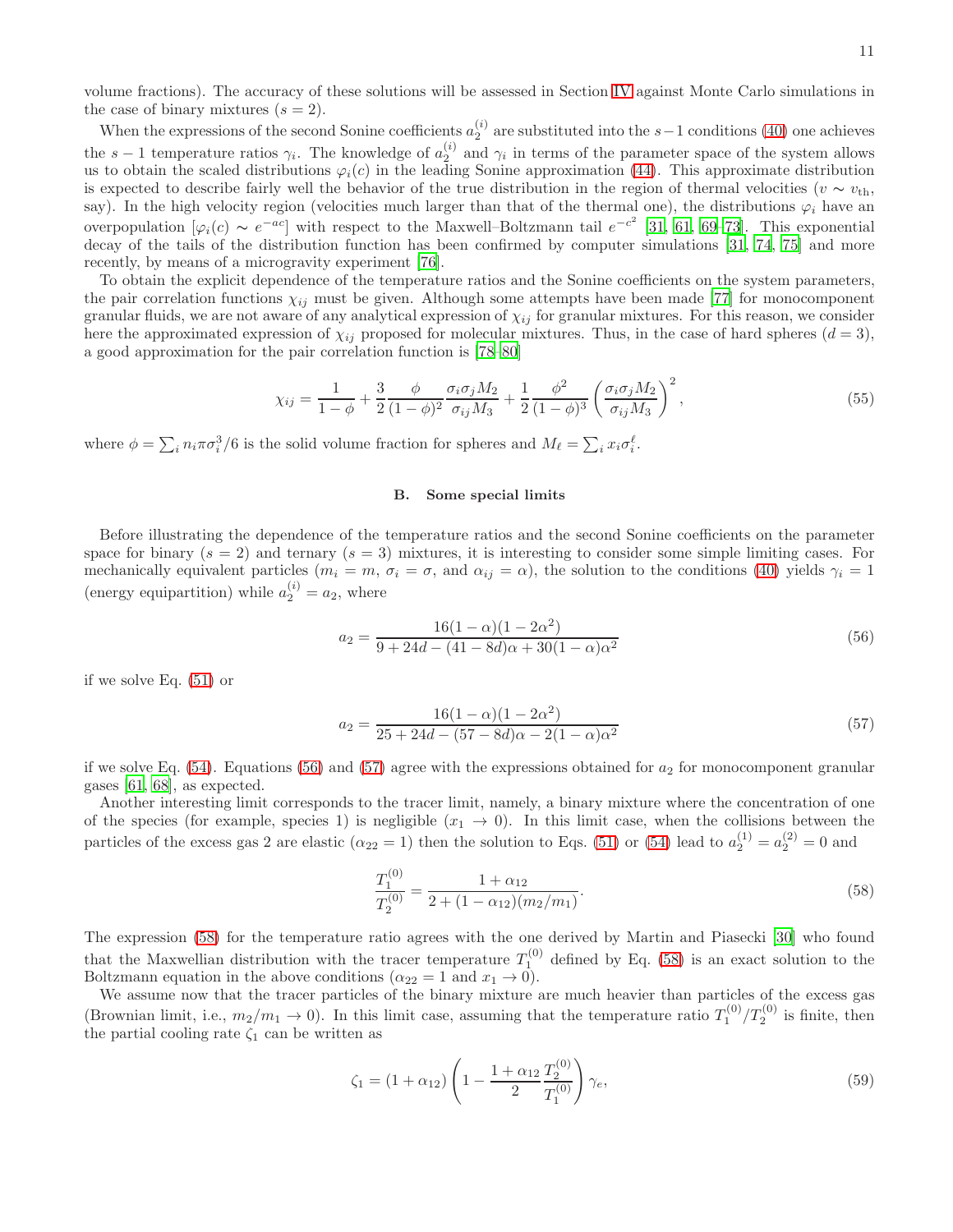

<span id="page-11-3"></span>FIG. 1: Time evolution of the temperature ratio  $T_1^{(0)}/T_2^{(0)}$  as obtained from the DSMC method for  $d=3$ ,  $\sigma_1/\sigma_2=1$ ,  $x_1=\frac{1}{2}$ ,  $\phi = 0$ , and two values of the mass ratio:  $m_1/m_2 = 0.5$  (dashed lines) and  $m_1/m_2 = 10$  (solid lines). The black lines refer to  $\alpha_{ij} \equiv \alpha = 0.5$  while the red lines correspond to  $\alpha_{ij} \equiv \alpha = 0.8$ . Time is measured in units of  $t_0 = \ell_{11}/v_{th,1}(0)$ .

where

$$
\gamma_e = \frac{4\pi^{(d-1)/2}}{d\Gamma\left(\frac{d}{2}\right)} \chi_{12} n_2 \overline{\sigma}^{d-1} \frac{m_2}{m_1} \sqrt{\frac{2T_2^{(0)}}{m_2}}.
$$
\n(60)

The temperature ratio is determined from the solution to the condition  $\zeta_2 = \zeta_1$ . The expresion of  $T_1^{(0)}/T_2^{(0)}$  is

<span id="page-11-1"></span>
$$
\frac{T_1^{(0)}}{T_2^{(0)}} = \frac{1}{2} \left( 1 + \alpha_{12} \right) \left( 1 - \frac{\zeta_2}{(1 + \alpha_{12}) \gamma_e} \right)^{-1},\tag{61}
$$

where

$$
\zeta_2 = \frac{\sqrt{2}\pi^{(d-1)/2}}{d\Gamma\left(\frac{d}{2}\right)} \left(1 - \alpha_{22}^2\right) \left(1 + \frac{3}{16}a_2\right) n_2 \sigma_2^{d-1} \chi_{22} \sqrt{\frac{2T_2^{(0)}}{m_2}}.\tag{62}
$$

Here, depending on the approximation employed,  $a_2$  is given by Eqs. [\(56\)](#page-10-0) or [\(57\)](#page-10-1). When  $\alpha_{22} = 1$ ,  $\zeta_2 = 0$ , and Eq. [\(61\)](#page-11-1) yields

<span id="page-11-2"></span>
$$
\frac{T_1^{(0)}}{T_2^{(0)}} = \frac{1 + \alpha_{12}}{2}.\tag{63}
$$

The expression [\(63\)](#page-11-2) is consistent with the Brownian limit  $(m_2/m_1 \rightarrow 0)$  of Eq. [\(58\)](#page-10-2). The expressions [\(59\)](#page-10-3) and [\(61\)](#page-11-1) agree with the results obtained by Brey *et al.* [\[81\]](#page-31-26). It is important to remark that a "nonequilibrium" phase transition [\[82,](#page-31-27) [83](#page-31-28)] has been found in the Brownian limit which corresponds to a extreme violation of energy equipartition. In other words, there is a region in the parameter space of the system where the temperature ratio goes to infinity and the mean square velocities of the excess gas and the tracer particles remain comparable  $[m_1T_2^{(0)}/(m_2T_1^{(0)}) \equiv \text{finite}]$ when the mass ratio  $m_1/m_2 \to \infty$ . Equations [\(59\)](#page-10-3)–[\(61\)](#page-11-1) apply of course in the region where  $T_1^{(0)}/T_2^{(0)} \equiv$  finite. In this region, the Boltzmann–Lorentz collision operator can be well approximated by the Fokker–Planck operator [\[8](#page-29-2), [84](#page-31-29)].

### <span id="page-11-0"></span>IV. COMPARISON BETWEEN THEORY AND COMPUTER SIMULATIONS

In the previous section, we have derived expressions for the temperature ratios  $\gamma_i$  and the second Sonine coefficients  $a_2^{(i)}$  of an s-component granular mixture. These (approximate) expressions have been obtained (i) by considering the leading Sonine approximation [\(44\)](#page-8-1) to the distribution functions and (ii) by retaining only linear terms in  $a_2^{(i)}$  in the algebraic equations defining the above coefficients. To asses the degree of accuracy of these theoretical results, in this section we will compare these predictions with those obtained by numerically solving the Enskog equation by means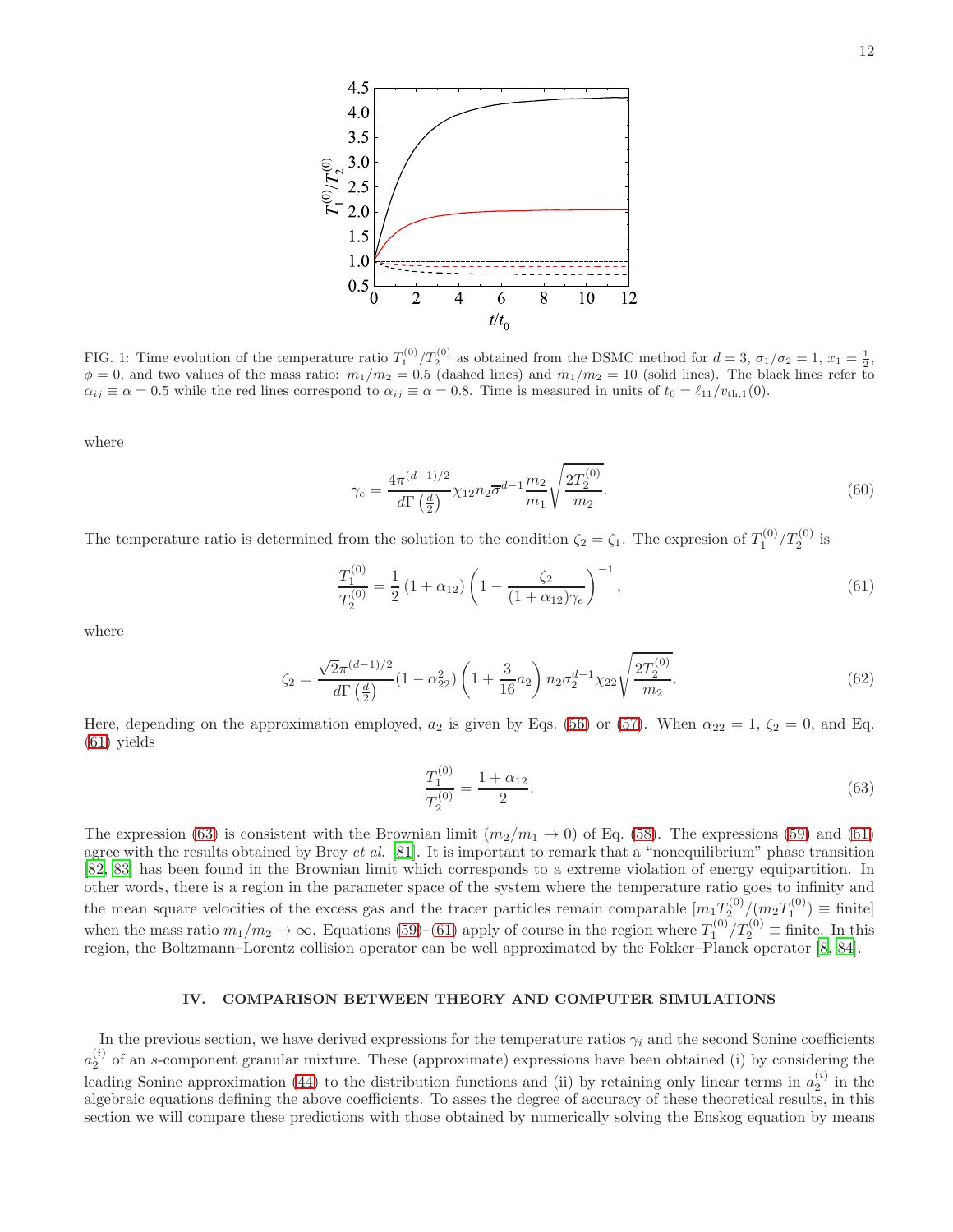

<span id="page-12-0"></span>FIG. 2: Plot of the second Sonine coefficients  $a_2^{(1)}$  and  $a_2^{(2)}$  versus the (common) coefficient of restitution  $\alpha$  for  $\sigma_1/\sigma_2 = 1$ ,  $x_1 = \frac{1}{2}$ ,  $\phi = 0$ , and three values of the mass ratio:  $m_1/m_2 = 0.5$  (panel (a)),  $m_1/m_2 = 3$  (panel (b)) and  $m_1/m_2 = 5$  (panel (c)). The solid and dashed lines are the theoretical results obtained by solving Eqs. [\(51\)](#page-9-4) and [\(54\)](#page-9-5), respectively. Symbols refer to DSMC results (triangles for  $a_2^{(1)}$  and circles for  $a_2^{(2)}$ ).

of the well-known DSMC method [\[85\]](#page-32-0). Although this computational method was originally devised for molecular (elastic) fluids, its extension to granular (inelastic) fluids is relatively simple. The simulations allow us to compute the velocity distribution functions over a quite wide range of velocities and obtain precise values of the temperature ratios and the fourth-degree velocity moments in the HCS.

### A. DSMC

In this subsection we provide some details on the application of the DSMC method to a mixture of inelastic hard spheres. More specific details can be found for instance in Ref. [\[31\]](#page-30-13). The DSMC algorithm is composed in its basic form of a collision step that handles all particles collisions and a free drift step between particles collisions. As we are interested in solving the set of homogeneous Enskog equations, we take only care of the collisional stage. Thereby, we can consider a single cell wherein the positions of the particles need to be neither computed nor stored.

The velocity distribution function of each species i is represented by the velocities  $\{v_k\}$  of  $N_i$  simulated particles:

$$
f_i(\mathbf{v},t) \to n_i \frac{1}{N_i} \sum_{k=1}^{N_i} \delta(\mathbf{v} - \mathbf{v}_k(t)),
$$
\n(64)

where  $\delta(x)$  is the Dirac delta distribution. The system is initialized by drawing the velocities of the particles from Maxwellian velocity distribution functions with temperatures  $T_{i,0}$ . Since the system is dilute enough, only binary collisions are considered. Collisions between particles of species  $i$  and  $j$  are simulated by choosing a sample of  $\frac{1}{2}N_i\omega_{\max}^{(ij)}\Delta t$  pairs at random with equiprobability. Here,  $\Delta t$  is a time step, which is much smaller than mean free time, and  $\omega_{\text{max}}^{(ij)}$  is an upper bound estimate of the probability that a particle of species i collides with a particle of species j per unit of time (typically  $\omega_{\text{max}}^{(ij)} = 4.0 \times v_{th,0}$ , where  $v_{th,0} = \sqrt{2T(0)/\overline{m}}$  and  $T(0)$  is the initial granular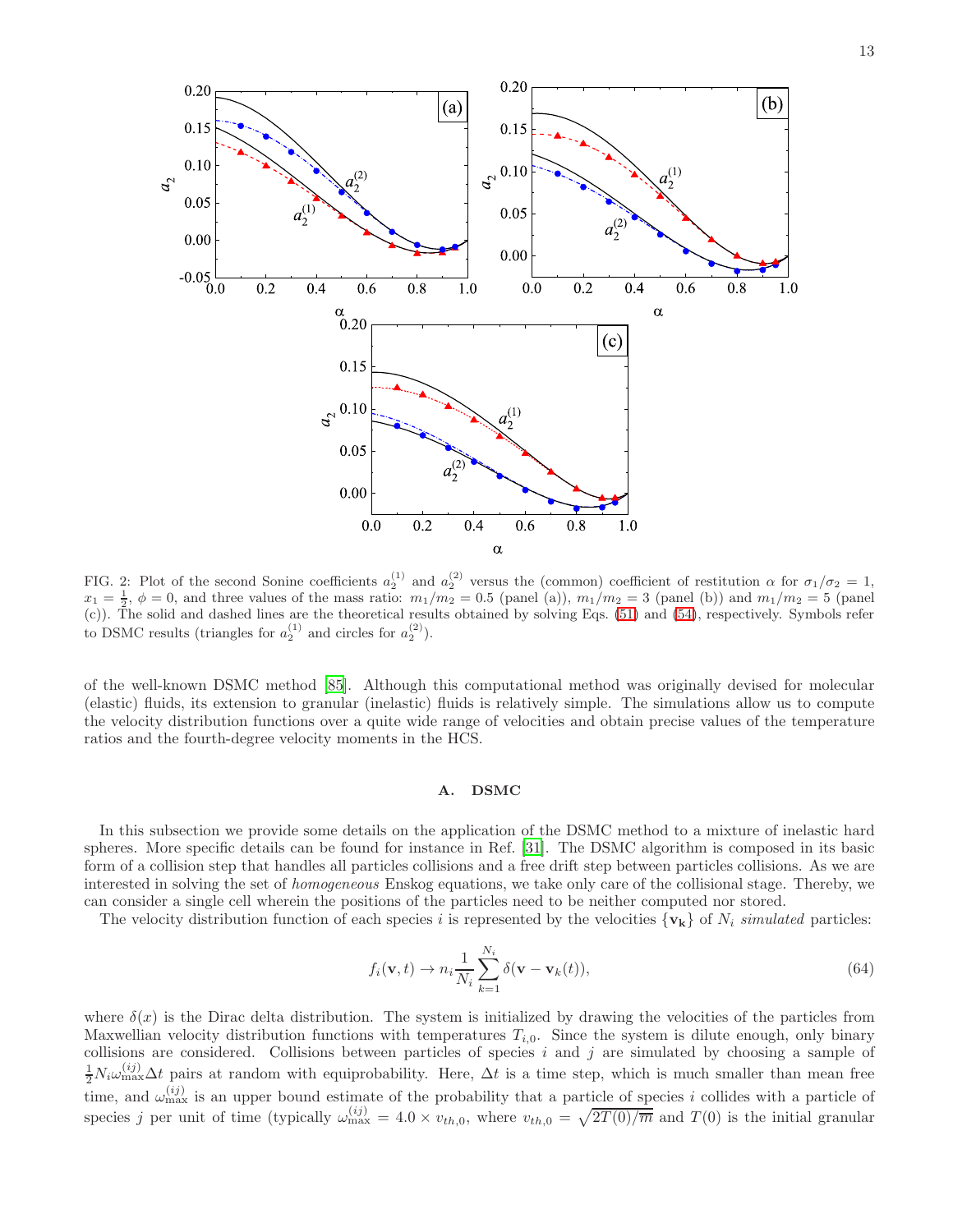temperature). For each pair of particles with velocities  $\{v_k, v_\ell\}$  (being  $v_k$  the velocity of a particle of the species i and  $\mathbf{v}_{\ell}$  of the species j) a given direction  $\hat{\sigma}_{k\ell}$  is chosen at random with equiprobability. Then, the collision between particles i and j is accepted with a probability equal to  $\Theta(g_{k\ell} \cdot \hat{\sigma}_{k\ell}) \omega_{k\ell}^{(ij)} / \omega_{k\ell}^{(ij)}$ , where  $\omega_{k\ell}^{(ij)} = 4\pi \sigma_{ij}^2 n_j \chi_{ij} |g_{k\ell} \cdot \hat{\sigma}_{k\ell}|$ and  $g_{k\ell} = \mathbf{v}_k - \mathbf{v}_\ell$ . If the collision is accepted, postcollisional velocities of each particle are assigned following the scattering rules [\(4\)](#page-3-0). For the cases in which  $\omega_{k\ell}^{(ij)} > \omega_{\text{max}}^{(ij)}$ , the estimate of  $\omega_{\text{max}}^{(ij)}$  is updated as  $\omega_{\text{max}}^{(ij)} = \omega_{k\ell}^{(ij)}$ . The former procedure is performed for  $i = 1, 2$  and  $j = 1, 2$  in binary and  $i = 1, 2, 3$  and  $j = 1, 2, 3$  in ternary mixtures.

In the simulations carried out in this work we have typically taken a total number of particles  $N = N_1 + N_2 = 10^6$ and five replicas. Since the thermal velocity decreases monotonically with time, we have used a time-dependent time step  $\Delta t = 3 \times 10^{-3} \ell_{11}/v_{th,1}(t)$ . Here,  $\ell_{11} = (\sqrt{2} \pi n_1 \chi_{11} \sigma_1^2)^{-1}$  and  $v_{th,1}(t) = \sqrt{2T_1^{(0)}(t)/m_1}$  are the mean free path and the thermal velocity of particles of species 1, respectively.

# B. Binary mixtures

For illustrative purposes, we consider first a binary mixture  $(s = 2)$ . The parameter space of this system is constituted by the coefficients of restitution  $(\alpha_{11}, \alpha_{22}, \text{ and } \alpha_{12})$ , the mass  $(m_1/m_2)$  and diameter  $(\sigma_1/\sigma_2)$  ratios, the concentration  $[x_1 = n_1/(n_1 + n_2)]$ , and the solid volume fraction  $(\phi)$ . For the sake of simplicity, henceforth we will consider the case of common coefficients of restitution ( $\alpha \equiv \alpha_{ij}$ ) and a three-dimensional system ( $d = 3$ ). As discussed before, after an initial transient period, one expects that the scaled distribution functions  $\varphi_i(c)$  reach stationary values independent of the initial preparation of the mixture. This hydrodynamic regime is identified as the HCS. In this regime, the temperature ratio  $T_1^{(0)}(t)/T_2^{(0)}(t)$  reaches a constant value independent of time. To illustrate the approach toward the HCS, Fig. [1](#page-11-3) shows the time evolution of  $T_1^{(0)}(t)/T_2^{(0)}(t)$  obtained from Monte Carlo simulations (DSMC method) for  $\sigma_1/\sigma_2 = 1$ ,  $x_1 = \frac{1}{2}$ ,  $\phi = 0$ , and two values of the mass ratio:  $m_1/m_2 = 0.5$  (dashed lines) and  $m_1/m_2 = 10$ (solid lines). Two coefficients of restitution have been considered:  $\alpha = 0.8$  (red lines) and  $\alpha = 0.5$  (black lines). Time is measured in units of  $t_0 = \ell_{11}/v_{th,1}(0)$  where  $v_{th,1}(0) = \sqrt{2T_1^{(0)}(0)/m_1}$ ,  $T_1^{(0)}(0)$  being the initial temperature for species 1. In addition, we have assumed Maxwellian distributions with the same temperature  $[T_1^{(0)}(0) = T_2^{(0)}(0)]$  at  $t = 0$ . Figure [1](#page-11-3) highlights that all the curves converge to different steady values after a relatively short transient period. This clearly confirms the validity of the assumption of constant temperature ratio in the HCS. Although not shown in the graph, the theoretical asymptotic steady values agree very well with their corresponding values obtained from computer simulations.

The second Sonine coefficients  $a_2^{(1)}$  and  $a_2^{(2)}$  measure the deviations of the scaled distributions  $\varphi_1$  and  $\varphi_2$ , respectively, from their corresponding Maxwellian forms. The panels of Fig. [2](#page-12-0) show the α-dependence of the above Sonine coefficients for  $\sigma_1/\sigma_2 = 1$ ,  $x_1 = \frac{1}{2}$ ,  $\phi = 0$ , and three values of the mass ratio. As for monocomponent granular gases [\[61\]](#page-31-11), we observe that the coefficients  $a_2^{(i)}$  exhibit a non-monotonic dependence on the coefficient of restitution since they decrease first as inelasticity increases until reaching a minimum value and then increase with decreasing  $\alpha$ . We also find that the magnitude of  $a_2^{(i)}$  is in general very small for not quite strong inelasticity (for instance,  $\alpha \gtrsim 0.5$ ); this supports the assumption of a low-order truncation in the Sonine polynomial expansion of the distributions  $\varphi_i$ . With respect to the comparison with computer simulations, it is quite apparent that both theoretical estimates for  $a_2^{(i)}$ display an excellent agreement with simulations for values of  $\alpha \gtrsim 0.6$ . However, for large inelasticity ( $\alpha \lesssim 0.6$ ), the best global agreement with simulations is provided by the approach [\(54\)](#page-9-5), as Fig. [2](#page-12-0) clearly shows for values of  $\alpha \approx 0.1$ (extreme dissipation). Regarding the dependence on the mass ratio, we find that the second Sonine coefficient of the heavier species is larger than that of the lighter species; this means that the departure of  $f_1$  from its Maxwellian form accentuates when increasing the mass ratio  $m_1/m_2$ .

One of the most characteristic features of granular mixtures, as compared with molecular mixtures, is that the partial temperatures are different in homogenous states. The breakdown of energy equipartition is clearly illustrated in Fig. [3](#page-14-0) where  $T_1^{(0)}/T_2^{(0)}$  is plotted versus  $\alpha$  for different mixtures. Here, the solution to Eq. [\(54\)](#page-9-5) is employed to estimate the second Sonine coefficients in the evaluation of the partial cooling rates  $\zeta_i$ . In any case, the results are practically the same if the solution to Eq. [\(51\)](#page-9-4) for  $a_2^{(i)}$  is used. Figure [3](#page-14-0) highlights that, at a given value of  $\alpha$ , the departure of the temperature ratio from unity increases with increasing the differences in the mass ratio. In general, the temperature of the heavier species is larger than that of the lighter species. Comparison with Monte Carlo simulations shows an excellent agreement in the complete range of values of  $\alpha$ . In addition, although not shown here, the theoretical results obtained in the so-called Maxwellian approximation to  $\varphi_i$  (i.e, when one takes  $a_2^{(1)} = a_2^{(2)} = 0$  for  $T_1^{(0)}/T_2^{(0)}$  are practically indistinguishable from those derived by considering the second Sonine coefficients. This means that the impact of these coefficients on the partial cooling rates is negligible and so, the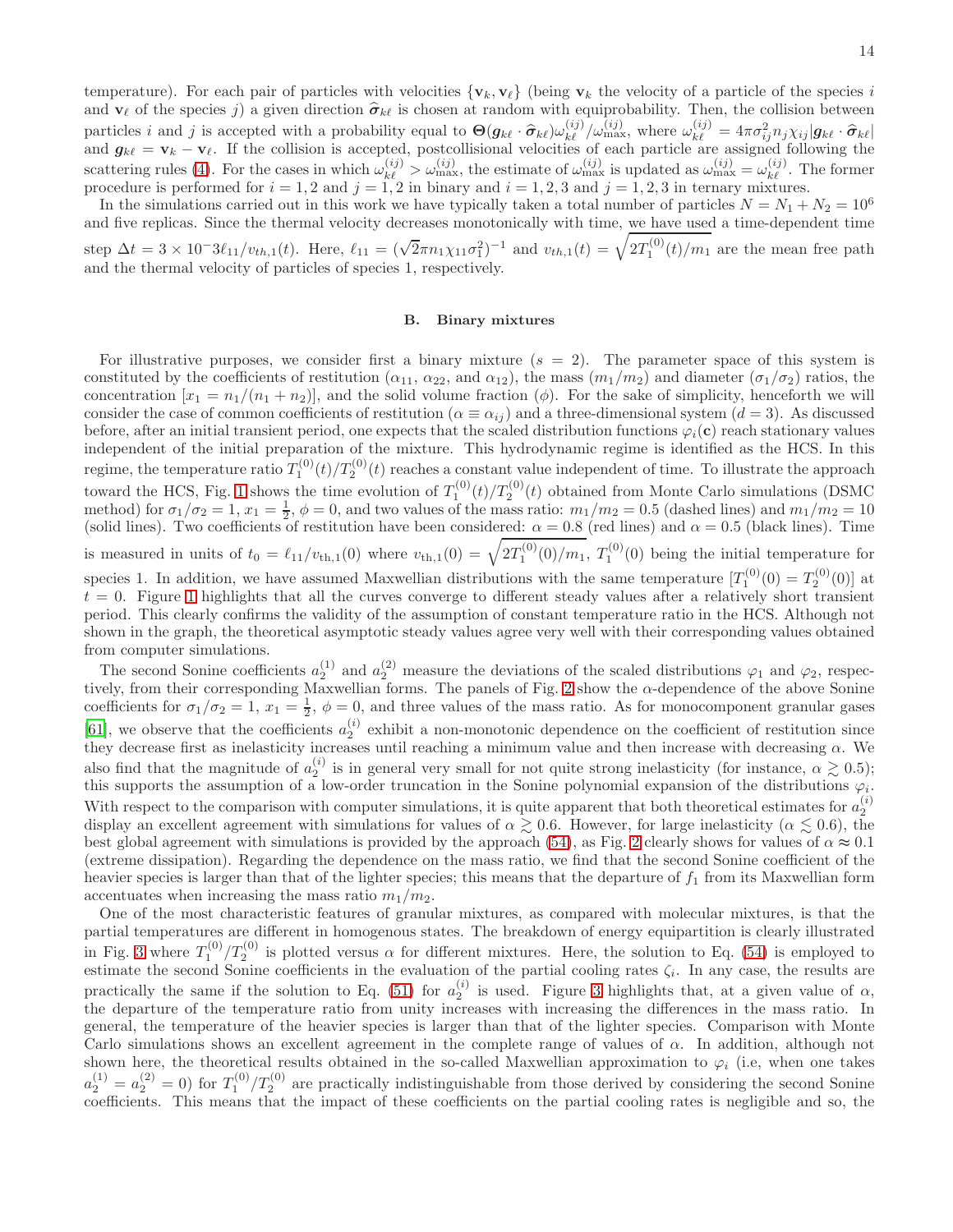

<span id="page-14-0"></span>FIG. 3: Dependence of the temperature ratio  $T_1^{(0)}/T_2^{(0)}$  on the coefficient of restitution  $\alpha$  for  $\sigma_1/\sigma_2 = 1$ ,  $x_1 = \frac{1}{2}$ ,  $\phi = 0$ , and three values of the mass ratio:  $m_1/m_2 = 5$  (solid line and squares),  $m_1/m_2 = 3$  (dashed line and triangles), and  $m_1/m_2 = 0.5$ (dash-dotted line and circles). The lines correspond to the theoretical results while symbols refer to the results obtained from the DSMC method.



<span id="page-14-1"></span>FIG. 4: Dependence of the temperature ratio  $T_1^{(0)}/T_2^{(0)}$  on the coefficient of restitution  $\alpha_{12}$  for  $\sigma_1/\sigma_2 = 1$ ,  $m_1/m_2 = 1$ ,  $x_1 = \frac{1}{2}$ ,  $\phi = 0$ ,  $\alpha_{11} = 0.9$ , and  $\alpha_{22} = 0.5$ . The solid line corresponds to the theoretical results obtained by obtaining the second Sonine coefficients  $a_2^{(i)}$  by solving Eq. [\(54\)](#page-9-5) while symbols refer to the results obtained from the DSMC method. The dashed line refers to the theoretical prediction in the Maxwellian approximation  $(a_2^{(1)} = a_2^{(2)} = 0)$ .

Maxwellian approximation to  $\varphi_i$  is sufficiently accurate to estimate the temperature ratio.

After having studied the effect of the mass ratio on the temperature ratio, we now turn to further assessing the impact of inelastic collisions on this quantity. To analyze this influence, we consider the case  $m_1 = m_2$ ,  $\sigma_1 = \sigma_2$ , but  $\alpha_{11} \neq \alpha_{22} \neq \alpha_{12}$ . The fact that the coefficients of restitution are different entails that there is breakdown of energy equipartition here either. In other words, the partial temperatures of both species are different when they differ only in their coefficients of restitution. This situation has been widely considered for analyzing segregation driven only by inelasticity [\[86](#page-32-1)[–89\]](#page-32-2). The temperature ratio  $T_1^{(0)}/T_2^{(0)}$  is plotted versus  $\alpha_{12}$  in Fig. [4](#page-14-1) for the above case when  $x_1 = \frac{1}{2}$ ,  $\phi = 0$ ,  $\alpha_{11} = 0.9$ , and  $\alpha_{22} = 0.5$ . The theoretical results have been obtained by solving Eq. [\(54\)](#page-9-5) for getting the coefficients  $a_2^{(i)}$  (solid line) and by taking  $a_2^{(1)} = a_2^{(2)} = 0$  (dashed line). We observe that here the influence of the Sonine coefficients on  $T_1^{(0)}/T_2^{(0)}$  is small but not negligible at all since the agreement with simulations improves when these coefficients are considered in the evaluation of the partial cooling rates. We also find that energy nonequipartition is still significant in this particular situation in spite of the fact that the species have the same mass and diameter.

It is quite apparent that although the application of the DSMC method to *dilute* systems is more efficient than the MD method from a computational point of view, the latter method avoids a crucial assumption of the former method: molecular chaos hypothesis (e.g., it neglects the possible velocity correlations between the particles that are about to collide). The study of the HCS of a granular binary mixture from MD simulations allows to prove the existence of the scaled solution [\(39\)](#page-7-1) in a broader context than the kinetic theory (which is based on molecular chaos assumption).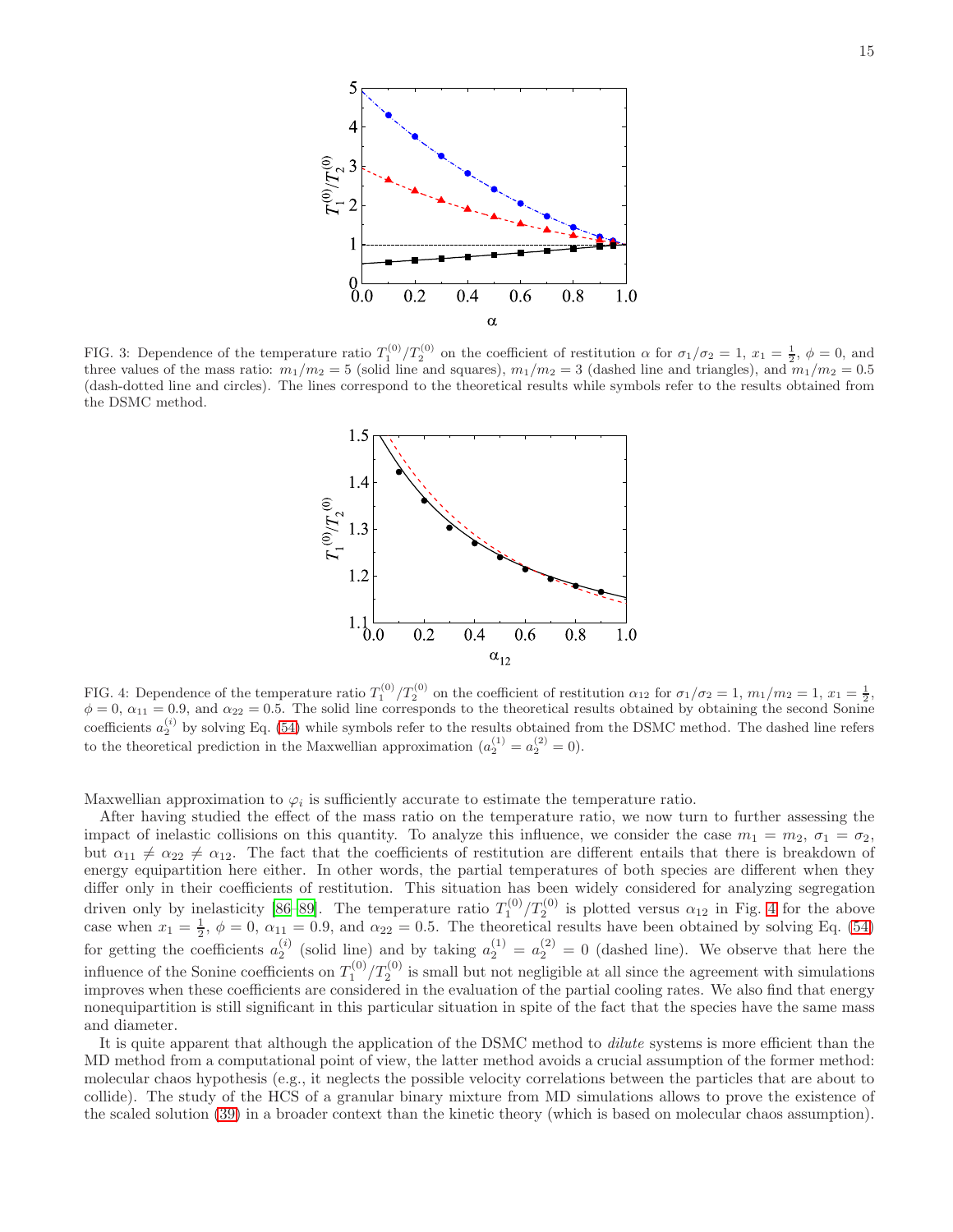16



<span id="page-15-0"></span>FIG. 5: Plot of the temperature ratio  $T_1^{(0)}/T_2^{(0)}$  as a function of the mass ratio  $m_1/m_2$  (panel (a)) and the diameter ratio  $\sigma_1/\sigma_2$  (panel (b)) for two different values of the (common) coefficient of restitution α:  $\alpha = 0.95$  (lines, triangles and diamonds) and  $\alpha = 0.8$  (lines, circles and squares). Triangles and circles refer to MD simulations while diamonds and squares correspond to DSMC results. The open (solid) symbols refer to the volume fraction  $\phi = 0.1$  ( $\phi = 0.2$ ). In the panel (a),  $\sigma_1/\sigma_2 = 1$  and  $x_1 = \frac{1}{2}$  while in the panel (b),  $m_1/m_2 = 1$  and  $x_1 = \frac{\sigma_2^3}{\sigma_1^3 + \sigma_2^3}$ . The solid (dashed) lines in the panel (b) correspond to  $\phi = 0.\overline{1} \ (\phi = 0.2).$ 

The HCS solution [\(39\)](#page-7-1) with different partial temperatures determined by equating the partial cooling rates [Eq. [\(40\)](#page-7-3)] has been clearly confirmed by MD simulations [\[33](#page-30-17)]. The occurrence of this sort of solution appears for a wide range of volume fractions, concentrations, and mass and diameter ratios as well as for weak and strong inelasticity. In addition, the comparison between the results obtained from kinetic theory (approximate theoretical results and DSMC results) and MD simulations for the temperature ratio in several conditions may be considered as an stringent assessment of the reliability of kinetic theory. The panels (a) and (b) of Fig. [5](#page-15-0) show  $T_1^{(0)}/T_2^{(0)}$  versus  $m_1/m_2$  and  $\sigma_1/\sigma_2$ , respectively, for two different values of the coefficient of restitution  $\alpha$ . Two different values of the solid volume fraction are considered:  $\phi = 0.1$  and 0.2 (moderately dense systems). Lines are the approximate theoretical results, circles and triangles refer to MD simulations obtained in Ref. [\[33\]](#page-30-17) while diamonds and squares correspond to Monte Carlo simulations performed for the present review. The parameters of the granular binary mixture of the panel (a) are  $\sigma_1/\sigma_2 = 1$  and  $x_1 = \frac{1}{2}$  while in the panel (b) the parameters are  $m_1/m_2 = 1$  and  $x_1 = \sigma_2^3/(\sigma_1^3 + \sigma_2^3)$  (the species volume fraction of each species is the same, i.e.,  $x_1\sigma_1^3 = x_2\sigma_2^3$ ). Note that altough the systems considered in Fig. [5](#page-15-0) correspond to binary mixtures constituted by particles of the same mass [panel (a)] or the same diameter [panel (b)], the theory for the HCS solution applies a priori to arbitary mass or diameter ratios.

Since  $\chi_{11} = \chi_{22} = \chi_{12}$  for the parameters chosen in the panel (a) of Fig. [5](#page-15-0) [see Eq. [\(55\)](#page-10-4) for  $\chi_{ij}$ ], then the Enskog theoretical predictions are independent of  $\phi$ . This is confirmed by the DSMC results although MD simulations show a certain dependence of  $T_1^{(0)}/T_2^{(0)}$  on  $\phi$ , specially for  $\alpha = 0.8$  and disparate mass ratios  $(m_1/m_2 = 20)$ . The panel (a) of Fig [5](#page-15-0) shows that the agreement between Enskog theory and MD simulations is very good for  $\alpha = 0.95$  over the complete range of mass ratios considered. Agreement is also good at  $\alpha = 0.8$  and  $\phi = 0.1$ , although significant discrepancies between the Enskog equation (theory and DSMC results) and MD appear for large mass ratios at  $\alpha = 0.8$ and  $\phi = 0.2$ . Regarding the dependence of  $T_1^{(0)}/T_2^{(0)}$  on  $\sigma_1/\sigma_2$ , the panel (b) shows a good agreement for both values of the coefficient of restitution at the smallest solid volume fraction  $\phi = 0.1$ , but important differences are observed for the largest solid volume fraction  $\phi = 0.2$ . Thus, both the Enskog theory and Monte Carlo simulations do not accurately predict the value of the temperature ratio found in MD simulations for relatively high densities and/or strong inelasticity.

As widely discussed in molecular mixtures [\[28](#page-30-10), [90\]](#page-32-3), the Enskog equation has some limitations for describing systems at high densities. In this range of densities, one has to take into account recollision events (ring collisions) which go beyond the Enskog description. The impact of these multiparticle collisions on dynamic properties seems to be more stronger for inelastic collisions due to the fact that colliding pairs tend to be more focused. Thus, one expects that the range of densities where the Enskog equation for granular systems provides reliable predictions diminishes as inelasticity increases [\[91,](#page-32-4) [92](#page-32-5)]. This is the trend observed here for the temperature ratio and also in other type of problems [\[64,](#page-31-14) [93\]](#page-32-6). Apart from this limitation, another approximation employed here is the use of Eq. [\(55\)](#page-10-4) for estimating the pair correlation functions  $\chi_{ij}$ . In particular, recent MD simulations [\[44\]](#page-30-14) at high densities have shown that  $\chi_{11} \neq \chi_{22} \neq \chi_{12}$  even when  $x_1 = \frac{1}{2}$  and  $\sigma_1 = \sigma_2$  [the approximation [\(55\)](#page-10-4) yields  $\chi_{11} = \chi_{22} = \chi_{12}$  for this case]. Thus, MD simulations have shown a value of  $\chi_{11}$  about a 20% larger than that of Eq. [\(55\)](#page-10-4), while  $\chi_{22}$  is, however,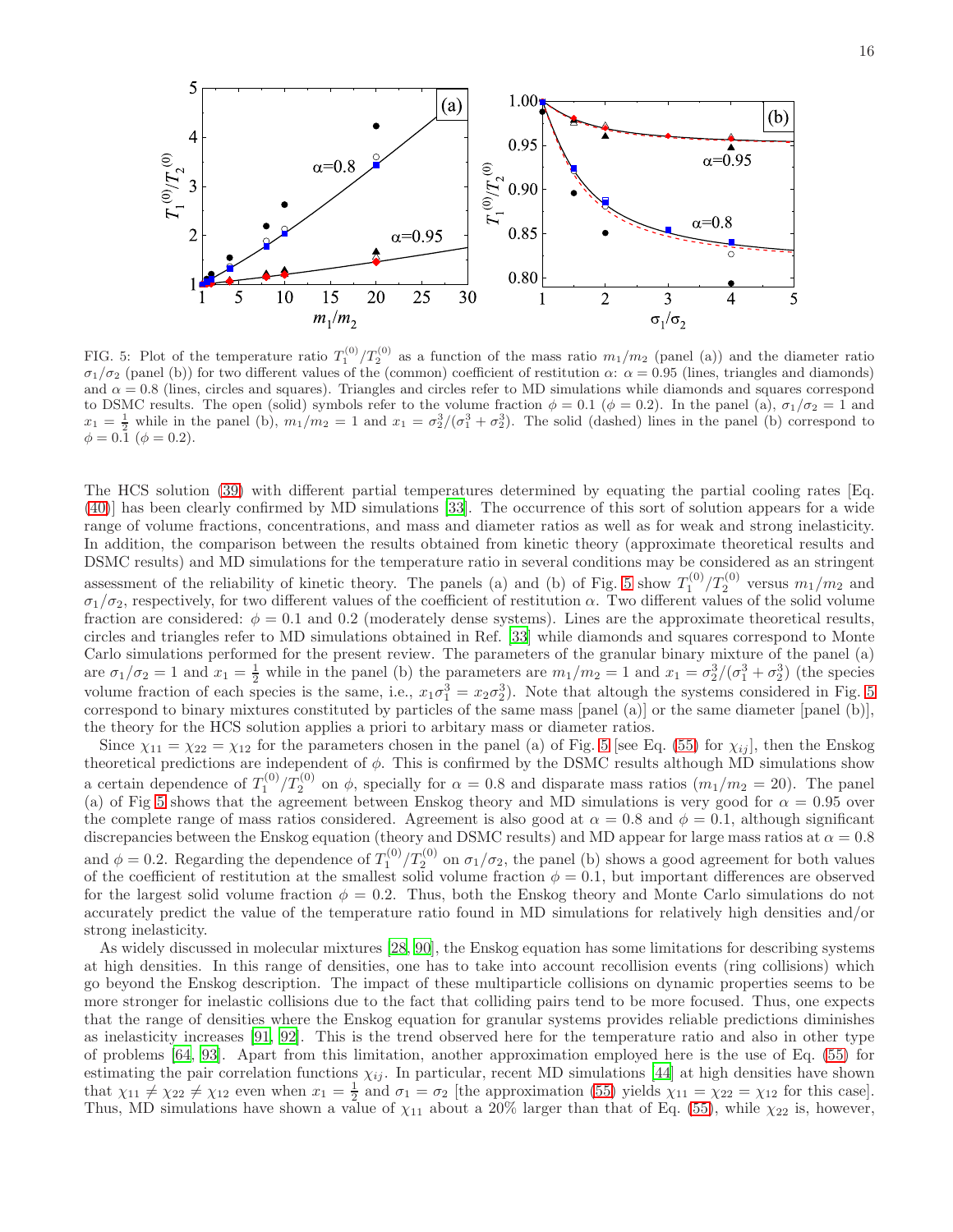

<span id="page-16-0"></span>FIG. 6: Plot of the temperature ratios  $T_1^{(0)}/T$  (solid line) and  $T_2^{(0)}/T$  (dashed line) versus the (common) coefficient of restitution  $\alpha$  for a dilute  $(\phi = 0)$ 

ternary mixture  $(s = 3)$  with  $\sigma_1 = \sigma_2 = \sigma_3$ ,  $x_1 = x_2 = \frac{1}{3}$ ,  $m_1/m_3 = 5$ , and  $m_2/m_3 = 2$ . Symbols refer to the results obtained from the DSMC method (squares for the case  $m_1/m_3 = 5$  and triangles for the case  $m_2/m_3 = 2$ ).



<span id="page-16-1"></span>FIG. 7: Plot of the temperature ratios  $T_1^{(0)}/T$  (solid line) and  $T_2^{(0)}/T$  (dashed line) versus the (common) coefficient of restitution  $\alpha$  for a ternary mixture  $(s = 3)$  with  $x_1 = x_2 = \frac{1}{3}$ ,  $\phi = 0.1$ ,  $m_1/m_3 = 5$ ,  $m_2/m_3 = 2$ ,  $\sigma_1/\sigma_3 = (m_1/m_3)^{1/3}$ , and  $\sigma_2/\sigma_3 =$  $(m_2/m_3)^{1/3}$ . Symbols refer to the results obtained from the DSMC method (squares for the case  $m_1/m_3 = 5$  and triangles for the case  $m_2/m_3 = 2$ .

about 15% smaller. These differences quantify the effect of the spatial correlations on the Enskog prediction of the temperature ratio.

In conclusion, the comparison carried out in Fig. [5](#page-15-0) gives again support to the use of the Enskog equation for the description of granular flows across a wide range of densities, length scales, and inelasticity. Despite this success, the observed discrepancies between Enskog equation and MD simulations opens the necessity of developing kinetic theories that go beyond the Enskog theory. In any case, as has been discussed in several previous works [\[10](#page-30-0)], no other theory with such generality exists yet.

### C. Ternary mixtures

Let us consider now a ternary mixture  $(s = 3)$ . To the best of our knowledge, the study of this sort of mixtures is scarce in the granular literature [\[94](#page-32-7)]. The parameter space in this case is composed by the coefficients of restitution  $(\alpha_{11}, \alpha_{22}, \alpha_{33}, \alpha_{12}, \alpha_{13}, \text{ and } \alpha_{23})$ , the mass ratios  $(m_1/m_3 \text{ and } m_2/m_3)$ , the diameter ratios  $(\sigma_1/\sigma_3 \text{ and } \sigma_2/\sigma_3)$ , the concentrations  $[x_1 = n_1/(n_1 + n_2 + n_3)$  and  $x_2 = n_2/(n_1 + n_2 + n_3)$ , and the solid volume fraction  $(\phi)$ . As in the case of binary mixtures, we assume for simplicity a common coefficient of restitution  $(\alpha_{ij} \equiv \alpha)$  and a three-dimensional system  $(d = 3)$ .

Figure [6](#page-16-0) shows the  $\alpha$ -dependence of the temperature ratios  $T_1^{(0)}/T$  and  $T_2^{(0)}/T$  for a dilute  $(\phi = 0)$  ternary mixture  $(s = 3)$  with  $\sigma_1 = \sigma_2 = \sigma_3$ ,  $x_1 = x_2 = \frac{1}{3}$ ,  $m_1/m_3 = 5$ , and  $m_2/m_3 = 2$ . The theoretical results for the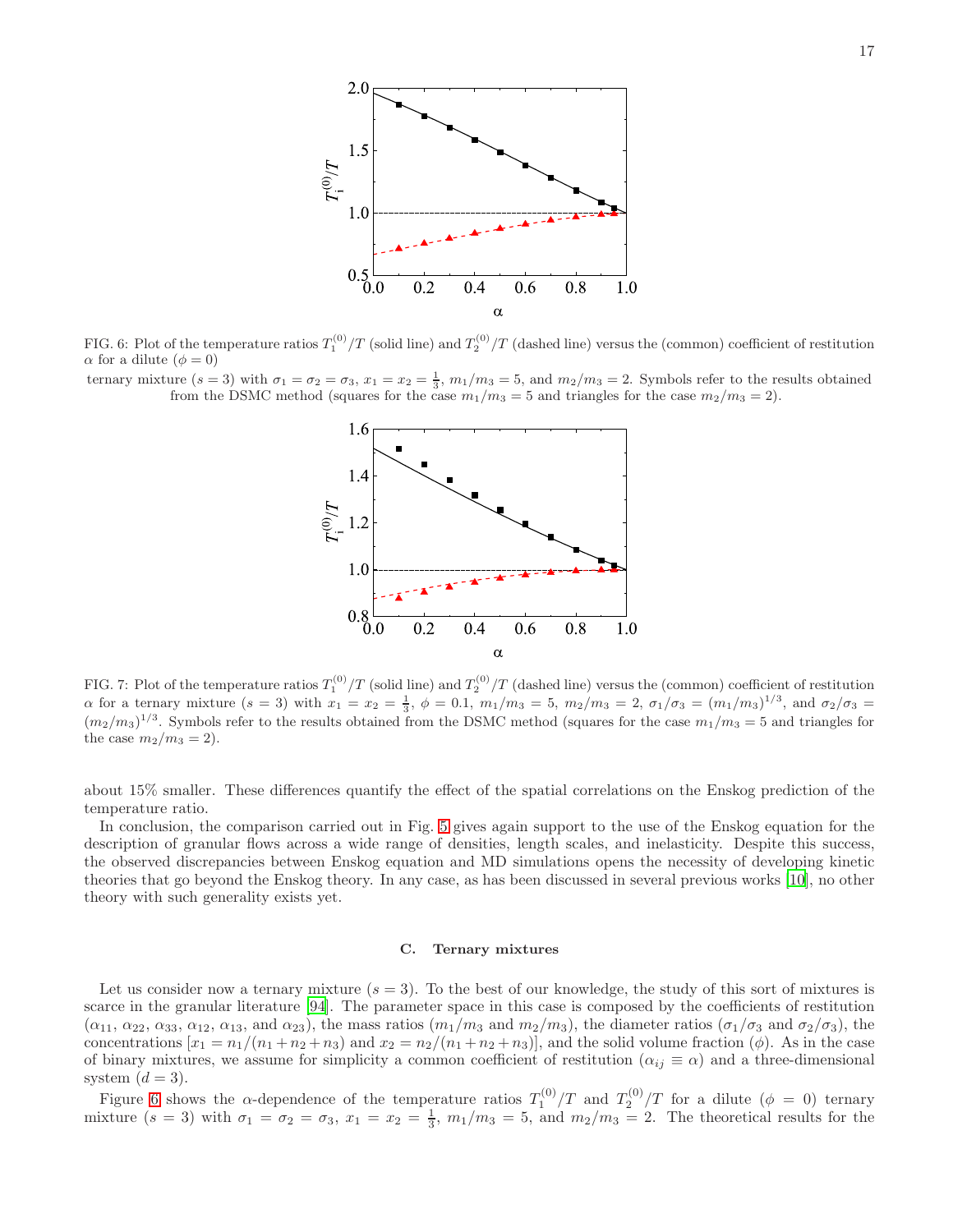As a complement of Fig. [6,](#page-16-0) a moderately dense ternary mixture is considered in Fig. [7.](#page-16-1) Here,  $x_1 = x_2 = \frac{1}{3}$ ,  $\phi = 0.1$ ,  $m_1/m_3 = 5, m_2/m_3 = 2, \sigma_1/\sigma_3 = (m_1/m_3)^{1/3}, \text{ and } \sigma_2/\sigma_3 = (m_2/m_3)^{1/3}.$  We observe that the effect of volume fraction on the temperature ratios does not change the main trends observed for dilute ternary mixtures. However, given that the diameter ratios are disparate in this case, more discrepancies between theory and DSMC results are found for small values of the coefficient of restitution, specially when  $m_1/m_3 = 5$ . The presence of the second Sonine coefficients in the evaluation of  $T_i^{(0)}/T$  could mitigate in part these differences.

# <span id="page-17-0"></span>V. NAVIER–STOKES TRANSPORT COEFFICIENTS

We assume that we slightly disturb the HCS by small spatial perturbations. These perturbations induce nonzero contributions to the mass, momentum, and heat fluxes. The corresponding constitutive equations for the irreversible fluxes allow us to identify the relevant Navier–Stokes transport coefficients of the mixture. As for molecular mixtures, a reliable way of determining the transport coefficients is by means of the Chapman–Enskog method [\[11\]](#page-30-1). This method solves the set of Enskog equations by expanding the distribution function  $f_i(\mathbf{r}, \mathbf{v}; t)$  of each species around the *local* version of the HCS (namely, the state obtained from the HCS by replacing the density, flow velocity, and temperature by their local values). The HCS state plays the same role for granular mixtures as the local equilibrium distribution for a molecular mixture (elastic collisions).

Therefore, as in the HCS, after a transient period one assumes that the distributions  $f_i$  adopt the form of a normal solution. In other words, we assume that all space and time dependence of  $f_i(\mathbf{r}, \mathbf{v}; t)$  only occurs through a functional dependence on the hydrodynamic fields:

<span id="page-17-1"></span>
$$
f_i(\mathbf{r}, \mathbf{v}; t) = f_i \left[ \mathbf{v} | n_i(t), \mathbf{U}(t), T(t) \right]. \tag{65}
$$

Functional dependence here means that to know  $f_i$  at the point r, we need to know the values of the fields and all their spatial derivatives at r. For small spatial gradients, the functional dependence [\(65\)](#page-17-1) can be made local in space through an expansion of  $f_i$  in powers of the gradients of the hydrodynamic fields  $n_i$ , U, and T:

<span id="page-17-2"></span>
$$
f_i(\mathbf{r}, \mathbf{v}; t) = f_i^{(0)}(\mathbf{r}, \mathbf{v}; t) + f_i^{(1)}(\mathbf{r}, \mathbf{v}; t) + \cdots,
$$
\n(66)

where the distribution  $f_i^{(k)}$  is of order k in gradients. As said before, the reference state  $f_i^{(0)}(\mathbf{r}, \mathbf{v}; t)$  obeys the Enskog equation [\(43\)](#page-8-0) but for a global non-homogeneous state (local HCS). The distributions  $f_i^{(0)}(\mathbf{r}, \mathbf{v}; t)$  are chosen in such a way that their first few velocity moments give the exact hydrodynamic fields:

$$
\int d\mathbf{v} f_i(\mathbf{v}) = \int d\mathbf{v} f_i^{(0)}(\mathbf{v}) = n_i,
$$
\n(67)

$$
\sum_{i=1}^{s} \int d\mathbf{v} \; m_i \mathbf{v} f_i(\mathbf{v}) = \sum_{i=1}^{s} \int d\mathbf{v} \; m_i \mathbf{v} f_i^{(0)}(\mathbf{v}) = \rho \mathbf{U}, \tag{68}
$$

$$
\sum_{i=1}^{s} \int d\mathbf{v} \ m_i V^2 f_i(\mathbf{v}) = \sum_{i=1}^{s} \int d\mathbf{v} \ m_i V^2 f_i^{(0)}(\mathbf{v}) = dnT.
$$
 (69)

Thus, the remaining distributions  $f_i^{(k)}$  must obey the constraints:

J

$$
\int d\mathbf{v} f_i^{(k)}(\mathbf{v}) = 0, \quad k \ge 1,
$$
\n(70)

<span id="page-17-3"></span>
$$
\sum_{i=1}^{s} \int d\mathbf{v} \, \left\{ m_i \mathbf{v}, m_i V^2 \right\} f_i^{(k)}(\mathbf{v}) = \left\{ \mathbf{0}, 0 \right\}. \tag{71}
$$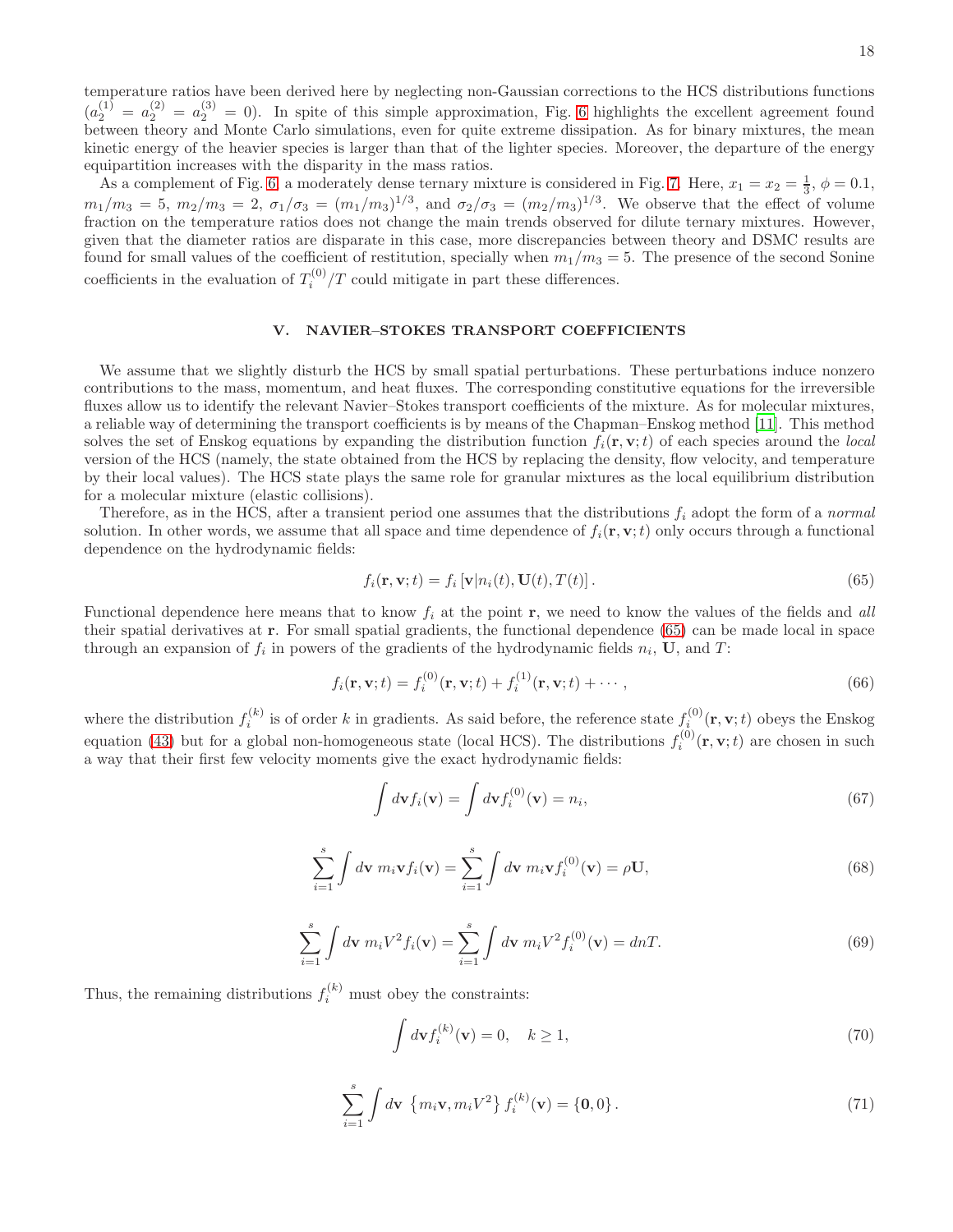It is important to note that in the expansion [\(66\)](#page-17-2) we have assumed that the spatial gradients are decoupled from the coefficients of restitution. As a consequence, the Navier–Stokes hydrodynamic equations hold for small spatial gradients but they are not limited in principle to weak inelasticity. This point is relevant in the case of granular mixtures since there are some situations (e.g., steady states such as the uniform shear flow problem [\[95](#page-32-8)[–99](#page-32-9)]) where hydrodynamic gradients are coupled to inelasticity and so, the Navier–Stokes approximation is restricted to nearly elastic spheres. Thus, due to the possible lack of scale separation for strong inelasticity, Serero et al. [\[86,](#page-32-1) [87\]](#page-32-10) consider two different perturbation parameters in the Chapman–Enskog solution: the hydrodynamic gradients (or equivalently, the Knudsen number  $Kn = \ell/L$ , where  $\ell$  is the mean free path and L is a characteristic hydrodynamic length) and the degree of dissipation  $\epsilon_{ij} = 1 - \alpha_{ij}^2$ . The results derived from this perturbation scheme [\[86](#page-32-1), [87\]](#page-32-10) agree with those obtained here in the quasielastic limit  $(\epsilon_{ij} \rightarrow 0)$ .

Another important issue in the Chapman–Enskog expansion of granular mixtures is the choice of the hydrodynamic fields. Here, as for molecular mixtures [\[11](#page-30-1), [55](#page-31-5), [100](#page-32-11)[–102\]](#page-32-12), we use the conserved number densities  $n_i$ , the flow velocity U associated with the conserved total momentum, and the granular temperature  $T$  associated with the total kinetic energy. On the other hand, due to energy nonequipartition, other authors [\[48,](#page-31-1) [49](#page-31-2), [103](#page-32-13)[–108](#page-32-14)] employ the set consisting of the conserved number densities  $n_i$ , the species flow velocities  $U_i$  associated with the non-conserved species momenta, and the partial (or species) temperatures  $T_i$ . However, this choice is potentially confusing since, although more detailed, has no predictive value on the relevant hydrodynamic large space and time scales [\[109\]](#page-32-15). In particular, the two-temperature Chapman–Enskog solution considered in these works [\[48,](#page-31-1) [49,](#page-31-2) [103](#page-32-13)[–108\]](#page-32-14) is phenomenological and assumes local Maxwellian distributions even for non-homogeneous situations. Although this approach yields vanishing Navier–Stokes transport coefficients for low-density mixtures, it can be considered as reliable to estimate the collisional transfer contributions to the irreversible fluxes [\[107,](#page-32-16) [110\]](#page-32-17).

The Chapman–Enskog solution to the (inelastic) Enskog equation [\(1\)](#page-2-3) was obtained in Refs. [\[53,](#page-31-7) [54](#page-31-4)] some years ago. In particular, to first order in spatial gradients, the first-order velocity distribution function  $f_i^{(1)}(\mathbf{r}, \mathbf{v}; t)$  is

<span id="page-18-2"></span>
$$
f_i^{(1)} = \mathcal{A}_i \cdot \nabla \ln T + \sum_{j=1}^s \mathcal{B}_{ij} \cdot \nabla \ln n_j + C_{i,\lambda\beta} \frac{1}{2} \left( \frac{\partial U_\beta}{\partial r_\lambda} + \frac{\partial U_\lambda}{\partial r_\beta} - \frac{2}{d} \delta_{\lambda\beta} \nabla \cdot \mathbf{U} \right) + \mathcal{D}_i \nabla \cdot \mathbf{U},\tag{72}
$$

where the unknowns  $\mathcal{A}_i(\mathbf{V}), \mathcal{B}_{ij}(\mathbf{V}), \mathcal{C}_{i,\lambda\beta}(\mathbf{V})$ , and  $\mathcal{D}_i(\mathbf{V})$  are functions of the peculiar velocity **V**. These quantities are the solutions of a set of coupled linear integral equations [\[53\]](#page-31-7). Approximate solutions to this set of integral equations were obtained [\[54](#page-31-4), [58\]](#page-31-8) by considering the leading terms in a Sonine polynomial expansion. This procedure allows us to get the explicit forms of the Navier–Stokes transport coefficients in terms of the mechanical parameters of the mixture (masses and sizes and the coefficients of restitution), the composition, and the solid volume fraction.

The constitutive equations for the mass  $\mathbf{j}_i^{(1)}$ , momentum  $P_{\lambda\beta}^{(1)}$ , and heat  $\mathbf{q}^{(1)}$  fluxes have the form

<span id="page-18-0"></span>
$$
\mathbf{j}_i^{(1)} = -\sum_{j=1}^s \frac{m_i m_j n_j}{\rho} D_{ij} \nabla \ln n_j - \rho \ D_i^T \nabla \ln T,\tag{73}
$$

<span id="page-18-3"></span>
$$
P_{\lambda\beta}^{(1)} = -\eta \left( \frac{\partial U_{\beta}}{\partial r_{\lambda}} + \frac{\partial U_{\lambda}}{\partial r_{\beta}} - \frac{2}{d} \delta_{\lambda\beta} \nabla \cdot \mathbf{U} \right) - \delta_{\lambda\beta} \eta_{\text{b}} \nabla \cdot \mathbf{U},\tag{74}
$$

<span id="page-18-1"></span>
$$
\mathbf{q}^{(1)} = -\sum_{i=1}^{s} \sum_{j=1}^{s} T^2 D_{q,ij} \nabla \ln n_j - T \kappa \nabla \ln T.
$$
 (75)

In Eqs. [\(73\)](#page-18-0)–[\(75\)](#page-18-1),  $D_{ij}$  are the mutual diffusion coefficients,  $D_i^T$  are the thermal diffusion coefficients,  $\eta$  is the shear viscosity coefficient,  $\eta_b$  is the bulk viscosity,  $\kappa$  is the thermal conductivity coefficient, and  $D_{q,ij}$  are the partial contributions to the Dufour coefficients  $D_{q,i} = \sum_j D_{q,ji}$ .

The Navier–Stokes transport coefficients associated with the mass flux are defined as

$$
D_{ij} = -\frac{\rho}{dm_j n_j} \int d\mathbf{v} \ \mathbf{V} \cdot \mathcal{B}_{ij}(\mathbf{V}), \tag{76}
$$

$$
D_i^T = -\frac{m_i}{d\rho} \int d\mathbf{v} \ \mathbf{V} \cdot \mathcal{A}_i(\mathbf{V}). \tag{77}
$$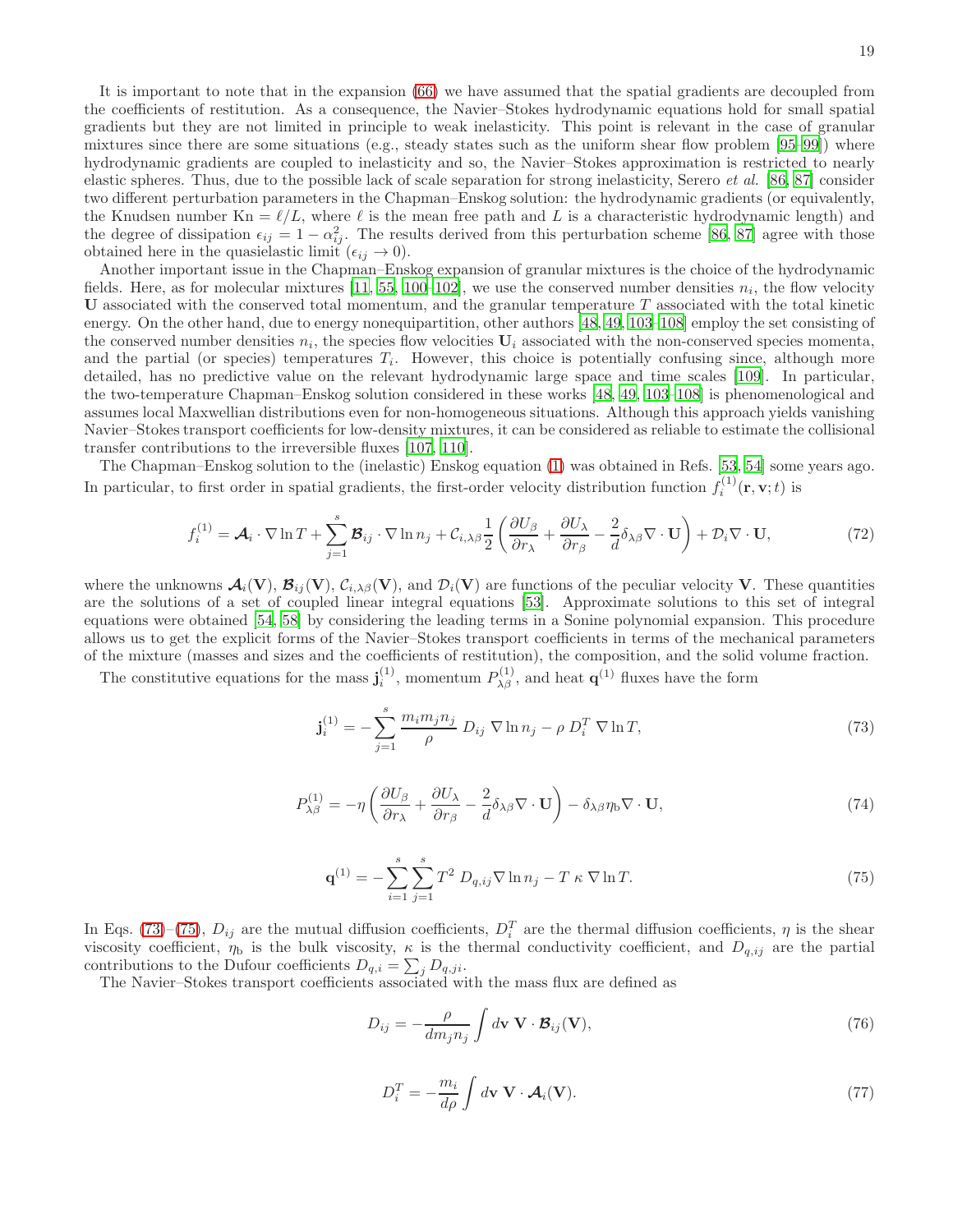The Navier–Stokes transport coefficients associated with the pressure tensor and the heat flux have kinetic and collisional contributions. Their kinetic contributions are given by  $\eta_{\rm b}^k = 0$ ,

$$
\eta_k = \sum_{i=1}^s \eta_i^k, \quad \eta_i^k = -\frac{1}{(d+2)(d-1)} \int d\mathbf{v} \; m_i V_\lambda V_\beta C_{i,\lambda\beta}(\mathbf{V}), \tag{78}
$$

$$
D_{q,ij}^k = -\frac{1}{dT^2} \int d\mathbf{v} \frac{m_i}{2} V^2 \mathbf{V} \cdot \mathbf{\mathcal{B}}_{ij}(\mathbf{V}), \qquad (79)
$$

$$
\kappa_k = \sum_{i=1}^s \kappa_i^k, \quad \kappa_i^k = -\frac{1}{d} \int d\mathbf{v} \; \frac{m_i}{2} V^2 \mathbf{V} \cdot \mathcal{A}_i(\mathbf{V}). \tag{80}
$$

The expressions of the collisional contributions to  $\eta$ ,  $\eta_b$ ,  $D_{q,ij}$ , and  $\kappa$  can be determined from Eqs. [\(22\)](#page-5-4) and [\(24\)](#page-5-5) by expanding the distribution functions  $f_i$  to first order in gradients. Their explicit forms can be found in Ref. [\[10](#page-30-0)]. We will go back to this point in section [VII](#page-23-0) when we analyze the impact of different partial temperatures on the bulk viscosity coefficient.

# <span id="page-19-0"></span>VI. INFLUENCE OF THE TEMPERATURE RATIOS  $T_i^{(0)}/T$  ON THE TRANSPORT COEFFICIENTS

As mentioned before, the determination of the set of Navier–Stokes transport coefficients requires to know the functions  $\mathcal{A}_i(\mathbf{V}), \mathcal{B}_{ii}(\mathbf{V}), \mathcal{C}_{i,\lambda\beta}(\mathbf{V})$ , and  $\mathcal{D}_i(\mathbf{V})$ . As in the study of the HCS, the usual approach is to expand these unknowns in a series expansion of Sonine polynomials and consider only the leading terms. This procedure involves a quite long and tedious task where several collision integrals must be computed.

As expected, all the transport coefficients depend explicitly on the temperature ratios  $\gamma_i = T_i^{(0)}/T$ , which are defined in terms of the zeroth-order distributions  $f_i^{(0)}$ . As discussed in section [III,](#page-6-0) given that the form of  $f_i^{(0)}(\mathbf{V})$  is not exactly known, one considers the leading Sonine approximation [\(44\)](#page-8-1) (namely, a polynomial in velocity of degree four) to the scaled distribution  $\varphi_i$ . However, the results obtained in section [IV](#page-11-0) for the HCS have clearly shown that the effect of the second Sonine coefficients  $a_2^{(i)}$  on the temperature ratios  $\gamma_i$  is very tiny. Thus, for practical purposes, one can replace  $f_i^{(0)}(\mathbf{V})$  by the Maxwellian distribution

<span id="page-19-1"></span>
$$
f_{i,M}(\mathbf{V}) = n_i \left(\frac{m_i}{2\pi T_i^{(0)}}\right)^{d/2} \exp\left(-\frac{m_i V^2}{2T_i^{(0)}}\right).
$$
 (81)

In this approximation, the (reduced) partial cooling rates  $\zeta_i^* \to \zeta_i^{(0)}$ , where  $\zeta_i^{(0)}$  is given by Eq. [\(48\)](#page-9-0).

The forms of the Navier–Stokes transport coefficients can be found in Ref. [\[10](#page-30-0)] when one uses the Maxwellian approximation [\(81\)](#page-19-1). Their explicit expressions are very large and so, they are omitted here for the sake of brevity. On the other hand, for the sake of concreteness and to show in a clean way the impact of  $\gamma_i$  on transport, we focus on our attention in this section in the coefficients  $D_{ij}$  and  $D_i^T$  of a binary mixture  $(s = 2)$  in the low-density regime  $(\phi = 0)$ . The diffusion coefficients play for instance a relevant role in one of the most important applications in granular mixtures: segregation by thermal diffusion [\[111\]](#page-32-18). Since  $\mathbf{j}_1^{(1)} = -\mathbf{j}_2^{(1)}$  for  $s = 2$ , then one has the relations  $D_{21} = -(m_2/m_1)D_{11}$ ,  $D_{22} = -(m_2/m_1)D_{12}$ , and  $D_2^T = -D_1^T$ . In dimensionless form, these coefficients can be written as [\[10\]](#page-30-0)

<span id="page-19-3"></span>
$$
D_{ij} = \frac{\rho T}{m_i m_j \nu} D_{ij}^*, \quad D_1^T = \frac{nT}{\rho \nu} D_1^{T*}, \tag{82}
$$

where

$$
D_1^{T*} = \frac{x_1}{\nu_D^* - \zeta_0^*} \left( \gamma_1 - \frac{m_1 n}{\rho} \right),\tag{83}
$$

<span id="page-19-2"></span>
$$
D_{11}^* = \left(\nu_D^* - \frac{1}{2}\zeta_0^*\right)^{-1} \left[ \left(\zeta_0^* + x_2 \frac{\partial \zeta_0^*}{\partial x_1}\right) D_1^{T*} - \frac{\rho_1}{\rho} + \gamma_1 + x_1 x_2 \frac{\partial \gamma_1}{\partial x_1} \right],\tag{84}
$$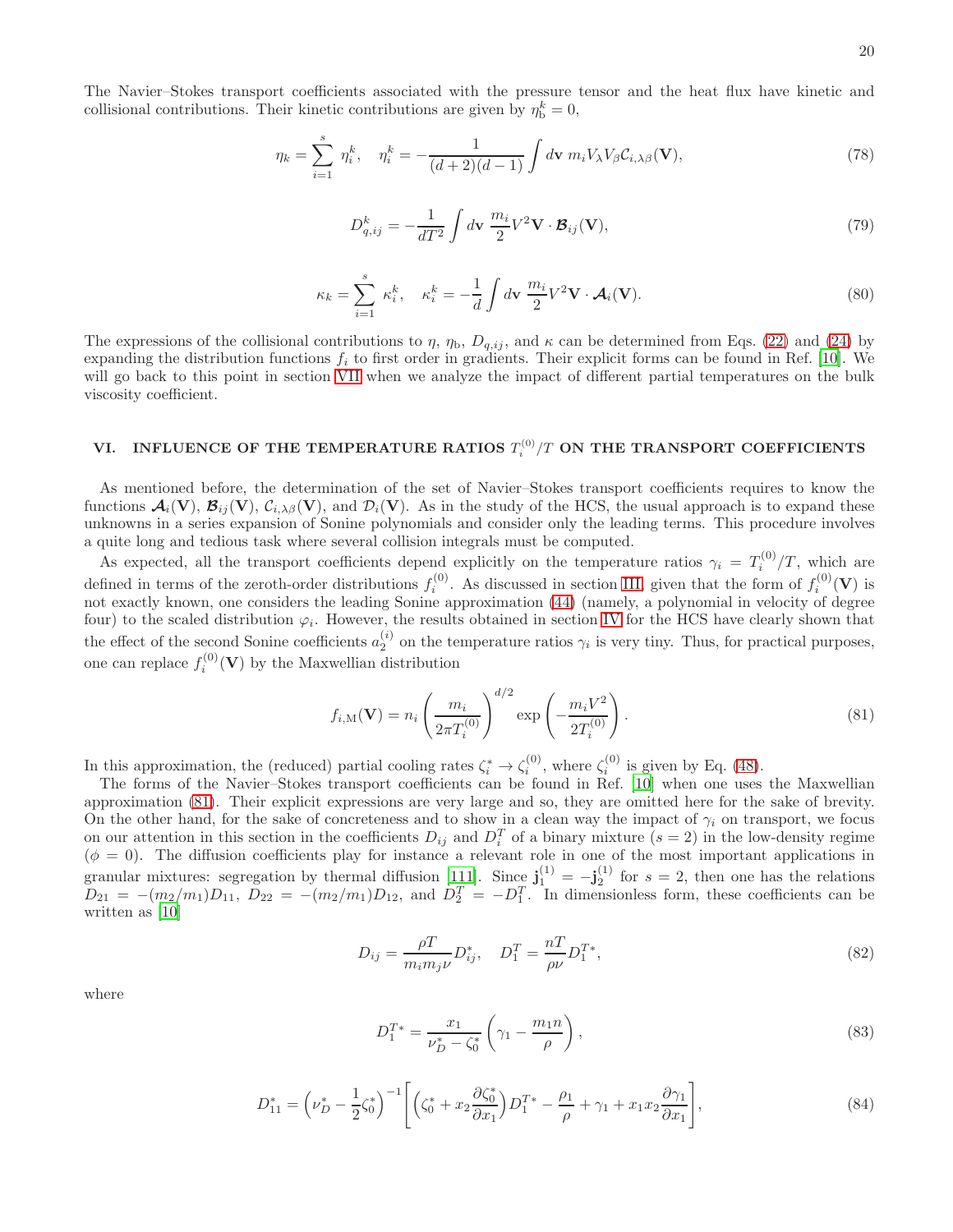21

<span id="page-20-3"></span>
$$
D_{12}^* = \left(\nu_D^* - \frac{1}{2}\zeta_0^*\right)^{-1} \left[ \left(\zeta_0^* - x_1 \frac{\partial \zeta_0^*}{\partial x_1}\right) D_1^{T*} - \frac{\rho_1}{\rho} - x_1^2 \frac{\partial \gamma_1}{\partial x_1} \right].\tag{85}
$$

Here,

<span id="page-20-0"></span>
$$
\nu_D^* = \frac{2\pi^{(d-1)/2}}{d\Gamma\left(\frac{d}{2}\right)} \left(\frac{\theta_1 + \theta_2}{\theta_1 \theta_2}\right)^{1/2} \left(x_1 \mu_{12} + x_2 \mu_{21}\right) \left(1 + \alpha_{12}\right),\tag{86}
$$

 $\zeta_0^* = \zeta^{(0)} / \nu$ , where  $\zeta^{(0)} = \zeta_1^{(0)} = \zeta_2^{(0)}$  is given by Eq. [\(48\)](#page-9-0) with  $\chi_{ij} = 1$ .

It is quite apparent from Eqs. [\(84\)](#page-19-2)–[\(86\)](#page-20-0) that the coefficients  $D_{ij}^*$  and  $D_1^{T*}$  depend in a complex way on the temperature ratio  $\gamma_1$  [recall that  $\gamma_2 = x_2^{-1}(1 - x_1\gamma_1)$  in a binary mixture]. To show more clearly the influence of energy nonequipartition on diffusion coefficients, it is convenient to write the forms of the above dimensionless coefficients by assuming energy equipartition. In this approximation ( $\gamma_1 = 1$ ),  $\theta_1 = 2\mu_{12}$ ,  $\theta_2 = 2\mu_{21}$ ,

<span id="page-20-1"></span>
$$
\zeta_0^* + x_2 \frac{\partial \zeta_0^*}{\partial x_1} \equiv \overline{\zeta}_{11}, \quad \overline{\zeta}_{11} = \frac{\pi^{(d-1)/2}}{d\Gamma\left(\frac{d}{2}\right)} \left(\frac{\sigma_1}{\sigma_{12}}\right)^{d-1} \left(\frac{m_1 + m_2}{m_1}\right)^{1/2} (1 - \alpha_{11}^2),\tag{87}
$$

$$
\zeta_0^* - x_1 \frac{\partial \zeta_0^*}{\partial x_1} \equiv \overline{\zeta}_{12}, \quad \overline{\zeta}_{12} = \frac{\sqrt{2\pi}^{(d-1)/2}}{d\Gamma\left(\frac{d}{2}\right)} \left(\frac{m_2}{m_1}\right)^{1/2} (1 - \alpha_{12}^2),\tag{88}
$$

 $\zeta_0^* \equiv \zeta_{0,\text{eq}}^* = x_1 \overline{\zeta}_{11} + x_2 \overline{\zeta}_{12}$ , and

<span id="page-20-2"></span>
$$
\nu_D^* \equiv \nu_{D,\text{eq}}^* = \frac{\sqrt{2}\pi^{(d-1)/2}}{d\Gamma\left(\frac{d}{2}\right)} \frac{\rho}{n\sqrt{m_1 m_2}} (1 + \alpha_{12}).\tag{89}
$$

Here, we recall that  $\sigma_{12} = (\sigma_1 + \sigma_2)/2$  and  $\rho = m_1n_1 + m_2n_2$ . Thus, taking into account Eqs. [\(87\)](#page-20-1)–[\(89\)](#page-20-2), the forms of  $D_{ij}^*$  and  $D_1^{T*}$  by assuming energy equipartition read

<span id="page-20-4"></span>
$$
D_{1,\text{eq}}^{*T} = \frac{x_1}{\nu_{D,\text{eq}}^* - \zeta_{0,\text{eq}}^*} \frac{n_2(m_2 - m_1)}{\rho},\tag{90}
$$

<span id="page-20-5"></span>
$$
D_{11, \text{eq}}^{*} = \frac{\overline{\zeta}_{11} D_{1, \text{eq}}^{*T} + \frac{\rho_2}{\rho}}{\nu_{D, \text{eq}}^{*} - \frac{1}{2} \zeta_{0, \text{eq}}^{*}}, \quad D_{12, \text{eq}}^{*} = \frac{\overline{\zeta}_{12} D_{1, \text{eq}}^{*T} - \frac{\rho_1}{\rho}}{\nu_{D, \text{eq}}^{*} - \frac{1}{2} \zeta_{0, \text{eq}}^{*}}.
$$
\n
$$
(91)
$$

Figure [8](#page-21-0) shows the scaled diffusion coefficients  $D_{11}(\alpha)/D_{11}(1)$ ,  $D_{12}(\alpha)/D_{12}(1)$ , and  $D_1^T(\alpha)/D_1^T(1)$  versus the (common) coefficient of restitution  $\alpha_{11} = \alpha_{22} = \alpha_{12} \equiv \alpha$  for a three-dimensional dilute binary mixture with  $\sigma_1/\sigma_2 = 1$ ,  $x_1 = \frac{1}{2}$ , and two values of the mass ratio:  $m_1/m_2 = 0.5$  and 2. Here,  $D_{ij}(1)$  and  $D_1^T(1)$  refer to the values of  $D_{ij}$ and  $D_1^T$  for elastic collisions ( $\alpha = 1$ ). The expressions of  $D_1^T$ ,  $D_{11}$  and  $D_{12}$  are provided by Eqs. [\(82\)](#page-19-3)–[\(85\)](#page-20-3). We observe first that the deviation of the diffusion  $D_{ij}$  and thermal diffusion  $D_1^T$  coefficients with respect to their forms for elastic collisions (molecular mixtures) is in general significant, as expected. The departure from unity appears even for relatively moderate dissipation (let's say,  $\alpha \simeq 0.8$ ). Figure [8](#page-21-0) also shows that the coefficients  $D_{ij}$  and  $D_1^T$  (scaled with their elastic values) exhibit a monotonic dependence on inelasticity, regardless the value of the mass ratio: they increase with increasing dissipation (or equivalently, decreasing  $\alpha$ ). Thus, inelasticity enhances the mass transport of species. This monotonic behavior found for dilute mixtures is not kept at finite densities ( $\phi \neq 0$ ) since, depending on the value of the mass ratio, the scaled coefficient  $D_{11}(\alpha)/D_{11}(1)$  may exhibit a non-monotonic dependence on  $\alpha$ (see Fig. 5.5 of Ref. [\[10](#page-30-0)]). An important target of Fig. [8](#page-21-0) is to illustrate the impact of energy non-equipartition on the transport coefficients. The dashed (for  $m_1/m_2 = 0.5$ ) and dash-dotted (for  $m_1/m_2 = 4$ ) lines refer to the results obtained for the three coefficients by assuming the equality of the partial temperatures  $(T_1^{(0)} = T_2^{(0)})$ . The expressions of these coefficients in this approximation are given by Eqs. [\(90\)](#page-20-4)–[\(91\)](#page-20-5). As said in the Introduction section of this review, most of the previous studies reported in the granular literature on mixtures were based on this equipartition assumption [\[24](#page-30-8)[–27,](#page-30-9) [86,](#page-32-1) [87](#page-32-10)]. Figure [8](#page-21-0) highlights the significant effect of energy nonequipartition on mass transport, specially for strong inelasticity. The impact of different partial temperatures  $(T_1^{(0)} \neq T_2^{(0)})$  on diffusion coefficients is not only quantitative but also in some cases qualitative. Thus, for instance, while  $D_{11}(\alpha) > D_{11}(1)$  for  $m_1/m_2 = 4$ when energy nonequipartition is accounted for, the opposite  $[D_{11}(\alpha) < D_{11}(1)]$  occurs when energy equipartition is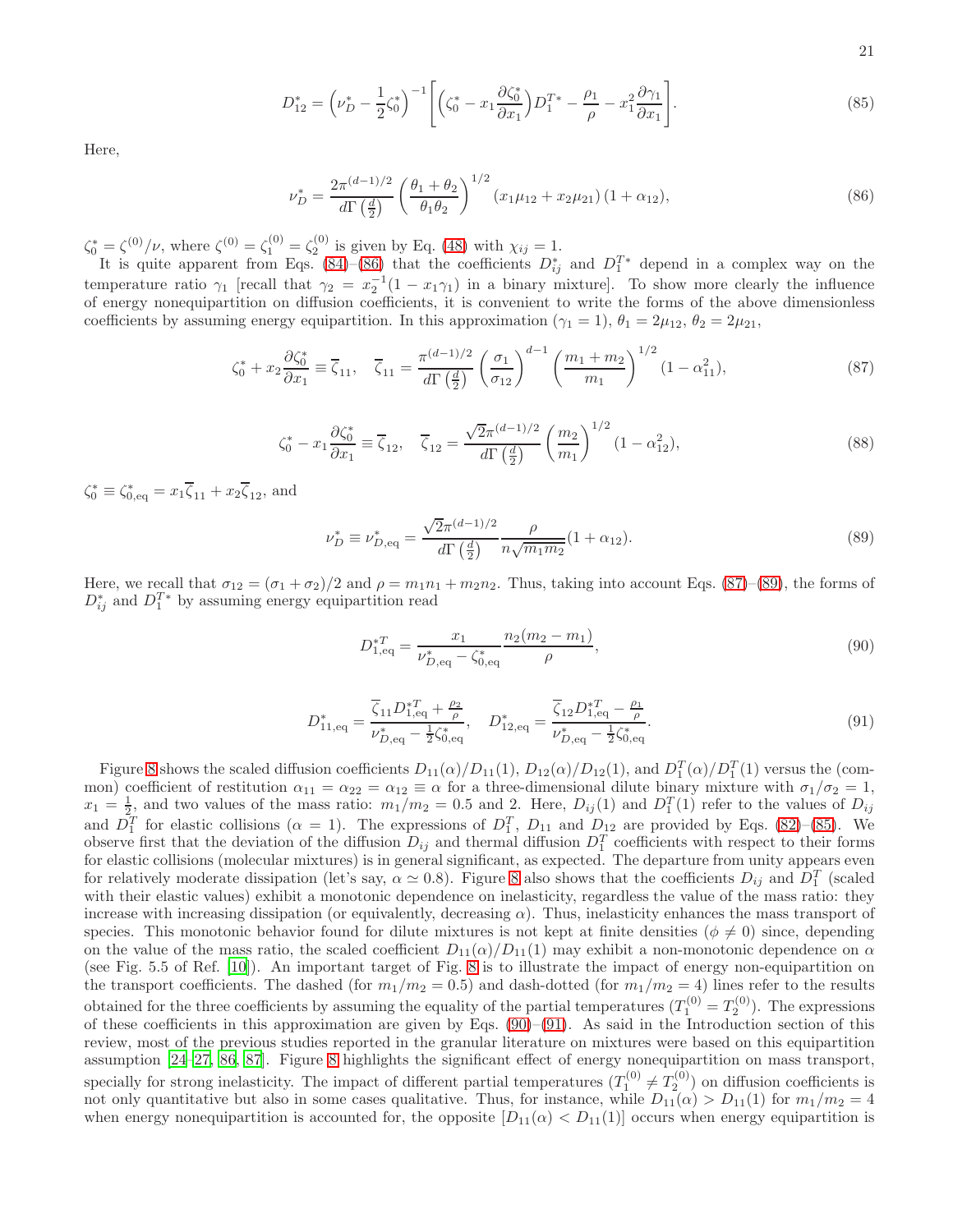

<span id="page-21-0"></span>FIG. 8: Dependence of the (scaled) diffusion transport coefficients  $D_{11}(\alpha)/D_{11}(1)$ ,  $D_{12}(\alpha)/D_{12}(1)$ , and  $D_1^T(\alpha)/D_1^T(1)$  on the coefficient of restitution  $\alpha$  for a three-dimensional  $(d = 3)$  binary mixture  $(s = 2)$  with  $\sigma_1 = \sigma_2$ ,  $x_1 = \frac{1}{2}$ ,  $\phi = 0$ , and two different values of the mass ratio:  $m_1/m_2 = 0.5$  (a) and  $m_1/m_2 = 4$  (b). The dashed and dash-dotted lines correspond to the cases  $m_1/m_2 = 0.5$  and  $m_1/m_2 = 4$ , respectively, by assuming energy equipartition [Eqs. [\(90\)](#page-20-4)–[\(91\)](#page-20-5)].

assumed. A similar behavior exhibits the coefficient  $D_{12}$  in the case  $m_1/m_2 = 0.5$ . As expected, the important differences found between both theories (with and without energy equipartition) clearly shows that the effect of different species' granular temperatures cannot be neglected in the study of transport properties in granular mixtures. This conclusion contrasts with the results derived by Yoon and Jenkins [\[113\]](#page-32-19) who conclude that segregation is not greatly affected by the difference in temperatures of the two species, at least when the particles of both species are nearly elastic and their masses or sizes do not differ by too much. On the other hand, other studies [\[39](#page-30-18), [111,](#page-32-18) [114–](#page-32-20)[119\]](#page-32-21) have shown the important influence of energy nonequipartition on segregation.

As a complement of Fig. [8,](#page-21-0) we consider now the tracer limit  $x_1 \to 0$ . In this limit case,  $D_{22} \propto x_1$  and  $D_1^T \propto x_1$  and so, both coefficients vanish when one of the species of the mixture is present in tracer concentration. The expression of the tracer diffusion coefficient  $D_{11}$  simply reads

<span id="page-21-1"></span>
$$
D_{11} = \frac{\gamma_1}{\nu_D^* - \frac{1}{2}\zeta_0^*},\tag{92}
$$

where in the tracer limit

$$
\nu_D^* = \frac{\sqrt{2}\pi^{(d-1)/2}}{d\Gamma\left(\frac{d}{2}\right)} \sqrt{\mu_{21}\left(1 + \frac{m_2}{m_1}\gamma_1\right)}, \quad \zeta_0^* = \frac{\pi^{(d-1)/2}}{d\Gamma\left(\frac{d}{2}\right)} \left(\frac{\sigma_2}{\sigma_{12}}\right)^{d-1} \mu_{21}^{-1/2} \left(1 - \alpha_{22}^2\right). \tag{93}
$$

Figure [9](#page-22-0) shows the  $\alpha$ -dependence of the (scaled) tracer diffusion coefficient  $D_{11}(\alpha)/D_{11}(1)$  for  $d = 3$ ,  $\sigma_1/\sigma_2 = 2$ , and  $m_1/m_2 = 8$ . As in Fig. [8,](#page-21-0) the influence of energy nonequipartition on  $D_{11}$  is quite relevant, specially at strong inelasticity. Moreover, the comparison with the simulation results obtained from the DSCM method shows an excellent agreement, showing again the accuracy of the first Sonine approximation to  $D_{11}$ .

To end this section, the shear viscosity coefficient  $\eta$  is considered. Figure [10](#page-22-1) shows the shear viscosity coefficient (scaled with respect to its value for elastic collisions) for a three-dimensional moderately dense binary mixture ( $\phi = 0.1$ )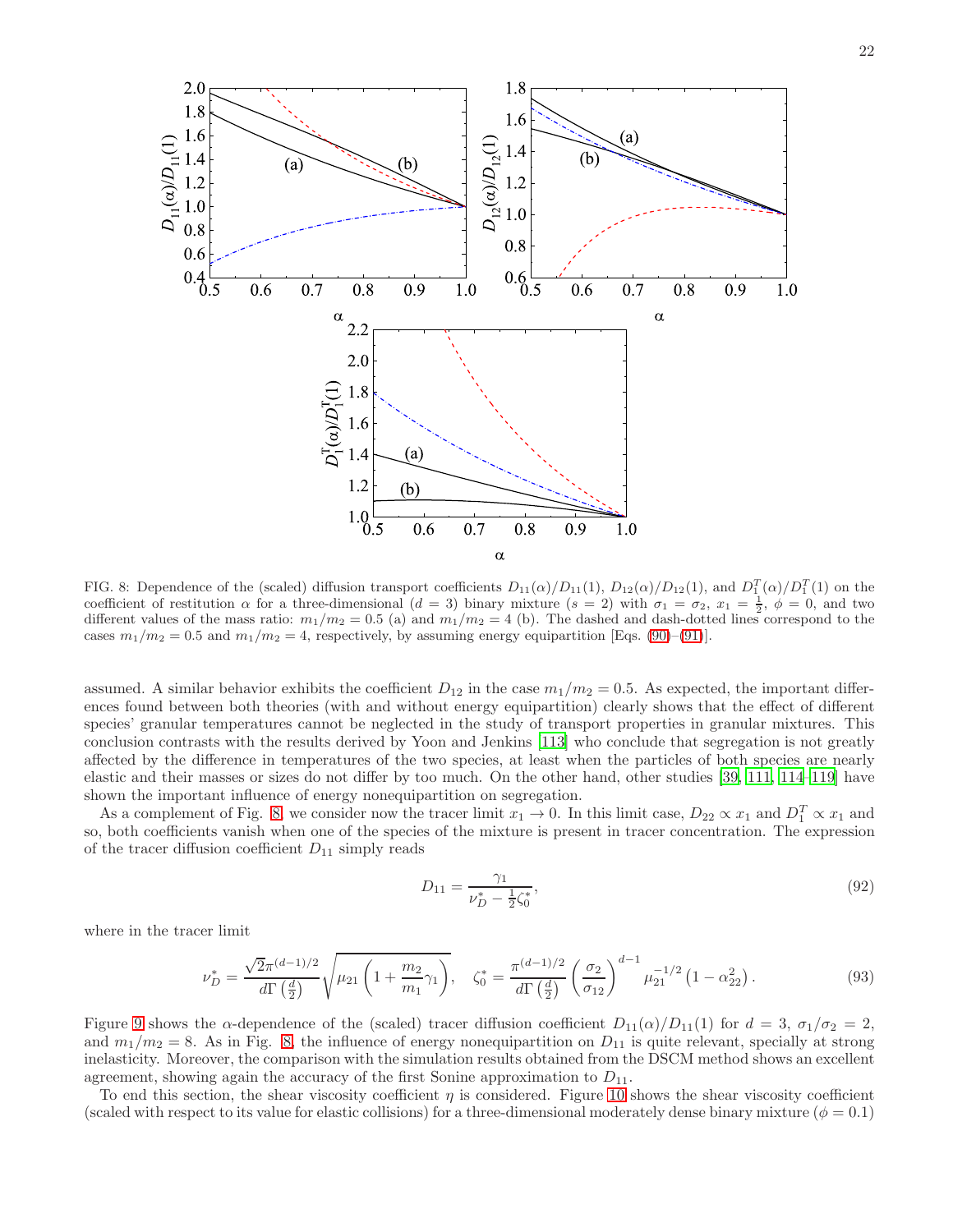

<span id="page-22-0"></span>FIG. 9: Dependence of the (scaled) tracer diffusion coefficient  $D_{11}(\alpha)/D_{11}(1)$  on the (common) coefficient of restitution  $\alpha$  for a dilute  $(\phi = 0)$  three-dimensional  $(d = 3)$  binary mixture  $(s = 2)$  in the tracer limit  $(x_1 \rightarrow 0)$  with  $\sigma_1/\sigma_2 = 2$ , and  $m_1/m_2 = 8$ . The solid line corresponds to the theoretical result obtained from Eq. [\(92\)](#page-21-1) and the dashed line refers to the result obtained from Eq. [\(92\)](#page-21-1) but assuming energy equipartition. Symbols refer to the DSMC results reported in Ref. [\[112](#page-32-22)].



<span id="page-22-1"></span>FIG. 10: Dependence of the (scaled) shear viscosity coefficient  $\eta(\alpha)/\eta(1)$  on the (common) coefficient of restitution  $\alpha$  for a three-dimensional  $(d = 3)$  binary mixture  $(s = 2)$  with  $\sigma_1 = \sigma_2$ ,  $x_1 = 0.5$ ,  $\phi = 0.1$ , and two different values of the mass ratio:  $m_1/m_2 = 0.5$  (a) and  $m_1/m_2 = 4$  (b). The dashed and dash-dotted lines correspond to the cases  $m_1/m_2 = 0.5$  and  $m_1/m_2 = 4$ , respectively, by assuming energy equipartition.



<span id="page-22-2"></span>FIG. 11: Dependence of the (scaled) shear viscosity coefficient  $\eta(\alpha)/\eta(1)$  on the (common) coefficient of restitution  $\alpha$  for a dilute  $(\phi = 0)$  two-dimensional  $(d = 2)$  binary mixture  $(s = 2)$  constituted by particles of the same mass density [i.e.,  $m_1/m_2 = (\sigma_1/\sigma_2)^2$ . The dashed line corresponds to the result obtained by assuming energy equipartition. Symbols refer to the simulation results obtained from the DSMC method in Ref. [\[52](#page-31-30)].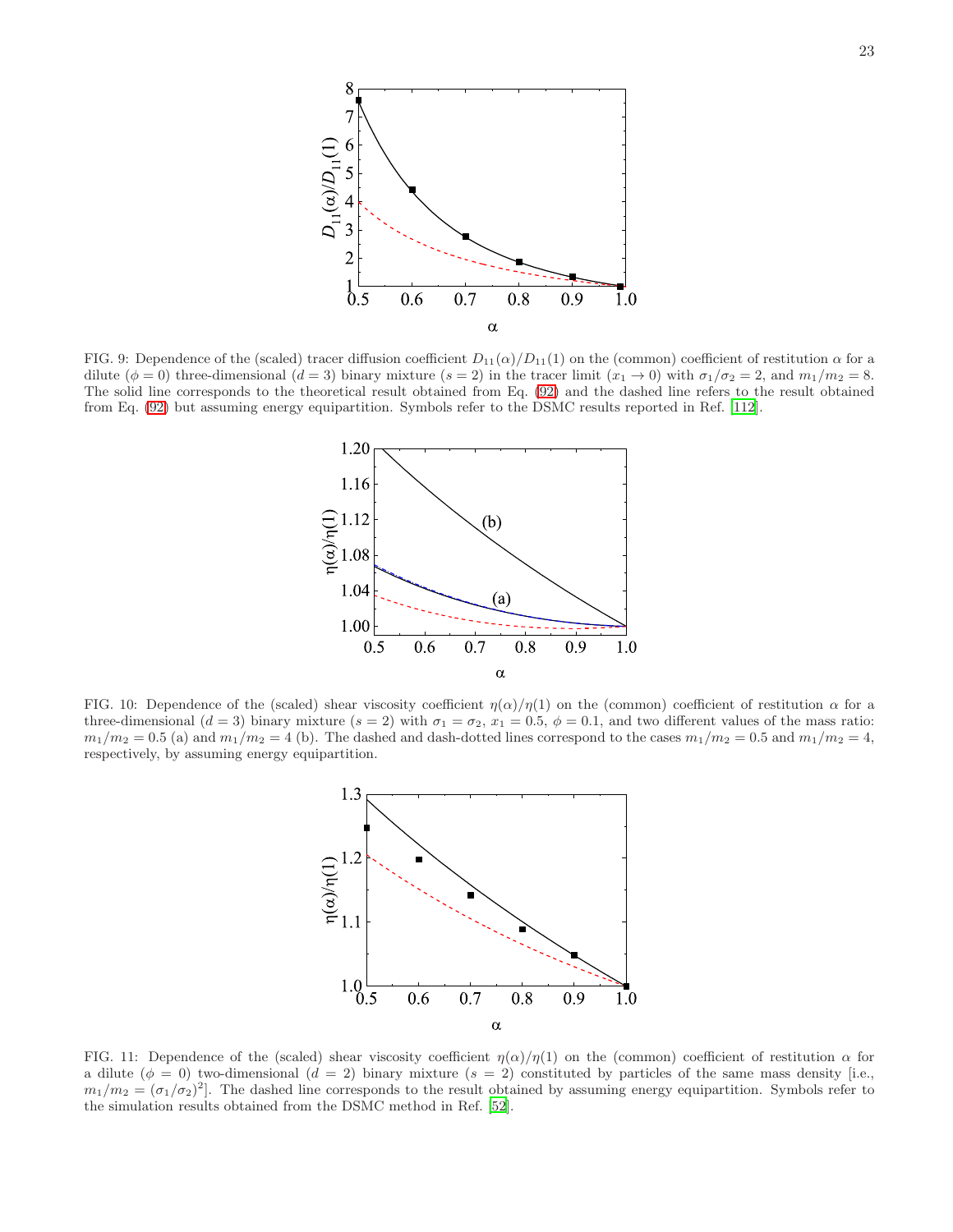with the same parameters as in Fig. [8.](#page-21-0) Although the qualitative behavior of  $\eta(\alpha)/\eta(1)$  is quite similar with and without energy equipartition (there is a monotonic decrease in shear viscosity as inelasticity increases in all the cases), there are important quantitative discrepancies between both theories specially in the case  $m_1/m_2 = 4$ . To complement Fig. [10,](#page-22-1) we plot in Fig. [11](#page-22-2)  $\eta(\alpha)/\eta(1)$  for a two-dimensional  $(d=2)$  dilute  $(\phi=0)$  binary mixture with  $x_1=\frac{1}{2}$  and  $m_1/m_2 = (\sigma_1/\sigma_2)^2$  (particles of the same mass density). We observe good agreement with Monte Carlo simulations when energy nonequipartiton is accounted for in the theory. Thus, as in the case of the diffusion coefficients and based on the findings of Figs. [10](#page-22-1) and [11,](#page-22-2) we can conclude that a reliable kinetic theory for granular mixtures needs to take into account nonequipartition effects in momentum transport.

## <span id="page-23-0"></span>VII. FIRST-ORDER CONTRIBUTIONS TO THE PARTIAL TEMPERATURES. INFLUENCE ON THE BULK VISCOSITY

As mentioned in section [I,](#page-0-0) the presence of a divergence  $\nabla \cdot \mathbf{U}$  of the flow velocity in a mixture induces nonzero first-order contributions  $T_i^{(1)}$  to the partial temperatures. This breakdown of the energy equipartition is additional to the one appearing in the HCS which is only due to the inelastic character of the binary collisions. In fact,  $T_i^{(1)} \neq 0$ even in the case of molecular dense mixtures, namely, a dense hard-sphere mixture with elastic collisions [\[55](#page-31-5)[–57](#page-31-6)].

The fact that the partial temperatures  $T_i^{(1)}$  $\mathbf{u}_i^{(1)}$  are proportional to  $\nabla \cdot \mathbf{U}$  gives rise to a contribution to the bulk viscosity  $\eta_b$  coming from these temperatures. In addition, for granular mixtures, the temperatures  $T_i^{(1)}$  are also involved in the evaluation of the first-order contribution  $\zeta_U$  (proportionality coefficient between  $\zeta$  and  $\nabla \cdot \mathbf{U}$ ) to the cooling rate. The coupling between  $\eta_{\rm b}$  and  $T_i^{(1)}$  was already recognized by the pioneering works of the Enskog equation for multicomponent molecular gases [\[55](#page-31-5)[–57\]](#page-31-6).

According to the definition [\(10\)](#page-3-5) of  $T_i$ , its first-order contribution is

$$
T_i^{(1)} = \frac{m_i}{dn_i} \int d\mathbf{v} \ V^2 f_i^{(1)}(\mathbf{V}), \tag{94}
$$

where  $f_i^{(1)}$  $\mathbf{F}_i^{(1)}(\mathbf{r}, \mathbf{V}; t)$  is given by Eq. [\(72\)](#page-18-2). Since  $T_i^{(1)}$  $\overline{V}_i^{(1)}$  is a scalar, it can be only coupled to  $\nabla \cdot \mathbf{U}$  because  $\nabla n$  and  $\nabla T$  are vectors and the tensor  $\partial_{\lambda}U_{\beta} + \partial_{\beta}U_{\lambda} - (2/d)\delta_{\lambda\beta}\nabla\cdot\mathbf{U}$  is a traceless tensor. As a consequence,  $T_i^{(1)}$  can be written as

<span id="page-23-5"></span>
$$
T_i^{(1)} = \varpi_i \nabla \cdot \mathbf{U}, \quad \varpi_i = \frac{m_i}{dn_i} \int d\mathbf{v} \ V^2 \mathcal{D}_i(\mathbf{V}), \tag{95}
$$

where the scalar quantities  $\mathcal{D}_i(\mathbf{V})$  obey the following set of coupled linear integral equations [\[53\]](#page-31-7):

<span id="page-23-4"></span>
$$
\frac{1}{2}\zeta^{(0)}\frac{\partial}{\partial \mathbf{V}}\cdot(\mathbf{V}\mathcal{D}_i) + \frac{1}{2}\zeta^{(0)}\mathcal{D}_i + \frac{1}{2}\zeta^{(1,1)}\frac{\partial}{\partial \mathbf{V}}\cdot(\mathbf{V}f_i^{(0)}) - \sum_{j=1}^s \chi_{ij}\left(J_{ij}^{\text{B}}[\mathcal{D}_i, f_j^{(0)}] + J_{ij}^{\text{B}}[f_i^{(0)}, \mathcal{D}_j]\right) = D_i.
$$
 (96)

Here,  $\zeta^{(0)} = \zeta_1^{(0)} = \zeta_2^{(0)}$  is obtained from Eq. [\(36\)](#page-7-4) by replacing  $f_i$  and  $f_j$  by  $f_i^{(0)}$  and  $f_j^{(0)}$ , respectively. Moreover,  $J_{ij}^{\text{B}}$ is the Boltzmann collision operator [\(31\)](#page-6-2), the coefficient  $\zeta^{(1,1)}$  is given in terms of  $\mathcal{D}_i$  as [\[128](#page-33-0)]

<span id="page-23-2"></span>
$$
\zeta^{(1,1)} = \frac{1}{nT} \frac{\pi^{(d-1)/2}}{d\Gamma(\frac{d+3}{2})} \sum_{i=1}^{s} \sum_{j=1}^{s} \sigma_{ij}^{d-1} \chi_{ij} m_{ij} (1 - \alpha_{ij}^2) \int d\mathbf{v}_1 \int d\mathbf{v}_2 \ g_{12}^3 f_i^{(0)}(\mathbf{V}_1) \mathcal{D}_j(\mathbf{V}_2), \tag{97}
$$

and the homogeneous term  $D_i(\mathbf{V})$  is [\[53\]](#page-31-7)

<span id="page-23-1"></span>
$$
D_i(\mathbf{V}) = \frac{1}{2} \left[ \frac{2}{d} \left( 1 - p^* \right) - \zeta^{(1,0)} \right] \frac{\partial}{\partial \mathbf{V}} \cdot \left( \mathbf{V} f_i^{(0)} \right) - f_i^{(0)} + \sum_{j=1}^s \left( n_j \frac{\partial f_i^{(0)}}{\partial n_j} + \frac{1}{d} \mathcal{K}_{ij,\beta} \left[ \frac{\partial f_i^{(0)}}{\partial V_{\beta}} \right] \right). \tag{98}
$$

In Eq. [\(98\)](#page-23-1),  $p^* \equiv p/(nT)$  is the (reduced) hydrostatic pressure [p is given by Eq. [\(34\)](#page-6-4)],

<span id="page-23-3"></span>
$$
\zeta^{(1,0)} = -\frac{3\pi^{d/2}}{d^2\Gamma\left(\frac{d}{2}\right)} \sum_{i=1}^s \sum_{j=1}^s x_i n_j \mu_{ji} \sigma_{ij}^d \chi_{ij} \gamma_i (1 - \alpha_{ij}^2),\tag{99}
$$

and the collision operator  $\mathcal{K}_{ij}[X_j]$  is

$$
\mathcal{K}_{ij}[X_j] = \sigma_{ij}^d \chi_{ij} \int d\mathbf{v}_2 \int d\hat{\boldsymbol{\sigma}} \Theta(\hat{\boldsymbol{\sigma}} \cdot \mathbf{g}_{12})(\hat{\boldsymbol{\sigma}} \cdot \mathbf{g}_{12}) \hat{\boldsymbol{\sigma}} \left[ \alpha_{ij}^{-2} f_i^{(0)}(\mathbf{v}_1'') X_j(\mathbf{v}_2'') + f_i^{(0)}(\mathbf{v}_1) X_j(\mathbf{v}_2) \right].
$$
 (100)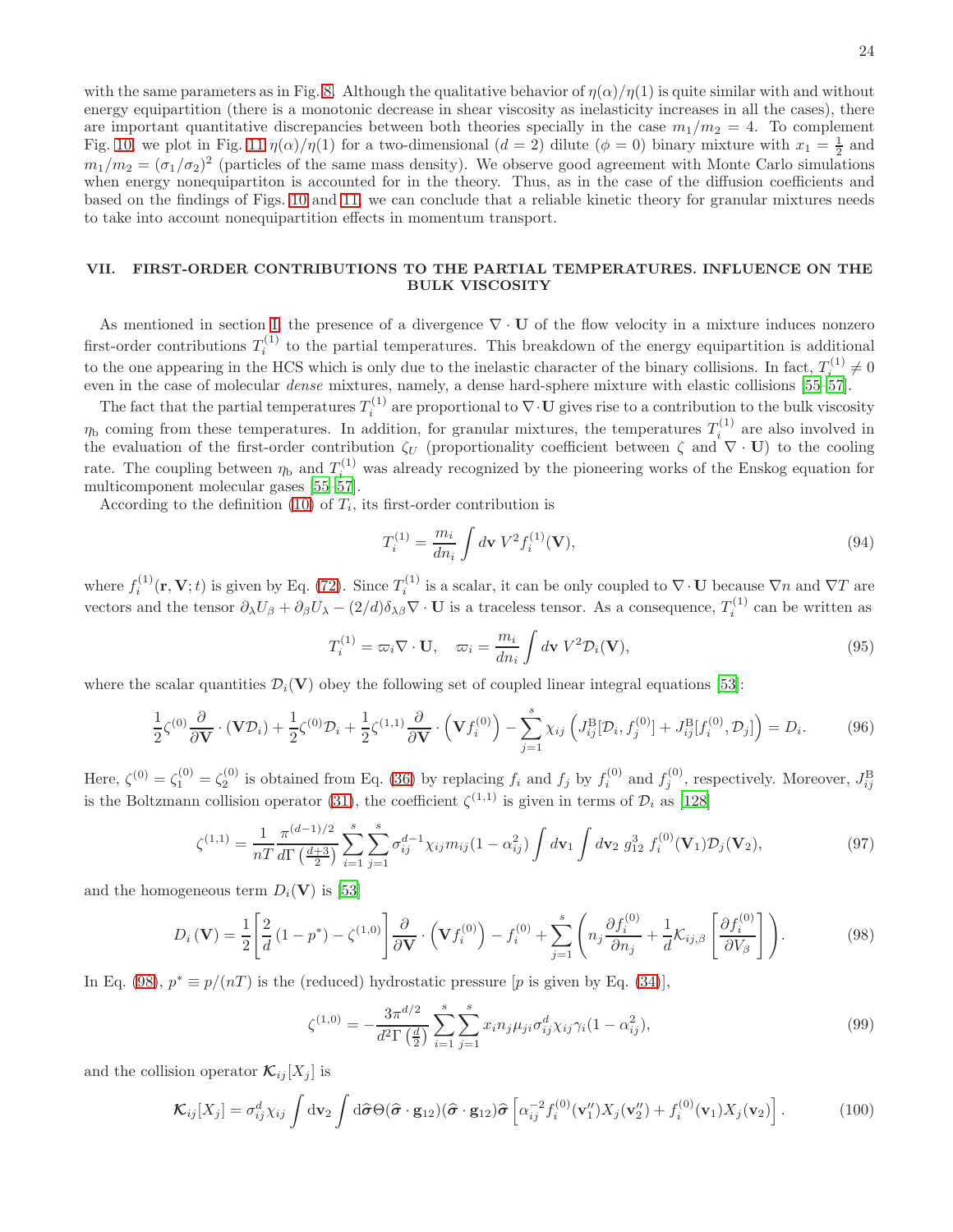As said before, as a byproduct the calculation of  $T_i^{(1)}$  allows us to compute the first-order contribution to the cooling rate

<span id="page-24-5"></span>
$$
\zeta = \zeta^{(0)} + \zeta_U \nabla \cdot \mathbf{U}, \quad \zeta_U = \zeta^{(1,0)} + \zeta^{(1,1)}, \tag{101}
$$

where the coefficients  $\zeta^{(1,1)}$  and  $\zeta^{(1,0)}$  are defined by Eqs. [\(97\)](#page-23-2) and [\(99\)](#page-23-3), respectively.

As in the case of the Navier–Stokes transport coefficients, the evaluation of the first-order contributions  $T_i^{(1)}$  requires to solve the integral equations [\(96\)](#page-23-4). These equations can be approximately solved by considering the leading Sonine approximation to  $\mathcal{D}_i(\mathbf{V})$ . Before taking this sort of approximation, it is convenient to prove the solubility condition [\(71\)](#page-17-3), or equivalently,

<span id="page-24-0"></span>
$$
\sum_{i=1}^{s} \int d\mathbf{v} \ m_i V^2 \ D_i(\mathbf{V}) = 0.
$$
 (102)

Upon writing the condition [\(102\)](#page-24-0) we have taken into account that  $\mathcal{D}_i(\mathbf{V}) \propto D_i(\mathbf{V})$ . The constraint (102) yields

<span id="page-24-1"></span>
$$
\sum_{i=1}^{s} n_i T_i^{(1)} = 0,\t\t(103)
$$

and consequently, the granular temperature  $T$  is not affected by the spatial gradients, as expected in the Chapman– Enskog method [\[11\]](#page-30-1). According to Eq. [\(103\)](#page-24-1), only  $s-1$  partial temperatures  $T_i^{(1)}$  are independent. The solubility Eliskog lifetion  $[11]$ . According to Eq. (103), only  $s-1$  partial temperatures  $T_i$  condition [\(102\)](#page-24-0) can be verified by using the relation  $\sum_i x_i \gamma_i = 1$  and the result [\[120\]](#page-32-23)

$$
A_i \equiv \sum_{j=1}^{s} \int d\mathbf{v} \ m_i V^2 \mathcal{K}_{ij,\lambda} \left[ \frac{\partial f_j^{(0)}}{\partial V_{\lambda}} \right]
$$
  
= 
$$
-\frac{\pi^{d/2}}{\Gamma(\frac{d}{2})} T \sum_{j=1}^{s} \chi_{ij} n_i n_j \sigma_{ij}^d (1 + \alpha_{ij}) \left[ 3\mu_{ji} (1 + \alpha_{ij}) \left( \frac{\gamma_i}{m_i} + \frac{\gamma_j}{m_j} \right) - 4 \frac{\gamma_i}{m_i} \right].
$$
 (104)

In the low-density regime  $(n_i \sigma_{ij}^d \to 0)$ ,  $p^* = 1$ ,  $\zeta^{(1,0)} = 0$ ,  $\sum_j n_j \partial f_i^{(0)}/\partial n_j - f_i^{(0)} = 0$ ,  $\mathcal{K}_{ij}[X_j] = 0$ , and Eq. [\(98\)](#page-23-1) leads to  $D_i(\mathbf{V}) = 0$ . Thus, the homogeneous term  $D_i$  vanishes in the integral equation [\(96\)](#page-23-4) and so,  $\mathcal{D}_i = 0$ . This implies that the first-order contributions  $\varpi_i$  to the partial temperatures vanish for *dilute* granular mixtures [\[50](#page-31-3)[–52,](#page-31-30) [86,](#page-32-1) [87\]](#page-32-10).

### A. Bulk viscosity coefficient

The bulk viscosity  $\eta_b$  is defined through the constitutive equation [\(74\)](#page-18-3). This transport coefficient plays a relevant role in problems where the gas density varies in the flow motion; it represents an additional resistance to contraction or expansion. Since  $\eta_b$  has only collisional contributions, its form can be identified by expanding the collisional transfer contribution [\(22\)](#page-5-4) to the pressure tensor to first order in the spatial gradients. The expression of  $\eta_{\rm b}$  can be written as [\[120\]](#page-32-23)

<span id="page-24-2"></span>
$$
\eta_{\mathbf{b}} = \eta_{\mathbf{b}}' + \eta_{\mathbf{b}}''\tag{105}
$$

where

<span id="page-24-3"></span>
$$
\eta'_{\mathbf{b}} = \frac{\pi^{(d-1)/2}}{\Gamma(\frac{d+3}{2})} \frac{d+1}{2d^2} \sum_{i=1}^s \sum_{j=1}^s m_{ij} \left(1 + \alpha_{ij}\right) \chi_{ij} \sigma_{ij}^{d+1} \int d\mathbf{v}_1 \int d\mathbf{v}_2 f_i^{(0)}(\mathbf{V}_1) f_j^{(0)}(\mathbf{V}_2) g_{12},\tag{106}
$$

and

<span id="page-24-4"></span>
$$
\eta_{\rm b}'' = -\frac{\pi^{d/2}}{d\Gamma\left(\frac{d}{2}\right)} \sum_{i=1}^{s} \sum_{j=1}^{s} \mu_{ji} \left(1 + \alpha_{ij}\right) \chi_{ij} n_i n_j \sigma_{ij}^d \varpi_i.
$$
\n(107)

While the first contribution  $\eta'_{\rm b}$  to the bulk viscosity is given in terms of the zeroth-order distributions  $f_i^{(0)}$  $i^{(0)}$ , the second contribution  $\eta''_b$  is given in terms of the first-order contributions  $\varpi_i$  to the partial temperatures. Although this second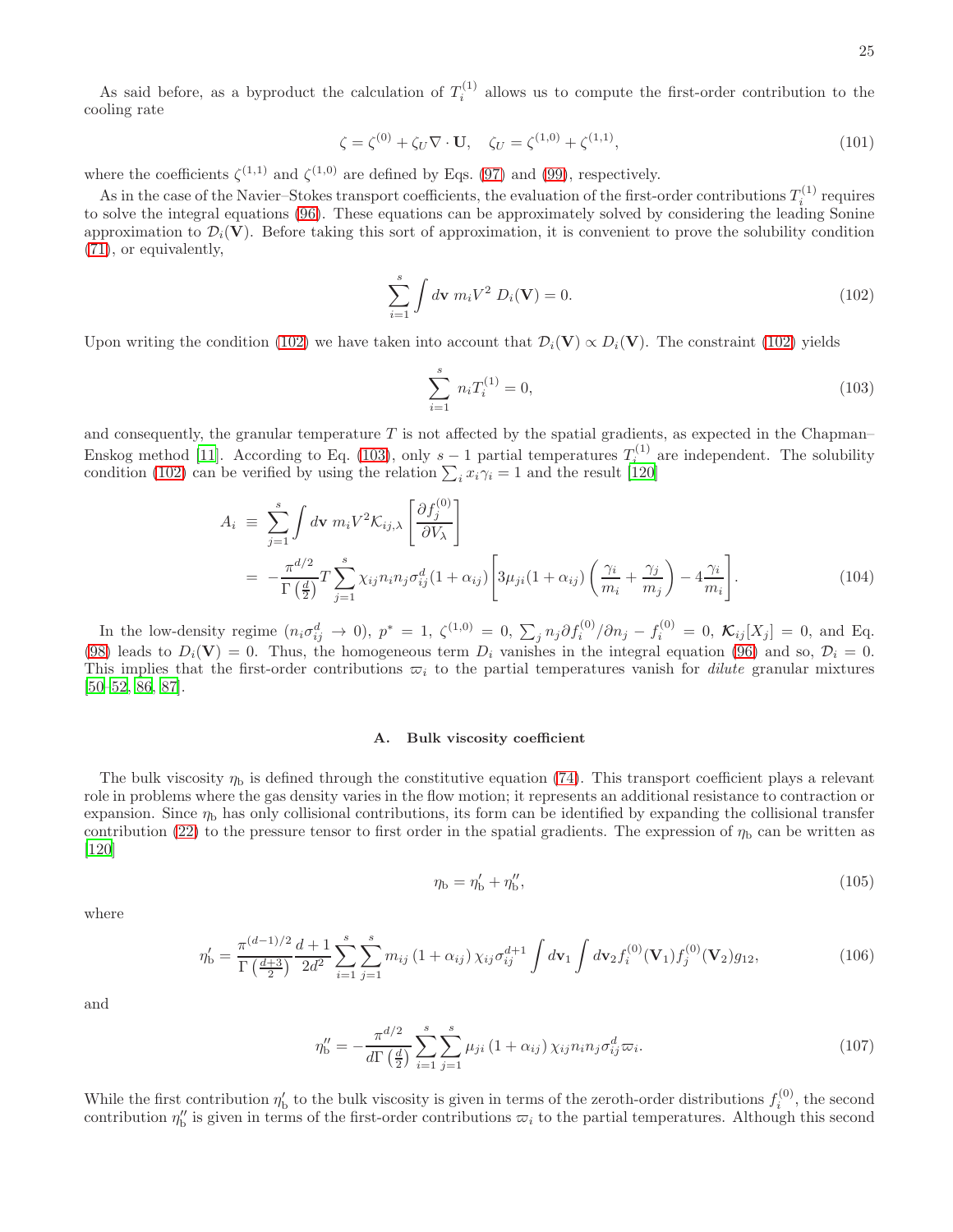contribution has been in fact neglected in several previous works [\[10,](#page-30-0) [53,](#page-31-7) [54\]](#page-31-4) on dense granular mixtures, as said before it was already computed in the pioneering studies on molecular hard-spheres mixtures [\[56,](#page-31-31) [57\]](#page-31-6). The impact of  $\eta''_b$  on  $\eta_b$  will be assessed in the next subsection when we estimate  $\varpi_i$  by taking the corresponding leading Sonine approximation to  $\mathcal{D}_i$ . Note that the expression [\(105\)](#page-24-2) for the bulk viscosity can be written as

$$
\eta_{\rm b} = \sum_{i=1}^{s} \eta_{\rm b}^{i},\tag{108}
$$

where the forms of the partial shear viscosity coefficients  $\eta_{\rm b}^i$  can be easily obtained from Eqs. [\(106\)](#page-24-3) and [\(107\)](#page-24-4). These forms could provide some insight into a shear-induced segregation problem.

An accurate estimate of the first contribution  $\eta'_{\rm b}$  to the bulk viscosity is obtained by replacing  $f_i^{(0)}$  $i^{(0)}(\mathbf{V})$  by the Maxwellian distribution [\(81\)](#page-19-1). With this approximation,  $\eta'_{\rm b}$  is [\[53](#page-31-7)]

$$
\eta'_{\rm b} = \frac{\pi^{(d-1)/2}}{d^2 \Gamma(\frac{d}{2})} v_{\rm th} \sum_{i=1}^2 \sum_{j=1}^2 m_{ij} \left(1 + \alpha_{ij}\right) \chi_{ij} n_i n_j \sigma_{ij}^{d+1} \left(\frac{\theta_i + \theta_j}{\theta_i \theta_j}\right)^{1/2},\tag{109}
$$

where  $\theta_i$  is given in Eq. [\(45\)](#page-8-3).

#### B. Leading Sonine approximation to  $\varpi_i$

The coefficient  $\varpi_i$  is defined by Eq. [\(95\)](#page-23-5). To estimate it, we take the following Sonine approximation to  $\mathcal{D}_i(\mathbf{V})$ :

<span id="page-25-0"></span>
$$
\mathcal{D}_i(\mathbf{V}) \to f_{i,\mathbf{M}}(\mathbf{V}) W_i(\mathbf{V}) \frac{\varpi_i}{T_i^{(0)}}, \quad W_i(\mathbf{V}) = \frac{m_i V^2}{2T_i^{(0)}} - \frac{d}{2}.
$$
\n(110)

The coefficients  $\overline{\omega}_i$  can be determined by substituting [\(110\)](#page-25-0) into the integral equations [\(96\)](#page-23-4), multiplying them with the polynomial  $W_i(\mathbf{V})$ , and integrating over the velocity. The procedure is large but straightforward. Technical details for multicomponent mixtures can be found in Ref. [\[120\]](#page-32-23). Here, we focus on the case of a binary mixture  $(s = 2)$ . In this case,  $\omega_2 = -(x_1/x_2)\omega_1$  and  $\omega_1 = (T/(n\sigma_{12}^{d-1}v_{th}))\omega_1^*$ , where

<span id="page-25-1"></span>
$$
\varpi_1^* = \frac{\frac{2}{d}\gamma_1 (1 - p^*) - \gamma_1 \zeta^{(1,0)} - \phi \frac{\partial \gamma_1}{\partial \phi} - \frac{A_1}{d^2 n_1 T}}{\omega_{11}^* - \frac{x_1}{x_2} \omega_{12}^* + \frac{1}{2} \zeta_0^* + \gamma_1 \left(\xi_1^* - \frac{x_1}{x_2} \xi_2^*\right)}.
$$
\n(111)

In Eq. [\(111\)](#page-25-1), we have introduced the dimensionless quantities

<span id="page-25-4"></span>
$$
\xi_i^* = \frac{3\pi^{(d-1)/2}}{d\Gamma\left(\frac{d}{2}\right)\gamma_i} \sum_{j=1}^2 x_i x_j \left(\frac{\sigma_{ij}}{\sigma_{12}}\right)^{d-1} \chi_{ij} \frac{m_{ij}}{\overline{m}} (1 - \alpha_{ij}^2) \left(\theta_i + \theta_j\right)^{1/2} \theta_i^{-3/2} \theta_j^{-1/2}, \quad (i = 1, 2), \tag{112}
$$

<span id="page-25-2"></span>
$$
\omega_{11}^{*} = -\frac{\pi^{(d-1)/2}}{d\Gamma(\frac{d}{2})\gamma_{1}} \left\{ 3\sqrt{2}x_{1} \left( \frac{\sigma_{1}}{\sigma_{12}} \right)^{d-1} \mu_{12}\chi_{11}\theta_{1}^{-3/2} \left( 1 - \alpha_{11}^{2} \right) - 2x_{2}\mu_{12}\mu_{21}\chi_{12} \left( 1 + \alpha_{12} \right) \right. \\
\times \left. (\theta_{1} + \theta_{2})^{-1/2} \theta_{1}^{-3/2}\theta_{2}^{-1/2} \left[ 3\mu_{21} \left( 1 + \alpha_{12} \right) \left( \theta_{1} + \theta_{2} \right) - 2 \left( 2\theta_{1} + 3\theta_{2} \right) \right] \right\},
$$
\n(113)

<span id="page-25-3"></span>
$$
\omega_{12}^* = \frac{2\pi^{(d-1)/2}}{d\Gamma(\frac{d}{2})\gamma_2} x_2 \mu_{12} \mu_{21} \chi_{12} (1 + \alpha_{12}) (\theta_1 + \theta_2)^{-1/2} \theta_1^{-1/2} \theta_2^{-3/2}
$$
  
 
$$
\times \left[3\mu_{21} (1 + \alpha_{12}) (\theta_1 + \theta_2) - 2\theta_2\right],
$$
 (114)

where we recall that  $\overline{m} = (m_1 + m_2)/2$  for a binary mixture.

Equation [\(111\)](#page-25-1) clearly shows that the coefficient  $\varpi_1^*$  displays a quite nonlinear dependence on the parameter space of the mixture. In the low-density regime  $(\phi = 0)$ ,  $p^* = 1$ ,  $\zeta^{(1,0)} = 0$ , and  $A_1 = 0$  so that  $B_1 = 0$  and  $\varpi_1^* = 0$ .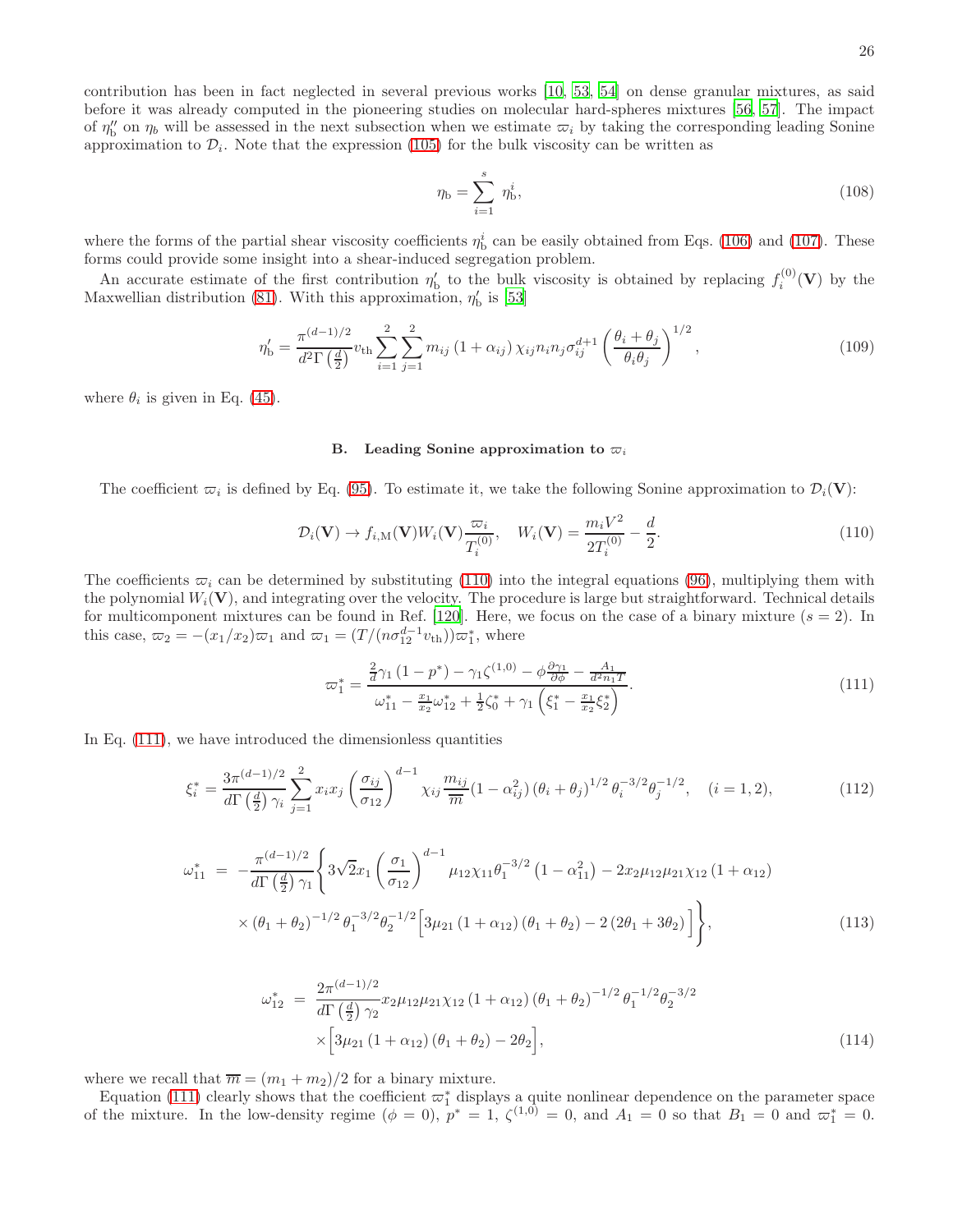

<span id="page-26-1"></span>FIG. 12: Dependence of the (reduced) coefficient  $\varpi_1^*$  versus the mass ratio  $m_1/m_2$  for a molecular binary mixture of hard disks  $(d=2)$  when  $x_1 = \frac{1}{2}$ ,  $\phi = 0.25$  and  $\sigma_1/\sigma_2 = (m_1/m_2)^{1/2}$ . The solid and dashed lines correspond to the results obtained here and those reported by Jenkins and Mancini [\[47](#page-31-0)], respectively.



<span id="page-26-2"></span>FIG. 13: Dependence of the (reduced) coefficient  $\varpi_1^*$  versus the (common) coefficient of restitution  $\alpha$  for hard spheres  $(d=3)$ with  $x_1 = \frac{1}{2}$ ,  $\phi = 0.25$ , and  $\sigma_1/\sigma_2 = (m_1/m_2)^{1/3}$ . Three different values of the mass ratio are considered:  $m_1/m_2 = 0.5$  (a),  $m_1/m_2 = 2$  (b), and  $m_1/m_2 = 5$  (c).

This is the expected result for *dilute* granular mixtures [\[50](#page-31-3)[–52\]](#page-31-30). However,  $\varpi_1^* \neq 0$  in binary granular suspensions at low-density [\[121](#page-33-1), [122](#page-33-2)] and confined quasi-two-dimensional dilute granular mixtures [\[123](#page-33-3)].

Another simple but interesting case corresponds to molecular mixtures of dense hard-spheres. In this case ( $\alpha_{11}$  =  $\alpha_{22} = \alpha_{12} = 1$ ,  $\zeta_0^* = \zeta^{(1,0)} = \xi_i^* = 0$ ,  $\gamma_i = 1$ ,  $\theta_1 = 2\mu_{12}$ ,  $\theta_2 = 2\mu_{21}$ , and  $\varpi_1^*$  becomes

<span id="page-26-0"></span>
$$
\varpi_1^* = \frac{4\pi^{d/2}}{d^2\Gamma\left(\frac{d}{2}\right)} \frac{n_2 \sigma_{12}^d \chi_{12} \left(x_2 \mu_{21} - x_1 \mu_{12}\right) + \frac{1}{2} x_2 \left(n_1 \sigma_1^d \chi_{11} - n_2 \sigma_2^d \chi_{22}\right)}{\omega_{11,el}^* - \frac{x_1}{x_2} \omega_{12,el}^*},\tag{115}
$$

where the expressions of  $\omega_{11,el}^*$  and  $\omega_{12,el}^*$  are easily obtained from Eqs. [\(113\)](#page-25-2) and [\(114\)](#page-25-3), respectively, by considering elastic collisions. The expression [\(115\)](#page-26-0) agrees with the one obtained many years ago by Karkheck and Stell [\[57\]](#page-31-6) for a hard-sphere binary mixture  $(d = 3)$ . On the other hand, for a two-dimensional system  $(d = 2)$ , Eq. [\(115\)](#page-26-0) differs from the one derived by Jenkins and Mancini [\[47](#page-31-0)] for nearly elastic hard disks. As recognized by the authors of this paper, given that their prediction on  $\varpi_1^*$  was derived by assuming Maxwellian distributions for each species, a more accurate expression of  $\varpi_1^*$  is obtained when one evaluates this coefficient from the first-order distribution of the Chapman–Enskog solution. In particular, Eq. [\(115\)](#page-26-0) takes into account not only the different centers r and  $r \pm \sigma$  of the colliding spheres in the Enskog collision operator (this is in fact the only ingredient accounted for in Ref. [\[47](#page-31-0)] for getting  $\varpi_1^*$  but also the form of the first-order distribution functions  $f_i^{(1)}$  given by Eq. [\(72\)](#page-18-2). Moreover, while  $\varpi_1^* \to 0$ for vanishing densities  $(\phi \to 0)$ , the results found by Jenkins and Mancini [\[47\]](#page-31-0) predict a nonvanishing  $\varpi_1^*$  for dilute binary mixtures if  $m_1 \neq m_2$ . This result contrasts with those obtained for molecular mixtures [\[56](#page-31-31), [57](#page-31-6)].

To illustrate the differences between the results obtained in Ref. [\[47\]](#page-31-0) and those derived here for disks, Fig. [12](#page-26-1) shows  $\overline{\omega}_1^*$  versus  $m_1/m_2$  when  $x_1 = \frac{1}{2}$ ,  $\phi = 0.25$  and  $\sigma_1/\sigma_2 = (m_1/m_2)^{1/2}$  (i.e., when the disks are made of the same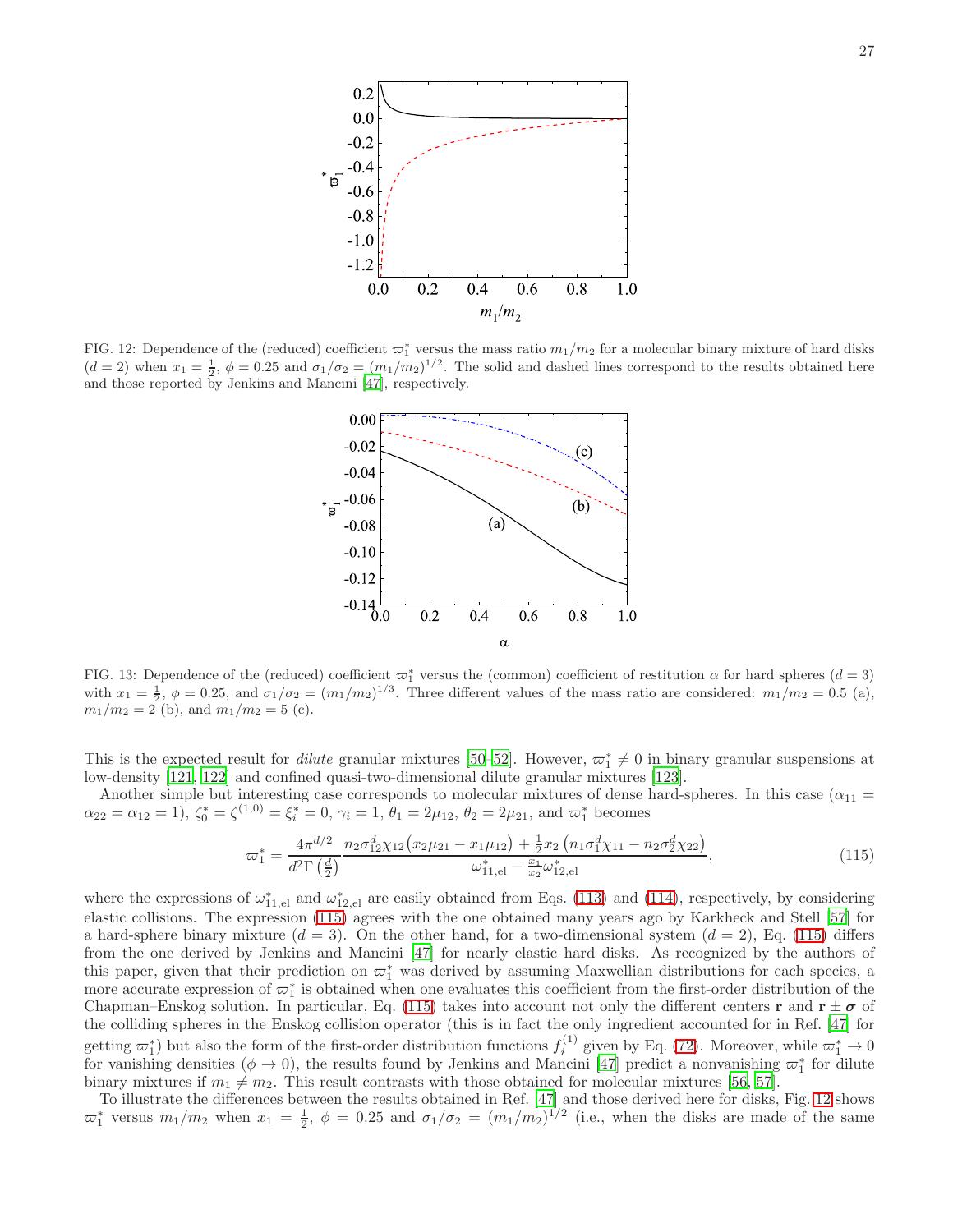

<span id="page-27-0"></span>FIG. 14: Dependence of the (reduced) bulk viscosity  $\eta_b(\alpha)/\eta_b(1)$  on the (common) coefficient of restitution  $\alpha$  for a granular binary mixture of hard spheres  $(d = 3)$  with  $x_1 = \frac{1}{2}$ ,  $\phi = 0.25$ ,  $\sigma_1/\sigma_2 = 2$ , and two different values of the mass ratio:  $m_1/m_2 = 0.5$  (a) and  $m_1/m_2 = 5$  (b). The solid lines are the results obtained here while the dashed lines correspond to the results obtained for the (reduced) bulk viscosity when the contribution  $\eta''_b$  to  $\eta_b$  is neglected.



<span id="page-27-1"></span>FIG. 15: Dependence of the magnitude of the (reduced) first-order contribution  $\zeta_U$  to the cooling rate on the (common) coefficient of restitution  $\alpha$  for a granular binary mixture of hard spheres  $(d = 3)$  with  $x_1 = \frac{1}{2}$ ,  $\phi = 0.25$ , and  $\sigma_1/\sigma_2 = 2$ , and two different values of the mass ratio:  $m_1/m_2 = 0.5$  (a) and  $m_1/m_2 = 5$  (b). The solid lines are the results obtained here while the dashed lines correspond to the results obtained for the (reduced) cooling rate when the contribution  $\zeta^{(1,1)}$  to  $\zeta_U$  is neglected.

material). In the case of disks [\[47\]](#page-31-0),

$$
\chi_{ij} = \frac{1}{1-\phi} + \frac{9}{16} \frac{\phi}{(1-\phi)^2} \frac{\sigma_i \sigma_j M_1}{\sigma_{ij} M_2},\tag{116}
$$

where  $\phi = \sum_i n_i \pi \sigma_i^2/4$  is the solid volume fraction for disks and we recall that  $M_\ell = \sum_i x_i \sigma_i^{\ell}$ . It is quite apparent the differences found between both theories, specially for disparate masses.

For inelastic collisions, Fig. [13](#page-26-2) illustrates the dependence of  $\varpi_1^*$  on the (common) coefficient of restitution  $\alpha$  for a binary mixture of hard spheres  $(d = 3)$  with  $x_1 = \frac{1}{2}$ ,  $\phi = 0.25$ ,  $m_1/m_2 = (\sigma_1/\sigma_2)^3$  and three different values of the mass ratio:  $m_1/m_2 = 0.5$ , 2 and 5. We observe first that  $\varpi_1^*$  is significantly affected by inelasticity, specially for high mass ratios. With respect to the effect of the mass ratio on  $\overline{\omega}_1^*$ , we see that this coefficient decreases (increases) with increasing inelasticity when  $m_1/m_2 > 1$   $(m_1/m_2 < 1)$ . As expected, Fig. [13](#page-26-2) also shows that the magnitude of  $\varpi_1^*$  is in general quite small in comparison with the remaining transport coefficients.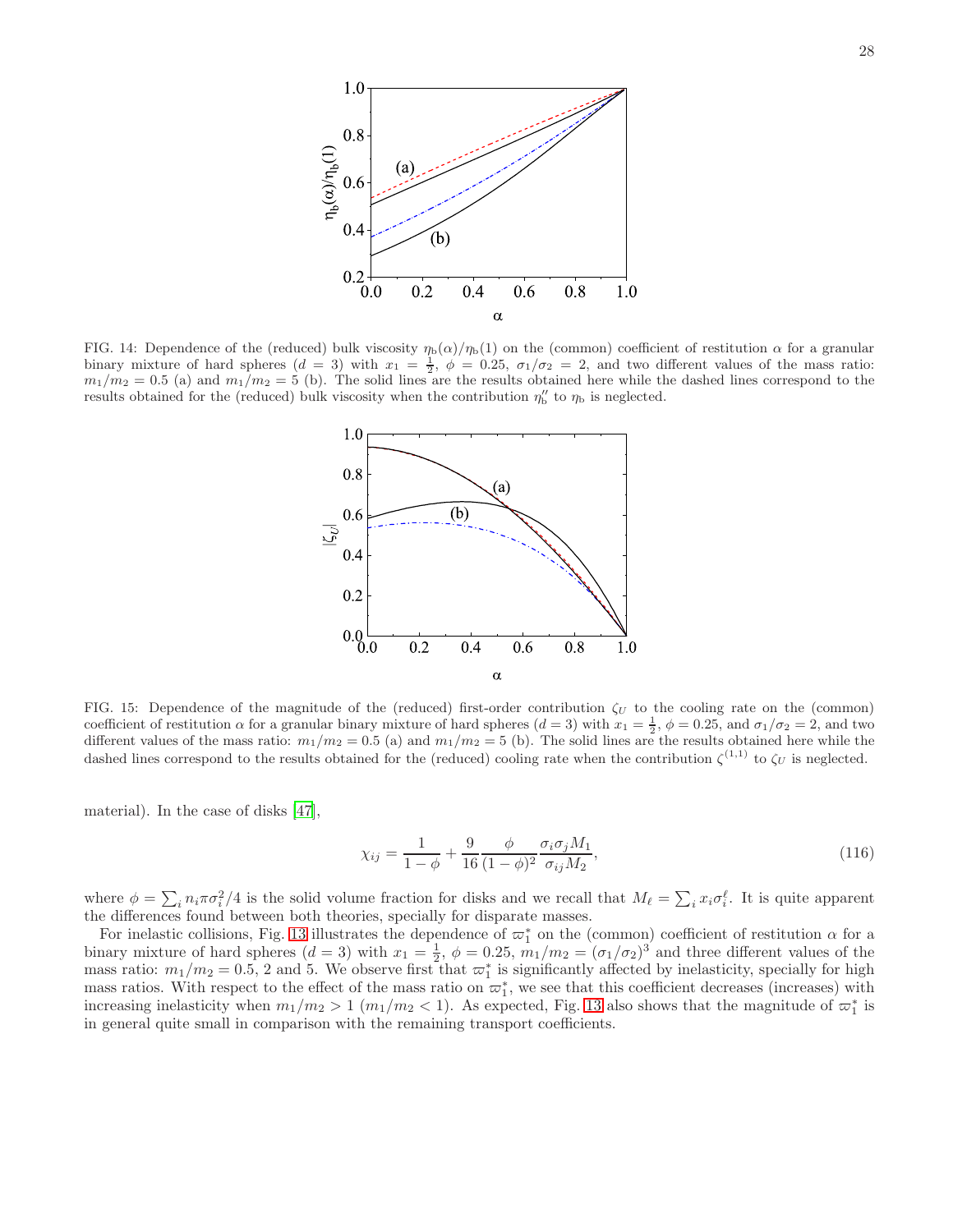# C. Influence of  $T_i^{(1)}$  on the bulk viscosity and the cooling rate

According to Eqs. [\(105\)](#page-24-2)–[\(107\)](#page-24-4), the coefficient  $\varpi_1^*$  is involved in the contribution  $\eta_5''$  to the bulk viscosity  $\eta_{\rm b}$ . To assess the impact of the first-order contributions to the partial temperatures on the bulk viscosity, we plot in Fig. [14](#page-27-0) the (reduced) bulk viscosity  $\eta_{\rm b}(\alpha)/\eta_{\rm b}(1)$  as a function of the (common) coefficient of restitution  $\alpha$ . As in Fig. [13,](#page-26-2)  $x_1 = \frac{1}{2}, \phi = 0.25$  and  $m_1/m_2 = (\sigma_1/\sigma_2)^3$ . Two different mass ratios are studied:  $m_1/m_2 = 0.5$  and 5. The value of the (reduced) bulk viscosity when the coefficient  $\varpi_1^*$  is neglected (dashed lines) is also plotted for the sake of comparison. Although both results (with and without the contribution coming from  $\eta''_b$ ) agree qualitatively, Fig. [14](#page-27-0) highlights that the impact of  $\varpi_1^*$  on the bulk viscosity cannot be neglected for high mass ratios and strong dissipation (let's say, for instance,  $\alpha \leq 0.5$ ).

Finally, Fig. [15](#page-27-1) shows the  $\alpha$ -dependence of the first-order contribution  $\zeta_U$  to the cooling rate. This coefficient is defined by Eq. [\(101\)](#page-24-5) where  $\zeta^{(1,1)}$  is

$$
\zeta^{(1,1)} = \left(\xi_1^* - \frac{x_1}{x_2}\xi_2^*\right)\varpi_1^*.\tag{117}
$$

The coefficients  $\xi_1^*$  and  $\xi_2^*$  are given by Eq. [\(112\)](#page-25-4). As Fig. [14,](#page-27-0) Fig. [15](#page-27-1) highlights that the influence of  $\varpi_1^*$  turns out to be relevant for strong inelasticities and high mass ratios.

#### <span id="page-28-0"></span>VIII. SUMMARY AND CONCLUDING REMARKS

The primary objective of this review has been to analyze the influence of energy nonequipartition on the transport coefficients of an s-component granular mixture. Granular mixtures have been modeled here as a collection of inelastic hard spheres of masses  $m_i$  and diameters  $\sigma_i$   $(i = 1, \dots, s)$ . We have also assumed that spheres are completely smooth so that the inelasticity of collisions is only accounted for by the (positive) constant coefficients of normal restitution  $\alpha_{ij} \leq 1$ . At a kinetic level, all the relevant information on the state of the mixture is given through the knowledge of the one-particle velocity distribution functions  $f_i(\mathbf{r}, \mathbf{v}; t)$  of each species. At moderate densities, the distributions  $f_i$ verify the set of s-coupled Enskog kinetic equations.

The study of the influence of different partial temperatures on transport has been carried out in two different steps. First, we have widely analyzed the failure of energy equipartition in granular mixtures in the HCS, namely, a homogeneous freely cooling state. The understanding of this simple situation is crucial because the HCS plays the role of the reference state in the Chapman–Enskog solution to the Enskog equation. Assuming the scaling solution [\(39\)](#page-7-1) for the distributions  $f_i$ , the temperature ratios  $\gamma_i \equiv T_i^{(0)}/T$  have been determined from the consistency conditions [\(40\)](#page-7-3) for the HCS:  $\zeta_1 = \zeta_2 = \ldots = \zeta$ . To estimate the partial cooling rates  $\zeta_i$ , the leading Sonine approximation [\(44\)](#page-8-1) to the scaled distributions  $\varphi_i$  have been considered. This approximation also involves the calculation of the second Sonine coefficients  $a_2^{(i)}$ .

The temperature ratios  $\gamma_i$  and the Sonine coefficients  $a_2^{(i)}$  have been both approximately determined by neglecting nonlinear terms in  $a_2^{(i)}$  in the corresponding collisional integrals. These theoretical predictions have been tested via a comparison with Monte Carlo (DSMC) and MD simulations for conditions of practical interest. Comparison between DSMC simulations and theory shows in general an excellent agreement; more discrepancies are observed in the case of MD simulations, specially for high volume fractions and/or strong dissipation. This disagreement is a clear indication of the limitations of the Enskog theory in these ranges of values of volume fraction (or density) and/or inelasticity. On the other hand, the good agreement found with the DSMC results reinforces the reliability and accuracy of the approximate analytical predictions even for disparate mass and diameter ratios and/or small values of the coefficients of restitution. As expected, the deviations from the energy equipartition  $(T_i^{(0)}/T \neq 1)$  can be weak or strong depending on the mechanical differences between the different species of the mixture and the degree of inelasticity in collisions.

Once the dependence of the ratios  $T_i^{(0)}/T$  on the parameter space of the mixture has been characterized, the next step has been to study the influence of nonequipartition on the Navier–Stokes transport coefficients. This study is relevant since many of previous attempts reported in the literature [\[24](#page-30-8)[–27\]](#page-30-9) for obtaining the transport coefficients of granular mixtures had assumed the equality of the partial temperatures  $(T_1^{(0)} = T_2^{(0)} = \ldots = T_s^{(0)} = T)$ . Thus, in contrast with the conclusions reached in previous works [\[113\]](#page-32-19), our analysis shows that the impact of different partial temperatures on transport is in general quite significant, as has been clearly illustrated in Figs. [8](#page-21-0)[–11](#page-22-2) for the diffusion and shear viscosity coefficients.

As a second step in the paper, we have also analyzed the failure of energy equipartition due to the presence of spatial gradients in the system. More specifically, in a dense mixture a nonzero divergence  $\nabla \cdot \mathbf{U}$  of the flow velocity field induces a nonzero contribution to the partial temperatures  $T_i$ . This first-order contribution  $T_i^{(1)}$  to  $T_i$  is not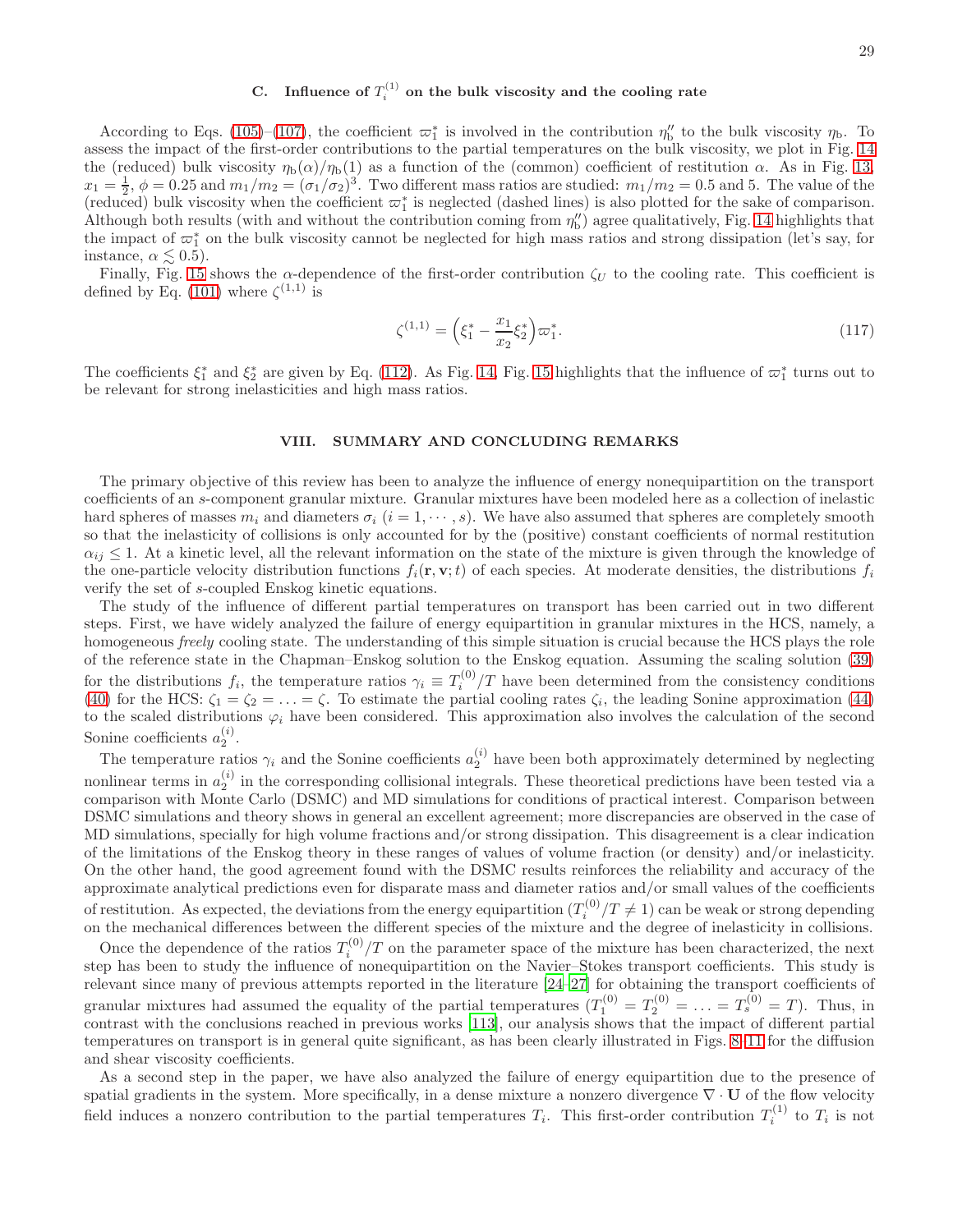generic of dense granular mixtures since it is also present for elastic collisions. In fact, previous pioneering works [\[55](#page-31-5)[–57\]](#page-31-6) on dense hard-sphere molecular mixtures  $(\alpha_{ij} = 1)$  determine these coefficients in terms of the parameters of the mixture. Here, we have extended those calculations to the case of granular mixtures  $(\alpha_{ij} < 1)$ .

A careful analysis of the first-order Chapman–Enskog solution to the Enskog equation shows that the coefficients  $T_i^{(i)}$ <sup>(i)</sup> are involved in the evaluation of the bulk viscosity  $\eta_b$  (proportionality coefficient between the collisional part  $P^c$ of the pressure tensor and  $\nabla \cdot \mathbf{U}$ ) and the first-order contribution  $\zeta_U$  to the cooling rate  $\zeta$  (proportionality coefficient between  $\zeta$  and  $\nabla \cdot \mathbf{U}$ ). Thus, although the coefficients  $T_i^{(1)}$  are not hydrodynamic quantities (in a similar way to the partial temperatures  $T_i^{(0)}$ , they contribute to the value of the bulk viscosity. On the other hand, their impact on transport is in general smaller than the one found in the case of the zeroth-order contributions  $T_i^{(0)}$  to the partial temperatures. Our results indicate that the effect of  $T_i^{(1)}$  on both  $\eta_b$  and  $\zeta_U$  is only relevant for high mass ratios and strong dissipation [see Figs. [14](#page-27-0) and [15\]](#page-27-1). In this context, we can conclude that previous expressions of the bulk viscosity and cooling rate for dense granular mixtures [\[53](#page-31-7), [54,](#page-31-4) [58\]](#page-31-8) (which implicitly neglect the first-order contributions  $T_i^{(1)}$  $i^{(1)}$ must incorporate the contributions coming from  $T_i^{(1)}$  when the masses of the species are disparate and/or the degree of collisional dissipation turns out to be important.

Granular hydrodynamics derived from hard-sphere models have been shown to be useful in the description of numerous industrial processes involving solid particles. Of particular relevance are high-speed, gas-solid flows, and fluidized beds. Such descriptions are now standard features of commercial and research codes. Since those codes rely upon accurate expressions of the Navier–Stokes transport coefficients, it is quite apparent that a first-order objective is to guarantee a reliable theoretical treatment. As shown in this paper and previous review works [\[10](#page-30-0), [124](#page-33-4)], the price of this accurate approach (in contrast to more phenomenological approaches) is an increasing complexity of the expressions derived for the transport coefficients.

As mentioned in section [I,](#page-0-0) since grains in nature are generally surrounded by a fluid like water or air, a granular mixture is in fact a multiphase system. In this review, the influence of the interstitial fluid on the dynamical properties of the granular mixture has been neglected. A further step is to take into account the presence of the surrounding gas and develop a theory for moderately dense granular suspensions. This will provide a fundamental basis for the application of granular hydrodynamics under realistic conditions. Although some previous attempts based on the introduction of solid-fluid forces [\[121](#page-33-1), [125](#page-33-5)[–127](#page-33-6)] have been made in the past, it still remains to propose theories where the influence of collisions between the solid particles and molecules of the interestitial fluid is explicitly accounted for in the corresponding kinetic equation. The complexity for considering this type of collisions is not a real problem for implementation in a code.

As shown along this overview, granular mixtures exhibit a wide range of interesting phenomena for which the Navier–Stokes hydrodynamic equations can be considered as an accurate and practical tool. However, due to their complexity, many of their features are not fully understood. Kinetic theory and hydrodynamics (in the broader sense) can be expected to provide some insight into the understanding of such complex materials.

### Acknowledgments

The authors acknowledge financial support from Grant PID2020-112936GB-I00 funded by MCIN/AEI/ 10.13039/501100011033, and from Grants IB20079 and GR18079 funded by Junta de Extremadura (Spain) and by ERDF A way of making Europe. The research of R.G.G. also has been supported by the predoctoral fellowship BES-2017-079725 from the Spanish Government.

<span id="page-29-2"></span>[8] Brilliantov, N.; Pöschel, T. Kinetic Theory of Granular Gases; Oxford University Press, Oxford, 2004.

<span id="page-29-0"></span><sup>[1]</sup> Dufty, J.W. Statistical mechanics, kinetic theory, and hydrodynamics for rapid granular flow. J. Phys: Condens. Matter 2000, 12, A47–A56.

<span id="page-29-1"></span><sup>[2]</sup> Dufty, J.W. Granular Fluids. In Encyclopedia of Complexity and Systems; Meyers, R.A., Ed.; Number p. 00038, Springer, 2009.

<sup>[3]</sup> Goldshtein, A.; Shapiro, M. Mechanics of collisional motion of granular materials. Part 1. General hydrodynamic equations. J. Fluid Mech. 1995, 282, 75–114.

<sup>[4]</sup> Brey, J.J.; Dufty, J.W.; Santos, A. Dissipative dynamics for hard spheres. J. Stat. Phys. 1997, 87, 1051-1066.

<sup>[5]</sup> van Noije, T.P.C.; Ernst, M.H.; Brito, R. Ring kinetic theory for an idealized granular gas. Physica A 1998, 251, 266–283.

<sup>[6]</sup> Pöschel, T.; Luding, S., Eds. Granular Gases; Vol. 564, Lectures Notes in Physics, Springer, 2001.

<sup>[7]</sup> Goldhirsch, I. Rapid granular flows. Annu. Rev. Fluid Mech. 2003, 35, 267-293.

<sup>[9]</sup> Rao, K.K.; Nott, P.R. An Introduction to Granular Flow; Cambridge University Press, Cambridge, 2008.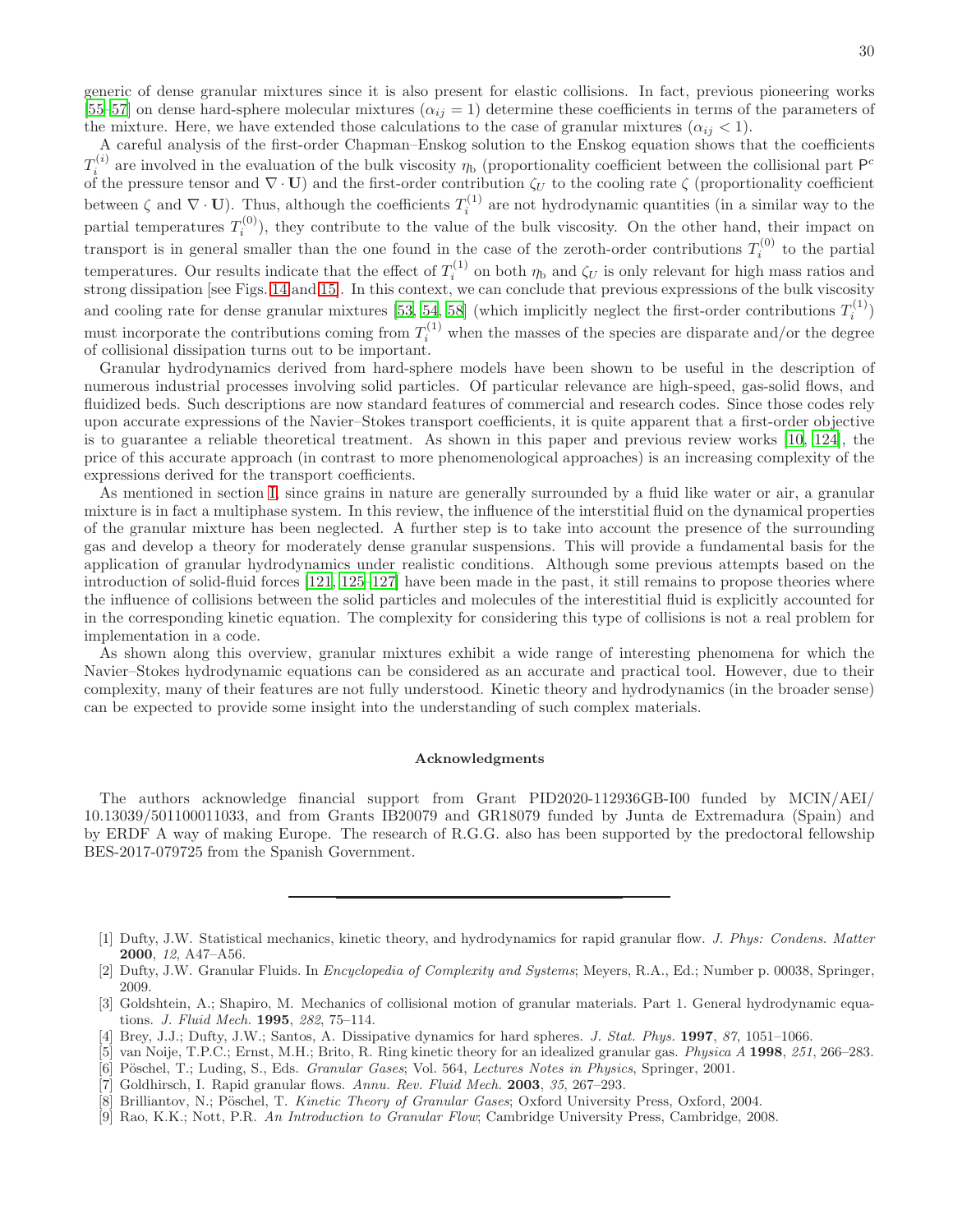- <span id="page-30-0"></span>[10] Garzó, V. Granular Gaseous Flows; Springer Nature, Cham, 2019.
- <span id="page-30-1"></span>[11] Chapman, S.; Cowling, T.G. The Mathematical Theory of Nonuniform Gases; Cambridge University Press, Cambridge, 1970.
- <span id="page-30-2"></span>[12] Grad, H. On the kinetic theory of rarefied gases. Commun. Pure Appl. Math. 1949, 2, 331–407.
- <span id="page-30-3"></span>[13] Jenkins, J.T.; Savage, S.B. A theory for the rapid flow of identical, smooth, nearly elastic, spherical particles. J. Fluid Mech. 1983, 130, 187–202.
- [14] Lun, C.K.K.; Savage, S.B.; Jeffrey, D.J.; Chepurniy, N. Kinetic theories for granular flow: inelastic particles in Couette flow and slightly inelastic particles in a general flowfield. J. Fluid Mech. 1984, 140, 223–256.
- [15] Jenkins, J.T.; Richman, M.W. Kinetic theory for plane flows of a dense gas of identical, rough, inelastic, circular disks. Phys. Fluids 1985, 28, 3485–3493.
- [16] Jenkins, J.T.; Richman, M.W. Grad's 13-Moment System for a Dense Gas of Inelastic Spheres. Arch. Ration. Mech. Anal. 1985, 87, 355-377.
- [17] Brey, J.J.; Dufty, J.W.; Kim, C.S.; Santos, A. Hydrodynamics for granular flows at low density. Phys. Rev. E 1998, 58, 4638–4653.
- [18] Garzó, V.; Dufty, J.W. Dense fluid transport for inelastic hard spheres. Phys. Rev. E 1999, 59, 5895–5911.
- [19] Lutsko, J.F. Transport properties of dense dissipative hard-sphere fluids for arbitrary energy loss models. Phys. Rev. E 2005, 72, 021306.
- <span id="page-30-4"></span>[20] Garzó, V. Grad's moment method for a granular fluid at moderate densities: Navier–Stokes transport coefficients. Phys. Fluids 2013, 25, 043301.
- <span id="page-30-5"></span>[21] Lube, G.; Breard, E.C.P.; Esposito-Ongaro, T.; Dufek, J.; Brand, B. Multiphase flow behaviour and hazard prediction of pyrolastic density currents. Nature Revews Earth&Environment 2020, 1, 348–365.
- <span id="page-30-6"></span>[22] Iverson, R.M.; Reid, M.E.; LaHusen, R.G. Debris-flow mobilization form landslides. Annu. Rev. Earth Planet. Sci. 1997, 25, 85–138.
- <span id="page-30-7"></span>[23] Hungr, O. Rock avalanche occurrence, process and modelling. In Landslides from massive rock slope failure; Evans, S.G.; Scarascia Mugnozza, G.; Strom, A.; Hermanns, R.L., Eds.; Springer, 2006; Vol. 49.
- <span id="page-30-8"></span>[24] Jenkins, J.T.; Mancini, F. Kinetic theory for binary mixtures of smooth, nearly elastic spheres. Phys. Fluids A 1989, 1, 2050–2057.
- [25] Zamankhan, Z. Kinetic theory for multicomponent dense mixtures of slightly inelastic spherical particles. Phys. Rev. E 1995, 52, 4877–4891.
- [26] Arnarson, B.; Willits, J.T. Thermal diffusion in binary mixtures of smooth, nearly elastic spheres with and without gravity. Phys. Fluids 1998, 10, 1324–1328.
- <span id="page-30-9"></span>[27] Willits, J.T.; Arnarson, B. Kinetic theory of a binary mixture of nearly elastic disks. Phys. Fluids 1999, 11, 3116–3122.
- <span id="page-30-10"></span>[28] Ferziger, J.H.; Kaper, G.H. Mathematical Theory of Transport Processes in Gases; North-Holland, Amsterdam, 1972.
- <span id="page-30-11"></span>[29] Garzó, V.; Dufty, J.W. Homogeneous cooling state for a granular mixture. Phys. Rev. E 1999, 60, 5706–5713.
- <span id="page-30-12"></span>[30] Martin, P.A.; Piasecki, J. Thermalization of a particle by dissipative collisions. *Europhys. Lett.* **1999**, 46, 613–616.
- <span id="page-30-13"></span>[31] Montanero, J.M.; Garzó, V. Monte Carlo simulation of the homogeneous cooling state for a granular mixture. *Granular* Matter 2002, 4, 17–24.
- [32] Barrat, A.; Trizac, E. Lack of energy equipartition in homogeneous heated binary granular mixtures. Granular Matter 2002, 4, 57–63.
- <span id="page-30-17"></span>[33] Dahl, S.R.; Hrenya, C.M.; Garzó, V.; Dufty, J.W. Kinetic temperatures for a granular mixture. Phys. Rev. E 2002, 66, 041301.
- [34] Pagnani, R.; Marconi, U.M.B.; Puglisi, A. Driven low density granular mixtures. Phys. Rev. E 2002, 66, 051304.
- [35] Clelland, R.; Hrenya, C.M. Simulations of a binary-sized mixture of inelastic grains in rapid shear flow. Phys. Rev. E 2002, 65, 031301.
- [36] Barrat, A.; Trizac, E. Molecular dynamics simulations of vibrated granular gases. *Phys. Rev. E* 2002, 66, 051303.
- [37] Krouskop, P.; Talbot, J. Mass and size effects in three-dimensional vibrofluidized granular mixtures. Phys. Rev. E 2003. 68, 021304.
- [38] Wang, H.; Jin, G.; Ma, Y. Simulation study on kinetic temperatures of vibrated binary granular mixtures. Phys. Rev. E 2003, 68, 031301.
- <span id="page-30-18"></span>[39] Brey, J.J.; Ruiz-Montero, M.J.; Moreno, F. Energy partition and segregation for an intruder in a vibrated granular system under gravity. Phys. Rev. Lett. **2005**, 95, 098001.
- [40] Alam, M.; Luding, S. Energy nonequipartition, rheology, and microstructure in sheared bidisperse granular mixtures. Phys. Fluids 2005, 17, 063303.
- [41] Schröter, M.; Ulrich, S.; Kreft, J.; Swift, J.B.; Swinney, H.L. Mechanisms in the size segregation of a binary granular mixture. Phys. Rev. E 2006, 74, 011307.
- [42] Vega Reyes, F.; Lasanta, A.; Santos, A.; Garzó, V. Energy nonequipartition in gas mixtures of inelastic rough hard spheres: The tracer limit. Phys. Rev. E 2017, 96, 052901.
- [43] Lasanta, A.; Vega Reyes, F.; Garzó, V.; Santos, A. Intruders in disguise: Mimicry effect in granular gases. Phys. Fluids 2019, 31, 063306.
- <span id="page-30-14"></span>[44] Brito, R.; Soto, R.; Garzó, V. Energy nonequipartition in a collisional model of a confined quasi-two-dimensional granular mixture. Phys. Rev. E 2020, 102, 052904.
- <span id="page-30-15"></span>[45] Wildman, R.D.; Parker, D.J. Coexistence of two granular temperatures in binary vibrofluidized beds. Phys. Rev. Lett. 2002, 88, 064301.
- <span id="page-30-16"></span>[46] Feitosa, K.; Menon, N. Breakdown of energy equipartition in a 2D binary vibrated granular gas. Phys. Rev. Lett. 2002,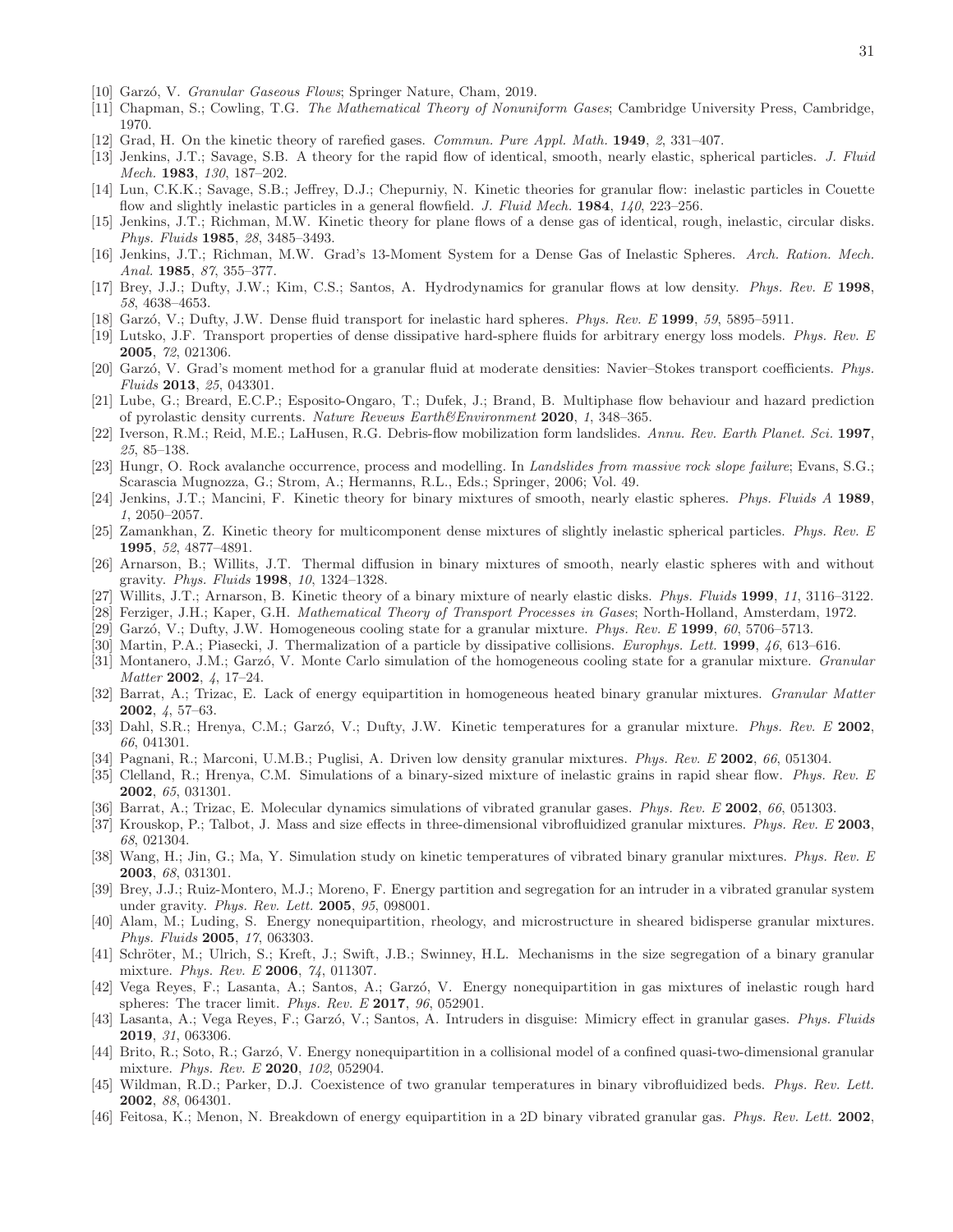88, 198301.

- <span id="page-31-0"></span>[47] Jenkins, J.T.; Mancini, F. Balance Laws and Constitutive Relations for Plane Flows of a Dense, Binary Mixture of Smooth, Nearly Elastic, Circular Disks. J. Appl. Mech. 1987, 54, 27-34.
- <span id="page-31-1"></span>[48] Huilin, L.; Wenti, L.; Rushan, B.; Lidan, Y.; Gidaspow, D. Kinetic theory of fluidized binary granular mixtures with unequal granular temperature. Physica  $A$  2000, 284, 265–276.
- <span id="page-31-2"></span>[49] Huilin, L.; Gidaspow, D.; Manger, E. Kinetic theory of fluidized binary granular mixtures. Phys. Rev. E 2001, 64, 061301.
- <span id="page-31-3"></span>[50] Garzó, V.; Dufty, J.W. Hydrodynamics for a granular binary mixture at low density. Phys. Fluids. 2002, 14, 1476–1490.
- [51] Garzó, V.; Montanero, J.M.; Dufty, J.W. Mass and heat fluxes for a binary granular mixture at low density. Phys. Fluids 2006, 18, 083305.
- <span id="page-31-30"></span>[52] Garz´o, V.; Montanero, J.M. Navier–Stokes transport coefficients of d-dimensional granular binary mixtures at low-density. J. Stat. Phys. 2007, 129, 27–58.
- <span id="page-31-7"></span>[53] Garzó, V.; Dufty, J.W.; Hrenya, C.M. Enskog Theory for Polydisperse Granular Mixtures. I. Navier–Stokes order Transport. *Phys. Rev. E* 2007, 76, 031303.
- <span id="page-31-4"></span>[54] Garzó, V.; Hrenya, C.M.; Dufty, J.W. Enskog Theory for Polydisperse Granular Mixtures. II. Sonine Polynomial Approximation. *Phys. Rev. E* 2007, 76, 031304.
- <span id="page-31-5"></span>[55] López de Haro, M.; Cohen, E.G.D.; Kincaid, J. The Enskog theory for multicomponent mixtures. I. Linear transport theory. J. Chem. Phys. 1983, 78, 2746–2759.
- <span id="page-31-31"></span>[56] Karkheck, J.; Stell, G. Transport properties of the Widom–Rowlinson hard-sphere mixture model. J. Chem. Phys. 1979, 71, 3620–3635.
- <span id="page-31-6"></span>[57] Karkheck, J.; Stell, G. Bulk viscosity of fluid mixtures. J. Chem. Phys. 1979, 71, 3636–3639.
- <span id="page-31-8"></span>[58] Murray, J.A.; Garzó, V.; Hrenya, C.M. Enskog theory for polydisperse granular mixtures. III. Comparison of dense and dilute transport coefficients and equations of state for a binary mixture. Powder Technol. 2012, 220, 24–36.
- <span id="page-31-9"></span>[59] Résibois, P.; de Leener, M. Classical Kinetic Theory of Fluids; Wiley, New York, 1977.
- <span id="page-31-10"></span>[60] Cercignani, C. The Boltzmann Equation and Its Applications; Springer–Verlag, New York, 1988.
- <span id="page-31-11"></span>[61] van Noije, T.P.C.; Ernst, M.H. Velocity distributions in homogeneous granular fluids: the free and heated case. *Granular* Matter 1998, 1, 57–64.
- <span id="page-31-12"></span>[62] Brilliantov, N.V.; Pöschel, T. Breakdown of the Sonine expansion for the velocity distribution of granular gases. Europhys. Lett. **2006**, 74, 424-430.
- <span id="page-31-13"></span>[63] Brilliantov, N.V.; Pöschel, T. Erratum: Breakdown of the Sonine expansion for the velocity distribution of granular gases. Europhys. Lett. 2006, 75, 188.
- <span id="page-31-14"></span>[64] Khalil, N.; Garz´o, V. Homogeneous states in driven granular mixtures: Enskog kinetic theory versus molecular dynamics simulations. J. Chem. Phys. 2014, 140, 164901.
- <span id="page-31-15"></span>[65] Gómez González, R.; Garzó, V. Time-dependent homogeneous states of binary granular suspensions. Phys. Fluids 2021, 33, 093315.
- <span id="page-31-16"></span>[66] Montanero, J.M.; Santos, A. Computer simulation of uniformly heated granular fluids. *Granular Matter* 2000, 2, 53–64.
- [67] Coppex, F.; Droz, M.; Piasecki, J.; Trizac, E. On the first Sonine correction for granular gases. Physica A 2003, 329, 114–126.
- <span id="page-31-17"></span>[68] Santos, A.; Montanero, J.M. The second and third Sonine coefficients of a freely cooling granular gas revisited. Granular Matter 2009, 11, 157–168.
- <span id="page-31-18"></span>[69] Esipov, S.E.; Pöschel, T. The granular phase diagram. J. Stat. Phys.  $1997$ , 86, 1385–1395.
- [70] Ernst, M.H.; Brito, R. Scaling solutions of inelastic Boltzmann equations with overpopulated high energy tails. J. Stat. Phys. 2002, 109, 407-432.
- [71] Ernst, M.H.; Brito, R. High-energy tails for inelastic Maxwell models. Europhys. Lett. 2002, 58, 182–187.
- [72] Ernst, M.H.; Brito, R. Driven inelastic Maxwell models with high energy tails. *Phys. Rev. E* 2002, 65, 040301 (R).
- <span id="page-31-19"></span>[73] Ernst, M.H.; Trizac, E.; Barrat, A. The rich behaviour of the Boltzmann equation for dissipative gases. Europhys. Lett. 2006, 76, 56–62.
- <span id="page-31-20"></span>[74] Brey, J.J.; Cubero, D.; Ruiz-Montero, M.J. High energy tail in the velocity distribution of a granular gas. Phys. Rev. E 1999, 59, 1256–1258.
- <span id="page-31-21"></span>[75] Huthmann, M.; Orza, J.A.G.; Brito, R. Dynamics of deviations from the Gaussian state in a freely cooling homogeneous system of smooth inelastic particles. Granular Matter 2000, 2, 189–199.
- <span id="page-31-22"></span>[76] Yu, P.; Schröter, M.; Sperl, M. Velocity distribution of a homogeneously cooling granular gas. Phys. Rev. Lett. 2020, 124, 208007.
- <span id="page-31-23"></span>[77] Lutsko, J.F. Model for the atomic-scale structure of the homogeneous cooling state of granular fluids. Phys. Rev. E 2001, 63, 061211.
- <span id="page-31-24"></span>[78] Boublik, T. Hard-sphere equation of state. J. Chem. Phys. 1970, 53, 471.
- [79] Grundke, E.W.; Henderson, D. Distribution functions of multi-component fluid mixtures of hard spheres. Mol. Phys. 1972, 24, 269–281.
- <span id="page-31-25"></span>[80] Lee, L.L.; Levesque, D. Perturbation theory for mixtures of simple liquids. Mol. Phys. 1973, 26, 1351–1370.
- <span id="page-31-26"></span>[81] Brey, J.J.; Ruiz-Montero, M.J.; García-Rojo, R.; Dufty, J.W. Brownian motion in a granular gas. Phys. Rev. E 1999, 60, 7174–7181.
- <span id="page-31-27"></span>[82] Santos, A.; Dufty, J.W. Critical behavior of a heavy particle in a granular fluid. Phys. Rev. Lett. 2001, 86, 4823-4826.
- <span id="page-31-28"></span>[83] Santos, A.; Dufty, J.W. Nonequilibrium phase transition for a heavy particle in a granular fluid. Phys. Rev. E 2001, 64, 051305.
- <span id="page-31-29"></span>[84] Brey, J.J.; Dufty, J.W.; Santos, A. Kinetic models for granular flow. J. Stat. Phys. 1999, 97, 281–322.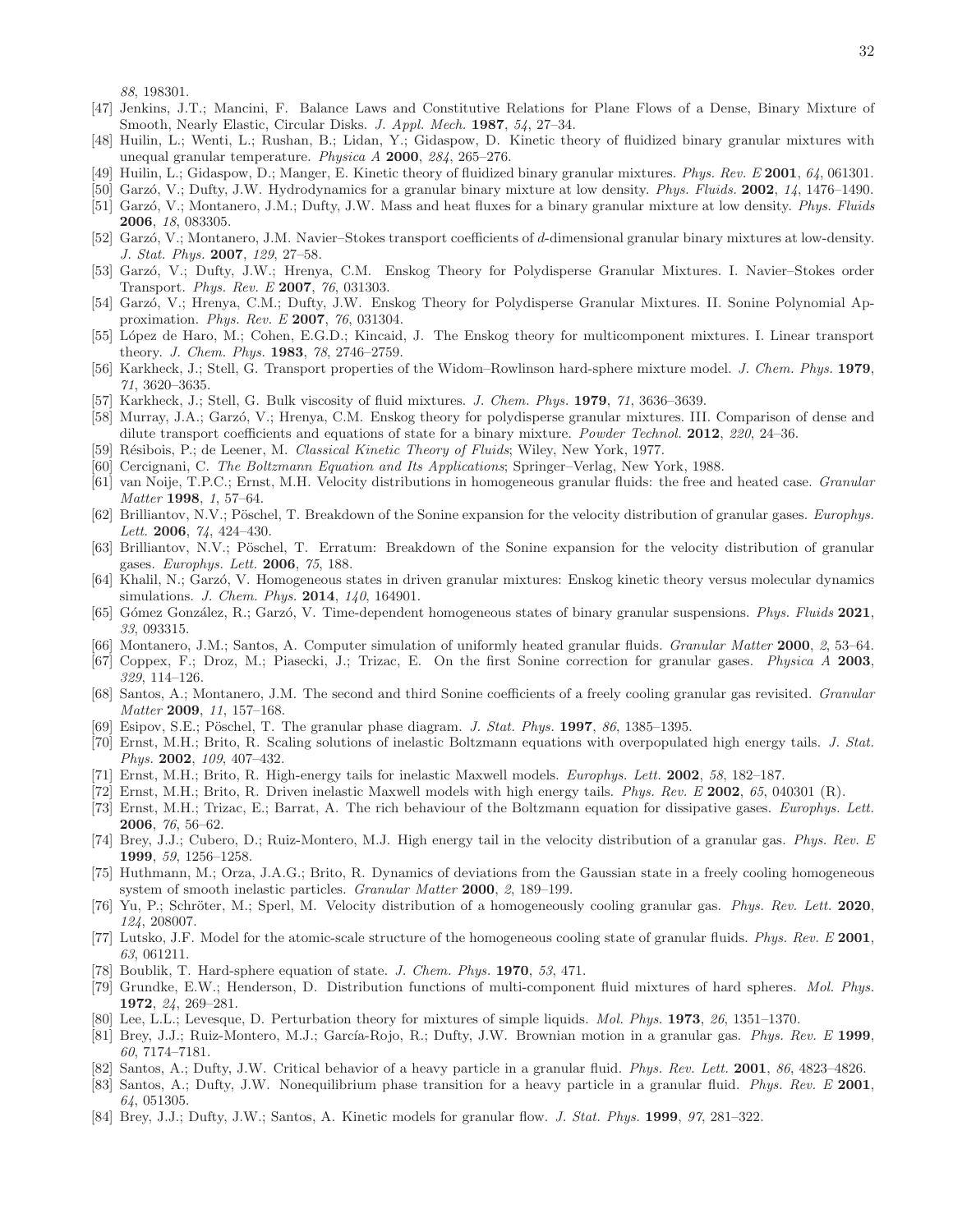- <span id="page-32-0"></span>[85] Bird, G.A. Molecular Gas Dynamics and the Direct Simulation Monte Carlo of Gas Flows; Clarendon, Oxford, 1994.
- <span id="page-32-1"></span>[86] Serero, D.; Goldhirsch, I.; Noskowicz, S.H.; Tan, M.L. Hydrodynamics of granular gases and granular gas mixtures. J. Fluid Mech. 2006, 554, 237–258.
- <span id="page-32-10"></span>[87] Serero, D.; Noskowicz, S.H.; Tan, M.L.; Goldhirsch, I. Binary granular gas mixtures: Theory, layering effects and some open questions. Eur. Phys. J. Special Topics 2009, 179, 221–247.
- [88] Brito, R.; Enríquez, H.; Godoy, S.; Soto, R. Segregation induced by inelasticity in a vibrofluidized granular mixture. Phys. Rev. E 2008, 77, 061301.
- <span id="page-32-2"></span>[89] Brito, R.; Soto, R. Competition of Brazil nut effect, buoyancy, and inelasticity induced segregation in a granular mixture. Eur. Phys. J. Special Topics 2009, 179, 207–219.
- <span id="page-32-3"></span>[90] Dorfman, J.R.; van Beijeren, H. The kinetic theory of gases. In Statistical Mechanics. Part B: Time-Dependent Processes; Berne, B.J., Ed.; Plenum, New York, 1977; pp. 65–179.
- <span id="page-32-4"></span>[91] Soto, R.; Mareschal, M. Statistical mechanics of fluidized granular media: Short-range velocity correlations. Phys. Rev. E 2001, 63, 041303.
- <span id="page-32-5"></span>[92] Soto, R.; Piasecki, J.; Mareschal, M. Precollisional velocity correlations in a hard-disk fluid with dissipative collisions. Phys. Rev. E 2001, 64, 031306.
- <span id="page-32-6"></span>[93] Lutsko, J.F.; Brey, J.J.; Dufty, J.W. Diffusion in a granular fluid. II. Simulation. Phys. Rev. E 2002, 65, 051304.
- <span id="page-32-7"></span>[94] Hong, A.; Appaswamy, K.; Morris, A. Homogeneous cooling of a dilute polydisperse granular gas. *Granular Matter* 2022, 24, 46.
- <span id="page-32-8"></span>[95] Jenkins, J.T.; Richman, M.W. Plane simple shear of smooth inelastic circular disks: the anisotropy of the second moment in the dilute and dense limits. J. Fluid Mech. 1988, 192, 313-328.
- [96] Montanero, J.M.; Garzó, V. Rheological properties in a low-density granular mixture. *Physica A* 2002, 310, 17–38.
- [97] Santos, A.; Garzó, V.; Dufty, J.W. Inherent rheology of a granular fluid in uniform shear flow. Phys. Rev. E 2004, 69, 061303.
- [98] Vega Reyes, F.; Santos, A.; Garzó, V. Non-Newtonian granular hydrodynamics. What do the inelastic simple shear flow and the elastic Fourier flow have in common? Phys. Rev. Lett. 2010, 104, 028001.
- <span id="page-32-9"></span>[99] Vega Reyes, F.; Garzó, V.; Santos, A. Class of dilute granular Couette flows with uniform heat flux. Phys. Rev. E 2011, 83, 021302.
- <span id="page-32-11"></span>[100] Kincaid, J.M.; L´opez de Haro, M.; Cohen, E.G.D. The Enskog theory for multicomponent mixtures. II. Mutual diffusion. J. Chem. Phys. 1983, 79, 4509–4521.
- [101] López de Haro, M.; Cohen, E.G.D. The Enskog theory for multicomponent mixtures. III. Transport properties of dense binary mixtures with one tracer component. J. Chem. Phys. 1984, 80, 408–415.
- <span id="page-32-12"></span>[102] Kincaid, J.M.; Cohen, E.G.D.; L´opez de Haro, M. The Enskog theory for multicomponent mixtures. IV. Thermal diffusion. J. Chem. Phys. 1987, 86, 963–975.
- <span id="page-32-13"></span>[103] Rahaman, M.F.; Naser, J.; Witt, P.J. An unequal granular temperature kinetic theory: description of granular flow with multiple particle classes. Powder Technol. 2003, 138, 82–92.
- [104] Chen, Y.; Mei, Y.; Wang, W. Kinetic theory of binary particles with unequal mean velocities and non-equipartition energies. Physica A 2017, 469, 293–304.
- [105] Rahaman, M.F.; Sarhan, A.R.; Naser, J. Kinetic theory for multiparticulate flow: Description of granular flow with rotary movement of particles. Powder Technol. 2020, 360, 780–788.
- [106] Solsvik, J.; Manger, E. Kinetic theory models for granular mixtures with unequal granular temperature. Derivation of analytical constitutive equations. Powder Technol. 2021, 385, 580–597.
- <span id="page-32-16"></span>[107] Solsvik, J.; Manger, E. Kinetic theory models for granular mixtures with unequal granular temperature: Hydrodynamic velocity. Phys. Fluids 2021, 33, 043321.
- <span id="page-32-14"></span>[108] Zhao, B.; Wang, J. Kinetic theory of polydisperse gas-solid flow: Navier–Stokes transport coefficients. Phys. Fluids 2021, 33, 103322.
- <span id="page-32-15"></span>[109] Dufty, J.W.; Brey, J.J. Choosing hydrodynamic fields. Math. Model. Nat. Phenom. 2011, 6, 19–36.
- <span id="page-32-17"></span>[110] Garz´o, V. Comment on "Kinetic theory models for granular mixtures with unequal granular temperature: Hydrodynamic velocity" [Phys. Fluids 33, 043321 (2021)]. Phys. Fluids 2021, 33, 089101.
- <span id="page-32-18"></span>[111] Garzó, V. Thermal diffusion segregation in granular binary mixtures described by the Enskog equation. New J. Phys. 2011, 13, 055020.
- <span id="page-32-22"></span>[112] Garzó, V.; Montanero, J.M. Diffusion of impurities in a granular gas. Phys. Rev. E 2004, 69, 021301.
- <span id="page-32-19"></span>[113] Yoon, D.K.; Jenkins, J.T. The influence of different species granular temperatures on segregation in a binary mixture of dissipative grains. Phys. Fluids 2006, 18, 073303.
- <span id="page-32-20"></span>[114] Trujillo, L.; Alam, M.; Herrmann, H.J. Segregation in a fluidized binary granular mixture: Competition between buoyancy and geometric forces. Europhys. Lett. 2003, 64, 190–196.
- [115] Alam, M.; Trujillo, L.; Herrmann, H.J. Hydrodynamic theory for reverse Brazil nut segregation and the non-monotonic ascension dynamics. J. Stat. Phys. 2006, 124, 587–623.
- [116] Brey, J.J.; Ruiz-Montero, M.J.; Moreno, F. Hydrodynamic profiles for an impurity in an open vibrated granular gas. Phys. Rev. E 2006, 73, 031301.
- [117] Garzó, V. Segregation in granular binary mixtures: Thermal diffusion. Europhys. Lett. 2006, 75, 521–527.
- [118] Garzó, V. Brazil-nut effect versus reverse Brazil-nut effect in a moderately granular dense gas. Phys. Rev. E 2008, 78, 020301 (R).
- <span id="page-32-21"></span>[119] Garzó, V. Segregation by thermal diffusion in moderately dense granular mixtures. Eur. Phys. J. E 2009, 29, 261–274.
- <span id="page-32-23"></span>[120] Gómez González, R.; Garzó, V. Influence of the first-order contributions to the partial temperatures on transport